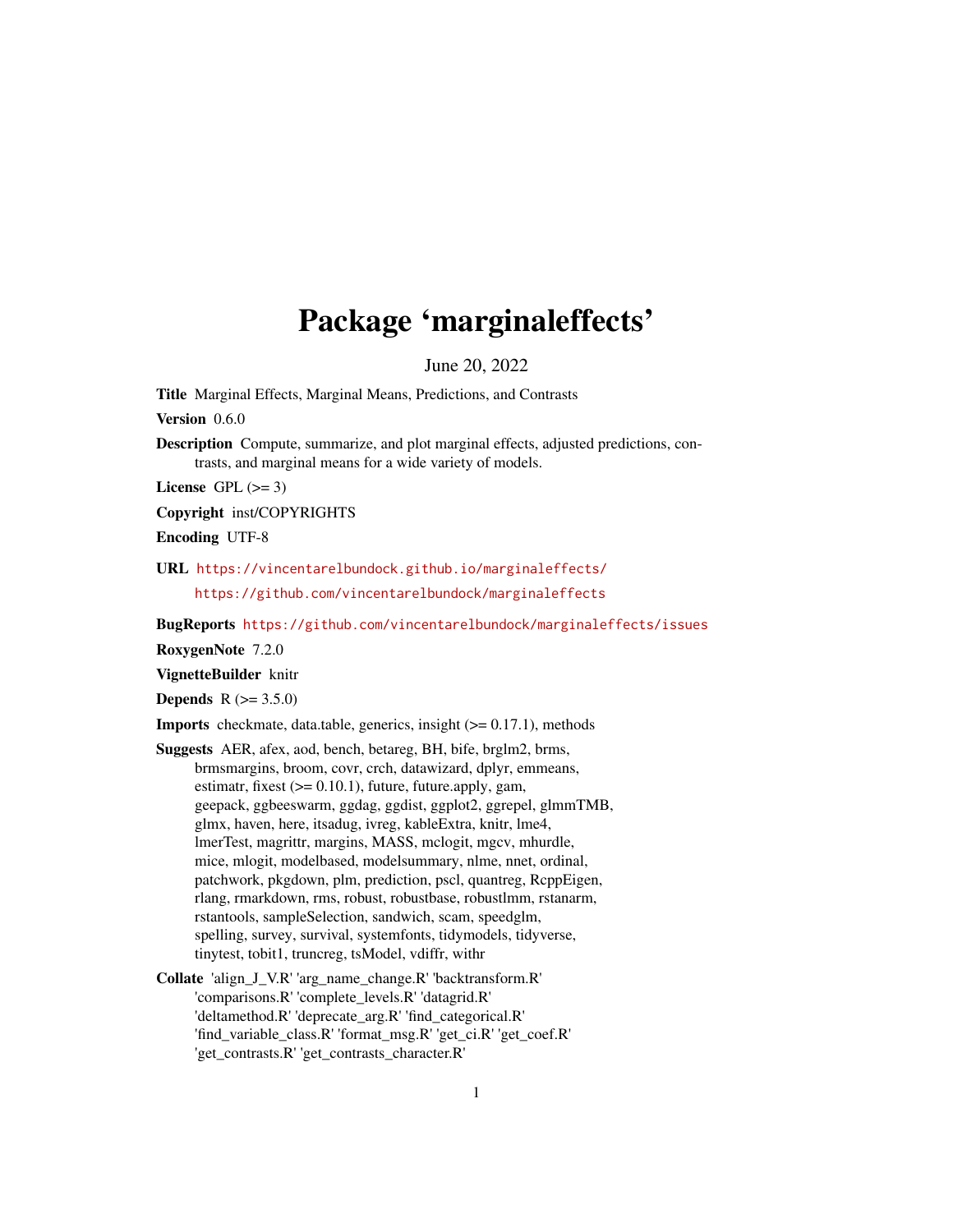'get\_contrasts\_data.R' 'get\_contrasts\_factor.R' 'get\_contrasts\_logical.R' 'get\_contrasts\_numeric.R' 'get\_eti.R' 'get\_group\_names.R' 'get\_hdi.R' 'get\_hypothesis.R' 'get\_jacobian.R' 'get\_predict.R' 'get\_se\_delta.R' 'get\_vcov.R' 'glance.R' 'marginaleffects.R' 'marginalmeans.R' 'mean\_or\_mode.R' 'set\_coef.R' 'methods\_MASS.R' 'methods\_afex.R' 'methods\_aod.R' 'methods\_betareg.R' 'methods\_bife.R' 'methods\_nnet.R' 'methods\_brglm2.R' 'sanity\_model.R' 'methods\_brms.R' 'methods\_crch.R' 'methods\_fixest.R' 'methods\_glmmTMB.R' 'methods\_glmx.R' 'methods\_lme4.R' 'methods\_mclogit.R' 'methods\_mgcv.R' 'methods\_mhurdle.R' 'methods\_mlogit.R' 'methods\_ordinal.R' 'methods\_plm.R' 'methods\_pscl.R' 'methods\_quantreg.R' 'methods\_robustlmm.R' 'methods\_rstanarm.R' 'methods\_sampleSelection.R' 'methods\_scam.R' 'methods\_stats.R' 'methods\_survival.R' 'methods\_tobit1.R' 'myTryCatch.R' 'package.R' 'plot.R' 'plot\_cap.R' 'plot\_cco.R' 'plot\_cme.R' 'posteriordraws.R' 'predictions.R' 'sanitize\_conf\_level.R' 'sanitize\_eps.R' 'sanitize\_hypothesis.R' 'sanitize\_interaction.R' 'sanitize\_newdata.R' 'sanitize\_transform\_pre.R' 'sanitize\_type.R' 'sanitize\_variables.R' 'sanity.R' 'sanity\_dots.R' 'summary.R' 'tidy.R' 'type\_dictionary.R' 'unpack\_matrix\_cols.R' 'utils\_cjdt.R' 'warn\_once.R'

#### Language en-US

#### NeedsCompilation no

Author Vincent Arel-Bundock [aut, cre, cph] (<<https://orcid.org/0000-0003-2042-7063>>)

Maintainer Vincent Arel-Bundock <vincent.arel-bundock@umontreal.ca>

Repository CRAN

Date/Publication 2022-06-20 11:20:02 UTC

# R topics documented: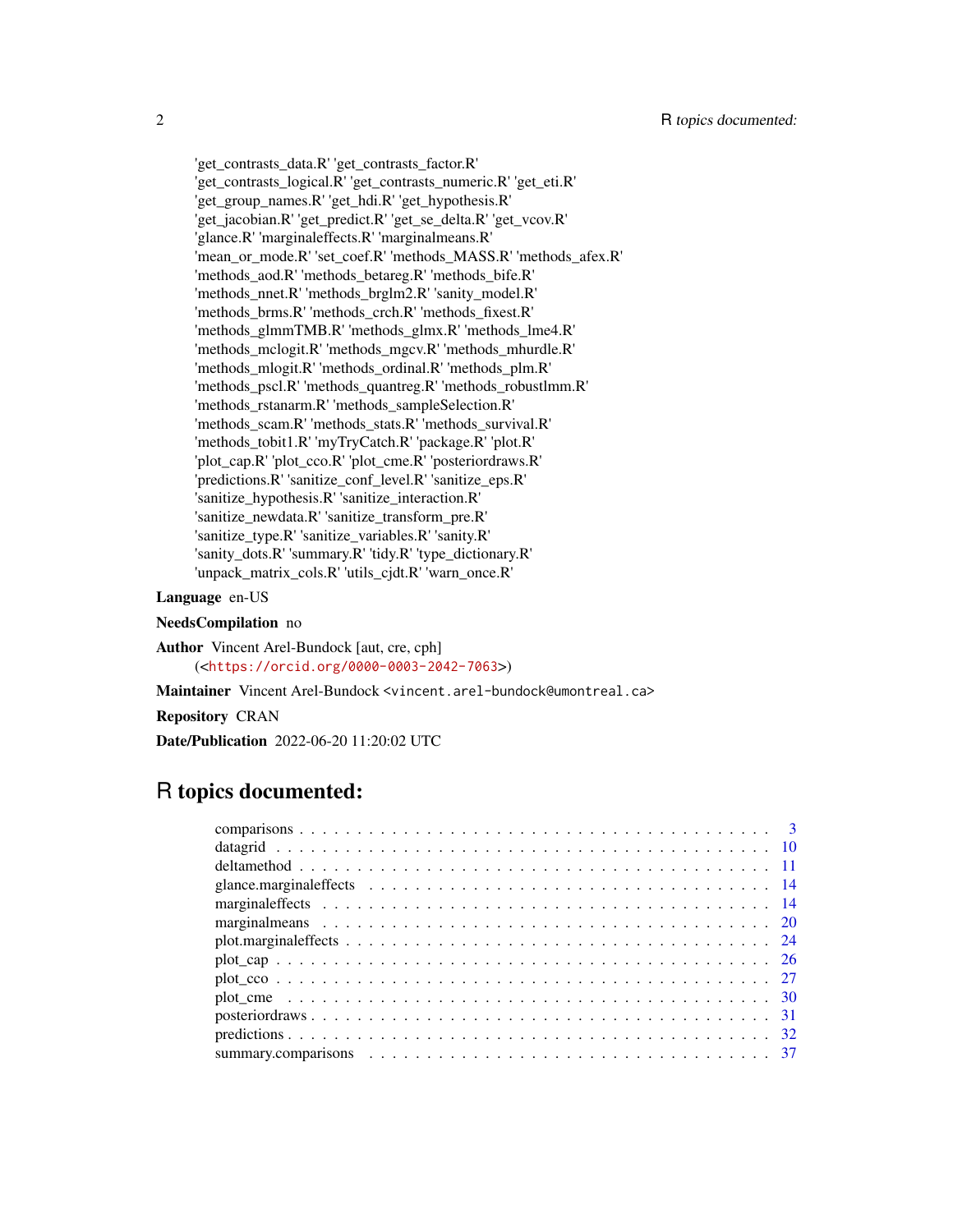# <span id="page-2-0"></span>comparisons 3

| Index |  |  |  |  |  |  |  |  |  |  |  |  |  |  |  |  |
|-------|--|--|--|--|--|--|--|--|--|--|--|--|--|--|--|--|
|       |  |  |  |  |  |  |  |  |  |  |  |  |  |  |  |  |
|       |  |  |  |  |  |  |  |  |  |  |  |  |  |  |  |  |
|       |  |  |  |  |  |  |  |  |  |  |  |  |  |  |  |  |
|       |  |  |  |  |  |  |  |  |  |  |  |  |  |  |  |  |
|       |  |  |  |  |  |  |  |  |  |  |  |  |  |  |  |  |
|       |  |  |  |  |  |  |  |  |  |  |  |  |  |  |  |  |
|       |  |  |  |  |  |  |  |  |  |  |  |  |  |  |  |  |
|       |  |  |  |  |  |  |  |  |  |  |  |  |  |  |  |  |

comparisons *Contrasts Between Adjusted Predictions*

# Description

Difference, ratio, or function of adjusted predictions, calculated for meaningfully different predictor values. The tidy() and summary() functions can be used to aggregate and summarize the output of comparisons(). To learn more, read the contrasts vignette, visit the package website, or scroll down this page for a full list of vignettes:

- <https://vincentarelbundock.github.io/marginaleffects/articles/contrasts.html>
- <https://vincentarelbundock.github.io/marginaleffects/>

#### Usage

```
comparisons(
 model,
 newdata = NULL,
 variables = NULL,
  type = "response",
  vcov = TRUE,conf\_level = 0.95,
  transform_pre = "difference",
  transform_post = NULL,
  interaction = NULL,
 wts = NULL,hypothesis = NULL,
  ...
)
```

| model   | Model object                                                                                                     |
|---------|------------------------------------------------------------------------------------------------------------------|
| newdata | NULL, data frame, string, or datagrid() call. Determines the predictor values<br>for which to compute contrasts. |
|         | • NULL (default): Unit-level contrasts for each observed value in the original<br>dataset.                       |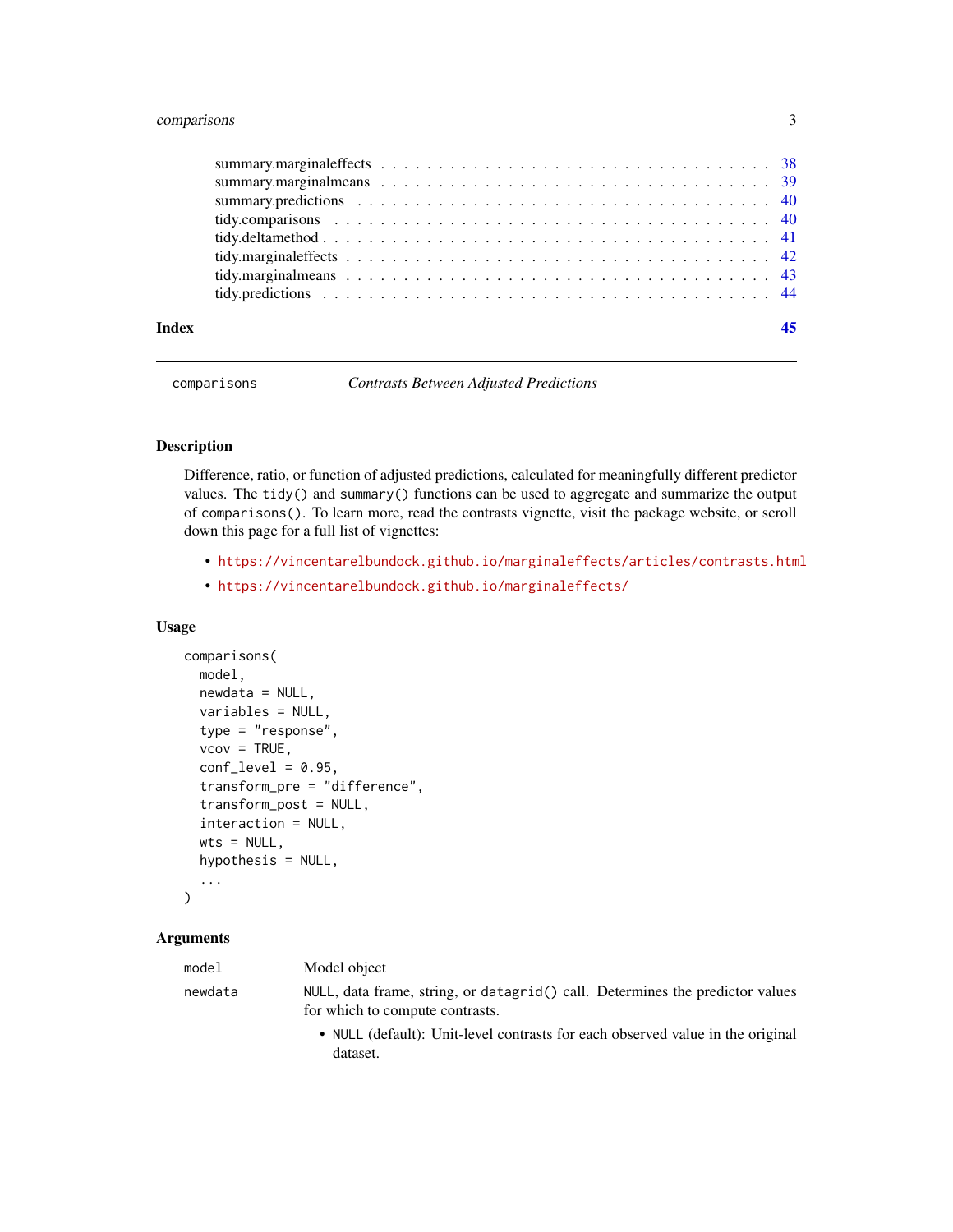<span id="page-3-0"></span>• data frame: Unit-level contrasts for each row of the newdata data frame.

• string:

- "mean": Contrasts at the Mean. Contrasts when each predictor is held at its mean or mode.
- "median": Contrasts at the Median. Contrasts when each predictor is held at its median or mode.
- "marginalmeans": Contrasts at Marginal Means.
- [datagrid\(\)](#page-9-1) call to specify a custom grid of regressors. For example:
	- newdata = datagrid(cyl = c(4, 6)): cyl variable equal to 4 and 6 and other regressors fixed at their means or modes.
	- See the Examples section and the [datagrid](#page-9-1) documentation.
- variables NULL, character vector, or named list. The subset of variables for which to compute contrasts.
	- NULL: compute contrasts for all the variables in the model object (can be slow).
	- Character vector: subset of variables (usually faster).
	- Named list: names identify the subset of variables of interest, and values define the type of contrast to compute. Acceptable values depend on the variable type:
		- Factor or character variables:
			- \* "reference": Each factor level is compared to the factor reference (base) level
			- \* "all": All combinations of observed levels
			- \* "sequential": Each factor level is compared to the previous factor level
			- \* "pairwise": Each factor level is compared to all other levels
		- Logical variables:
			- \* NULL: contrast between TRUE and FALSE
		- Numeric variables:
			- \* Numeric of length 1: Contrast for a gap of x, computed at the observed value plus and minus x / 2
			- \* Numeric vector of length 2: Contrast between the 2nd element and the 1st element of the x vector.
			- \* "iqr": Contrast across the interquartile range of the regressor.
			- \* "sd": Contrast across one standard deviation around the regressor mean.
			- \* "2sd": Contrast across two standard deviations around the regressor mean.
			- \* "minmax": Contrast between the maximum and the minimum values of the regressor.
		- Examples:
			- $*$  variables = list(gear = "pairwise", hp = 10)
			- $*$  variables = list(gear = "sequential", hp = c(100, 120))
			- \* See the Examples section below for more.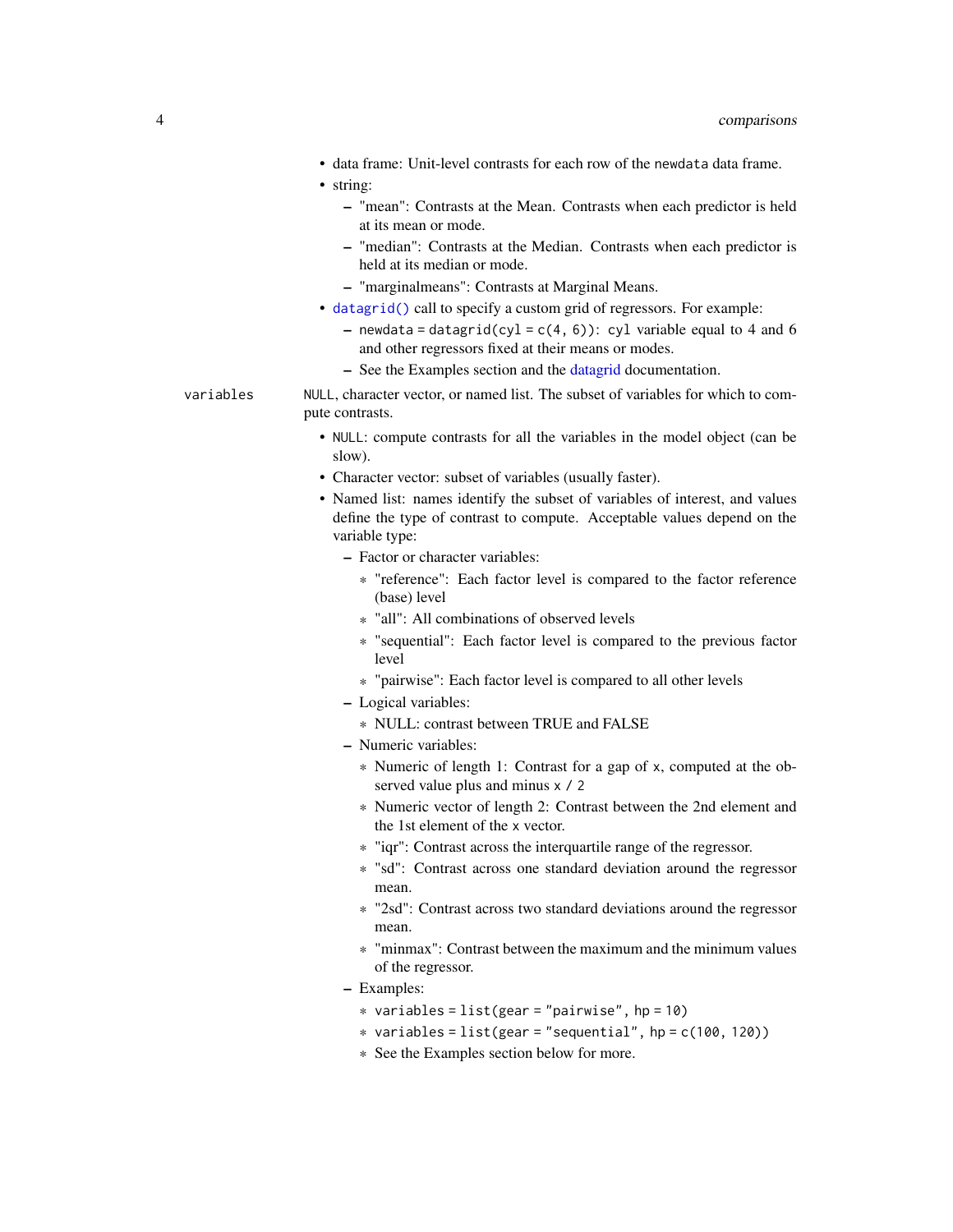| type           | string indicates the type (scale) of the predictions used to compute marginal<br>effects or contrasts. This can differ based on the model type, but will typically<br>be a string such as: "response", "link", "probs", or "zero". When an unsupported<br>string is entered, the model-specific list of acceptable values is returned in an<br>error message. |
|----------------|---------------------------------------------------------------------------------------------------------------------------------------------------------------------------------------------------------------------------------------------------------------------------------------------------------------------------------------------------------------|
| <b>VCOV</b>    | Type of uncertainty estimates to report (e.g., for robust standard errors). Accept-<br>able values:                                                                                                                                                                                                                                                           |
|                | • FALSE: Do not compute standard errors. This can speed up computation<br>considerably.                                                                                                                                                                                                                                                                       |
|                | • TRUE: Unit-level standard errors using the default vcov(model) variance-<br>covariance matrix.                                                                                                                                                                                                                                                              |
|                | • String which indicates the kind of uncertainty estimates to return.<br>- Heteroskedasticity-consistent: "HC", "HC0", "HC1", "HC2", "HC3", "HC4",<br>"HC4m", "HC5". See ?sandwich:: vcovHC                                                                                                                                                                   |
|                | - Heteroskedasticity and autocorrelation consistent: "HAC"                                                                                                                                                                                                                                                                                                    |
|                | - Other: "NeweyWest", "KernHAC", "OPG". See the sandwich package<br>documentation.                                                                                                                                                                                                                                                                            |
|                | • One-sided formula which indicates the name of cluster variables (e.g., ~unit_id).<br>This formula is passed to the cluster argument of the sandwich:: vcovCL<br>function.                                                                                                                                                                                   |
|                | • Square covariance matrix                                                                                                                                                                                                                                                                                                                                    |
|                | • Function which returns a covariance matrix (e.g., stats:: vcov(model))                                                                                                                                                                                                                                                                                      |
| conf_level     | numeric value between 0 and 1. Confidence level to use to build a confidence<br>interval.                                                                                                                                                                                                                                                                     |
| transform_pre  | (experimental) string or function. How should pairs of adjusted predictions be<br>contrasted?                                                                                                                                                                                                                                                                 |
|                | • string: shortcuts to common contrast functions.                                                                                                                                                                                                                                                                                                             |
|                | - "difference" (default): function(hi, lo) hi - lo                                                                                                                                                                                                                                                                                                            |
|                | - "differenceavg": function(hi, lo) mean(hi) - mean(lo)                                                                                                                                                                                                                                                                                                       |
|                | - "ratio": function(hi, lo) hi / lo                                                                                                                                                                                                                                                                                                                           |
|                | - "Inratio": function(hi, lo) log(hi / lo)                                                                                                                                                                                                                                                                                                                    |
|                | - "ratioavg": function(hi, lo) mean(hi) / mean(lo)                                                                                                                                                                                                                                                                                                            |
|                | - "Inratioavg": function(hi, lo) log(mean(hi) / mean(lo))                                                                                                                                                                                                                                                                                                     |
|                | "Inoravg": function(hi, lo) log((mean(hi)/(1 - mean(hi))) / (mean(lo)/(1<br>$-$ mean(lo))))                                                                                                                                                                                                                                                                   |
|                | - "dydx": function(hi, lo) (hi - lo) / eps                                                                                                                                                                                                                                                                                                                    |
|                | $-$ "dydx": 'function(hi, lo) mean((hi - lo) / eps)'                                                                                                                                                                                                                                                                                                          |
|                | - "expdydx": function(hi, lo) ((exp(hi) - exp(lo)) / exp(e)) / e                                                                                                                                                                                                                                                                                              |
|                | • function: accept two equal-length numeric vectors of adjusted predictions<br>(hi and lo) and returns a vector of contrasts of the same length, or a unique<br>numeric value.                                                                                                                                                                                |
| transform_post | (experimental) A function applied to unit-level estimates and confidence inter-<br>vals just before the function returns results.                                                                                                                                                                                                                             |
| interaction    | TRUE, FALSE, or NULL                                                                                                                                                                                                                                                                                                                                          |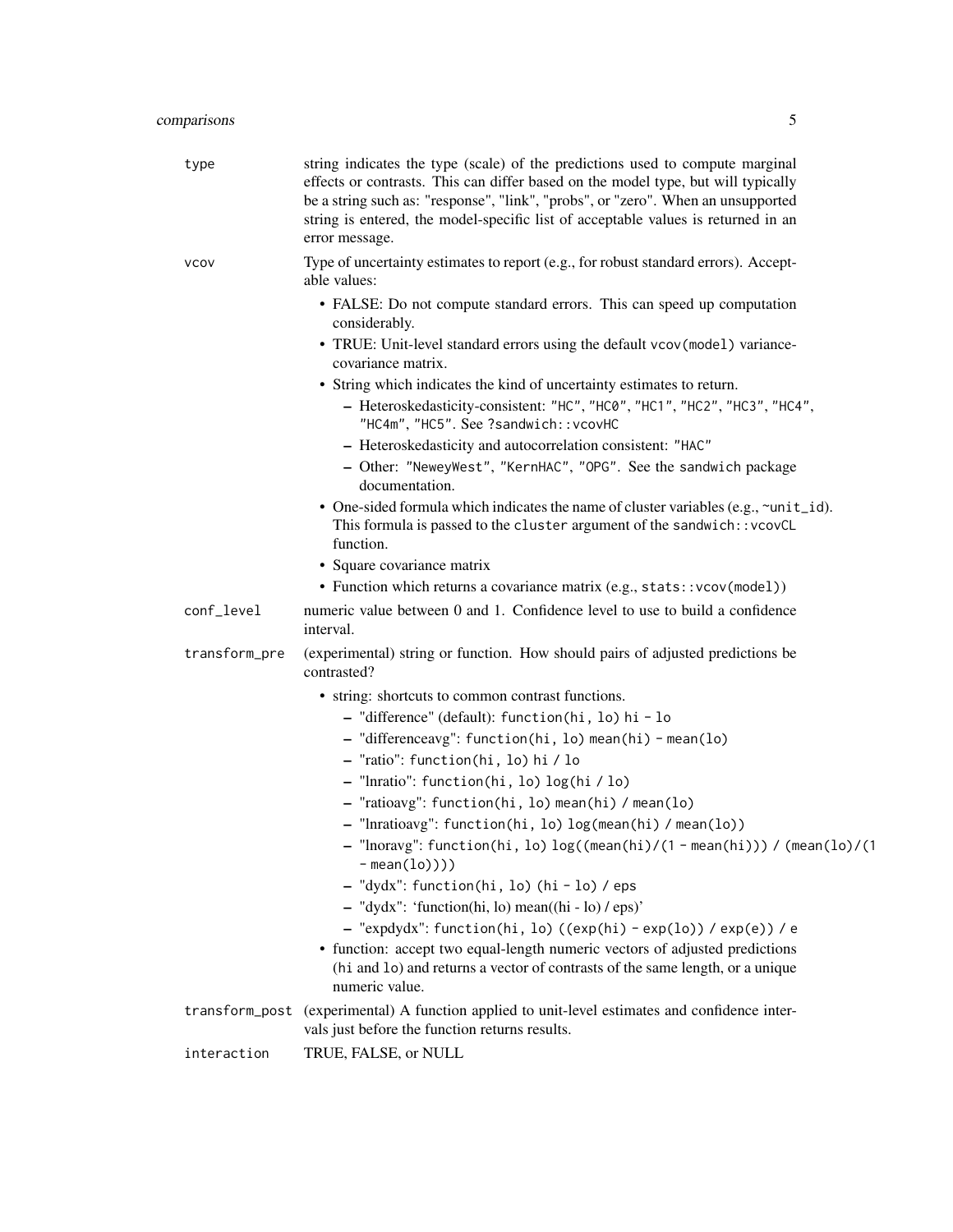|            | • FALSE: Contrasts represent the change in adjusted predictions when one<br>predictor changes and all other variables are held constant.<br>• TRUE: Contrasts represent the changes in adjusted predictions when the pre-<br>dictors specified in the variables argument are manipulated simultane-<br>ously.                                                                                                                                                                                                                                                                                                                                                                                                                                                                                                                                                                                                                                                                                              |
|------------|------------------------------------------------------------------------------------------------------------------------------------------------------------------------------------------------------------------------------------------------------------------------------------------------------------------------------------------------------------------------------------------------------------------------------------------------------------------------------------------------------------------------------------------------------------------------------------------------------------------------------------------------------------------------------------------------------------------------------------------------------------------------------------------------------------------------------------------------------------------------------------------------------------------------------------------------------------------------------------------------------------|
|            | • NULL (default): Behaves like TRUE when the variables argument is speci-<br>fied and the model formula includes interactions. Behaves like FALSE oth-<br>erwise.                                                                                                                                                                                                                                                                                                                                                                                                                                                                                                                                                                                                                                                                                                                                                                                                                                          |
| wts        | string or numeric: weights to use when computing average contrasts or marginal-<br>effects. These weights only affect the averaging in tidy() or summary(), and<br>not the unit-level estimates themselves.                                                                                                                                                                                                                                                                                                                                                                                                                                                                                                                                                                                                                                                                                                                                                                                                |
|            | • string: column name of the weights variable in newdata. When supply-<br>ing a column name to wts, it is recommended to supply the original data<br>(including the weights variable) explicitly to newdata.<br>• numeric: vector of length equal to the number of rows in the original data<br>or in newdata (if supplied).                                                                                                                                                                                                                                                                                                                                                                                                                                                                                                                                                                                                                                                                               |
| hypothesis | specify a hypothesis test or custom contrast using a vector, matrix, string, or<br>string formula.                                                                                                                                                                                                                                                                                                                                                                                                                                                                                                                                                                                                                                                                                                                                                                                                                                                                                                         |
|            | • String:<br>- "pairwise": pairwise differences between estimates in each row.<br>- "reference": differences between the estimates in each row and the es-<br>timate in the first row.<br>• String formula to specify linear or non-linear hypothesis tests. If the term<br>column uniquely identifies rows, terms can be used in the formula. Other-<br>wise, use b1, b2, etc. to identify the position of each parameter. Examples:<br>$-$ hp = drat<br>$-$ hp + drat = 12<br>$- b1 + b2 + b3 = 0$<br>• Numeric vector: Weights to compute a linear combination of (custom con-<br>trast between) estimates. Length equal to the number of rows generated by<br>the same function call, but without the hypothesis argument.<br>• Numeric matrix: Each column is a vector of weights, as describe above,<br>used to compute a distinct linear combination of (contrast between) esti-<br>mates.<br>• See the Examples section below and the vignette: https://vincentarelbundock.github.io/marginaleffec |
| .          | Additional arguments are passed to the predict() method supplied by the<br>modeling package. These arguments are particularly useful for mixed-effects or<br>bayesian models (see the online vignettes on the marginaleffects website).<br>Available arguments can vary from model to model, depending on the range of<br>supported arguments by each modeling package. See the "Model-Specific Argu-                                                                                                                                                                                                                                                                                                                                                                                                                                                                                                                                                                                                      |

# Details

A "contrast" is a difference, ratio of function of adjusted predictions, calculated for meaningfully different predictor values (e.g., College graduates vs. Others). Uncertainty estimates are computed

list of available arguments.

ments" section of the ?marginaleffects documentation for a non-exhaustive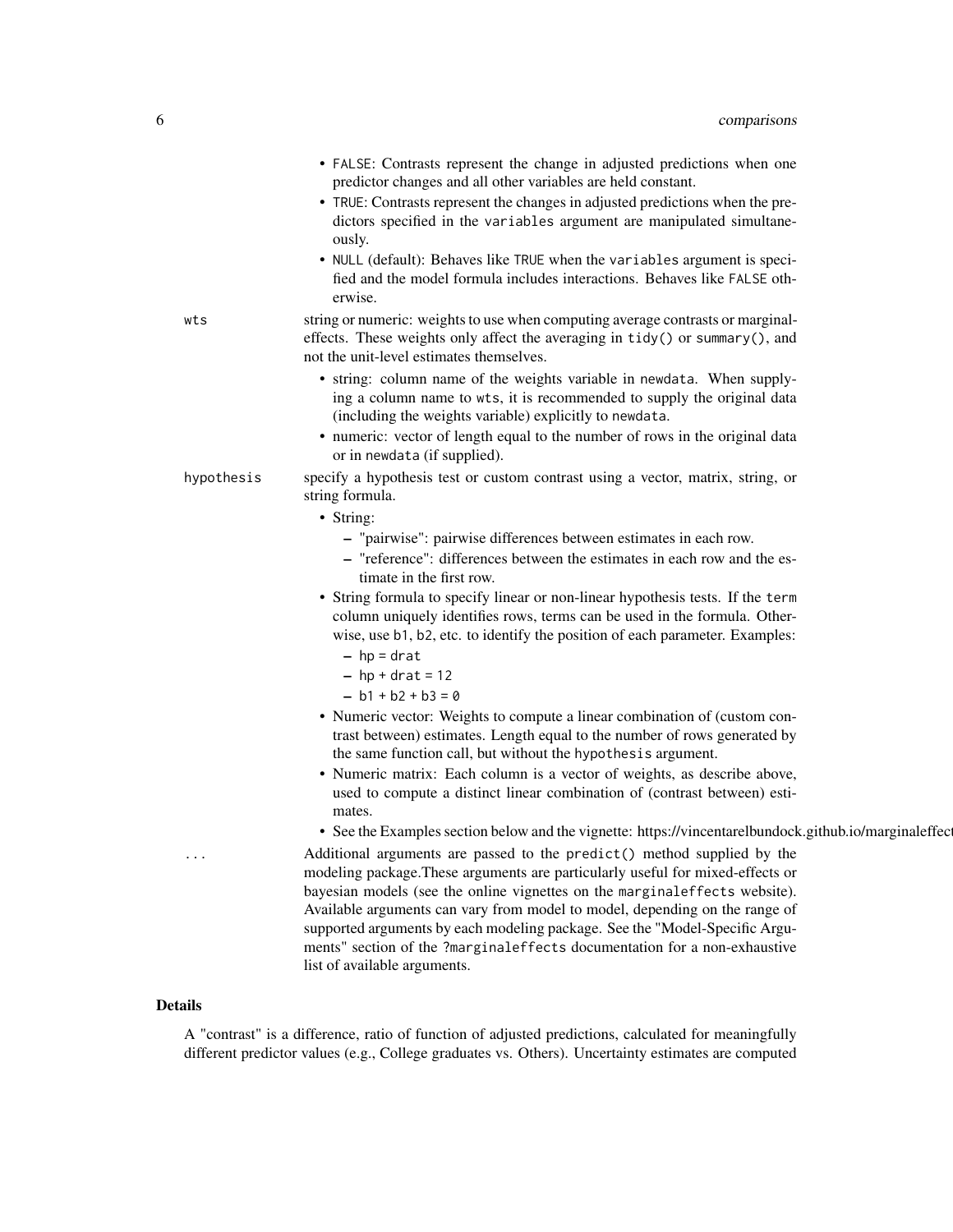# comparisons 7

using the delta method.

The newdata argument can be used to control the kind of contrasts to report:

- Average Contrasts
- Adjusted Risk Ratios
- Adjusted Risk Differences
- Group-Average Contrasts
- Contrasts at the Mean
- Contrasts at User-Specified values (aka Contrasts at Representative values, MER).
- Custom contrasts using arbitrary functions

# Vignettes and documentation

Vignettes:

- [Adjusted Predictions](https://vincentarelbundock.github.io/marginaleffects/articles/predictions.html)
- [Contrasts](https://vincentarelbundock.github.io/marginaleffects/articles/contrasts.html)
- [Marginal Effects](https://vincentarelbundock.github.io/marginaleffects/articles/marginaleffects.html)
- [Marginal Means](https://vincentarelbundock.github.io/marginaleffects/articles/marginalmeans.html)
- [Hypothesis Tests and Custom Contrasts using the Delta Method](https://vincentarelbundock.github.io/marginaleffects/articles/hypothesis.html)

Case studies:

- [Bayesian Analyses with](https://vincentarelbundock.github.io/marginaleffects/articles/brms.html) brms
- [Causal Inference with the g-Formula](https://vincentarelbundock.github.io/marginaleffects/articles/gformula.html)
- [Generalized Additive Models](https://vincentarelbundock.github.io/marginaleffects/articles/gam.html)
- [Mixed effects models](https://vincentarelbundock.github.io/marginaleffects/articles/lme4.html)
- [Multinomial Logit and Discrete Choice Models](https://vincentarelbundock.github.io/marginaleffects/articles/mlogit.html)
- [Multiple Imputation](https://vincentarelbundock.github.io/marginaleffects/articles/multiple_imputation.html)

Tips and technical notes:

- [64 Supported Classes of Models](https://vincentarelbundock.github.io/marginaleffects/articles/supported_models.html)
- [Index of Functions and Documentation](https://vincentarelbundock.github.io/marginaleffects/reference/index.html)
- [Standard Errors](https://vincentarelbundock.github.io/marginaleffects/articles/sandwich.html)
- [Tables and Plots](https://vincentarelbundock.github.io/marginaleffects/articles/modelsummary.html)
- [Performance](https://vincentarelbundock.github.io/marginaleffects/articles/performance.html)
- [Alternative Software](https://vincentarelbundock.github.io/marginaleffects/articles/alternative_software.html)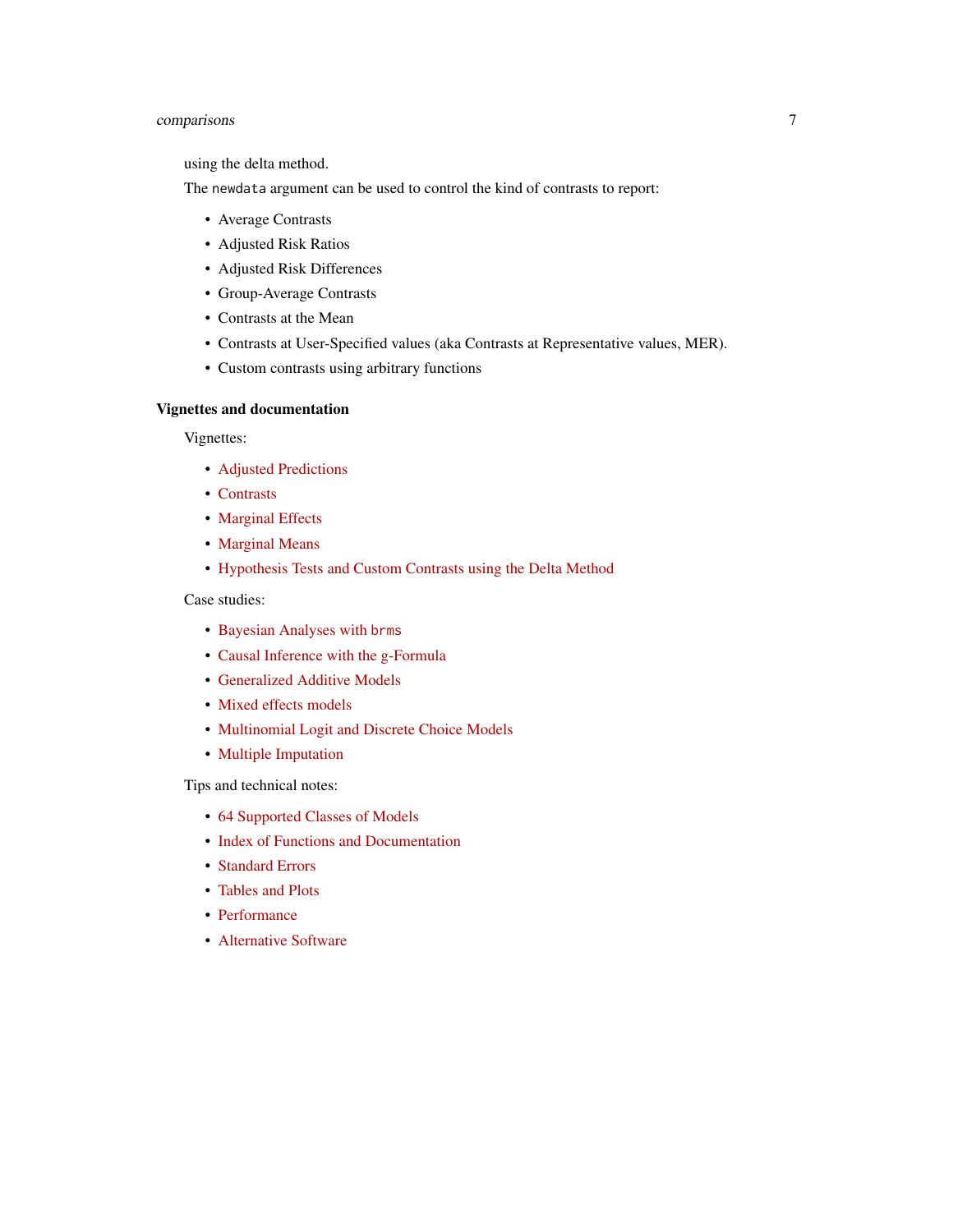#### <span id="page-7-0"></span>Model-Specific Arguments

Some model types allow model-specific arguments to modify the nature of marginal effects, predictions, marginal means, and contrasts.

| Argument         | Documentation               |
|------------------|-----------------------------|
| ndraws           | brms::posterior_predict     |
| re_formula       |                             |
| include_random   | insight::get_predicted      |
| re.form          | lme4::predict.merMod        |
| allow.new.levels | lme4::predict.merMod        |
| re.form          | glmmTMB::predict.glmmTMB    |
| allow.new.levels | glmmTMB::predict.glmmTMB    |
| zitype           | glmmTMB::predict.glmmTMB    |
| exclude          | mgcv::predict.bam           |
| re.form          | robustlmm::predict.rlmerMod |
| allow.new.levels | robustlmm::predict.rlmerMod |
|                  |                             |

# Examples

```
library(marginaleffects)
library(magrittr)
# Linear model
tmp <- mtcars
tmp$am <- as.logical(tmp$am)
mod \leq lm(mpg \sim am + factor(cyl), tmp)
comparisons(mod, variables = list(cyl = "reference")) %>% tidy()
comparisons(mod, variables = list(cyl = "sequential")) %\gg tidy()
comparisons(mod, variables = list(cyl = "pairwise")) %>% tidy()
# GLM with different scale types
mod \leq glm(am \leq factor(gear), data = mtcars)comparisons(mod, type = "response") %>% tidy()
comparisons(mod, type = "link") %>% tidy()
# Contrasts at the mean
comparisons(mod, newdata = "mean")
# Contrasts between marginal means
comparisons(mod, newdata = "marginalmeans")
# Contrasts at user-specified values
comparisons(mod, newdata = datagrid(am = 0, cyl = tmp$cyl))
# Numeric contrasts
mod \le - \ln(mpg \sim hp, data = mtcars)comparisons(mod, variables = list(hp = 1)) %>% tidy()comparisons(mod, variables = list(hp = 5)) %>% tidy()comparisons(mod, variables = list(hp = c(90, 100))) %>% tidy()
```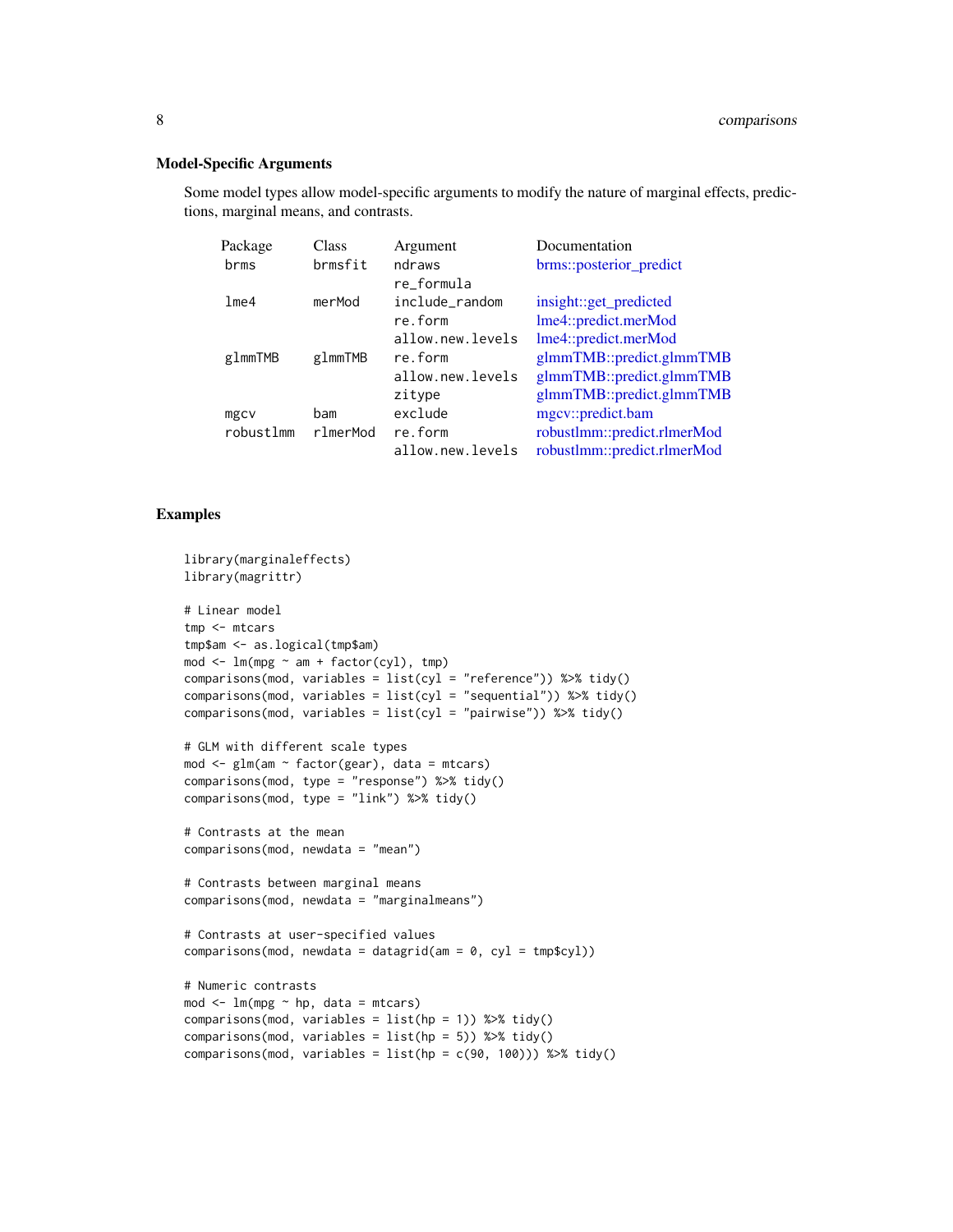# comparisons 9

```
comparisons(mod, variables = list(hp = "iqr")) %>% tidy()
comparisons(mod, variables = list(hp = "sd")) %>% tidy()
comparisons(mod, variables = list(hp = "minmax")) %>% tidy()
# Adjusted Risk Ratio: see the contrasts vignette
mod \leq glm(vs \sim mpg, data = mtcars, family = binomial)
cmp <- comparisons(mod, transform_pre = "lnratioavg")
summary(cmp, transform_post = exp)
# Adjusted Risk Ratio: Manual specification of the `transform_pre`
cmp <- comparisons(mod, transform_pre = function(hi, lo) log(mean(hi) / mean(lo)))
summary(cmp, transform_post = exp)
# Interactions between contrasts
mod \leq lm(mpg \sim factor(cyl) \star factor(gear) + hp, data = mtcars)
cmp <- comparisons(mod, variables = c("cyl", "gear"))
summary(cmp)
# variable-specific contrasts
cmp <- comparisons(mod, variables = list(gear = "sequential", hp = 10))
summary(cmp)
# hypothesis test: is the `hp` marginal effect at the mean equal to the `drat` marginal effect
mod < - \text{lm}(mpg \sim wt + drat, data = mtcars)comparisons(
    mod,
    newdata = "mean",
    hypothesis = "wt = drat")# same hypothesis test using row indices
comparisons(
   mod,
   newdata = "mean",
   hypothesis = nb1 - b2 = 0")
# same hypothesis test using numeric vector of weights
comparisons(
   mod,
    newdata = "mean",
   hypothesis = c(1, -1))
# two custom contrasts using a matrix of weights
lc <- matrix(c(
   1, -1,
   2, 3),
   ncol = 2comparisons(
   mod,
    newdata = "mean",
    hypothesis = 1c)
```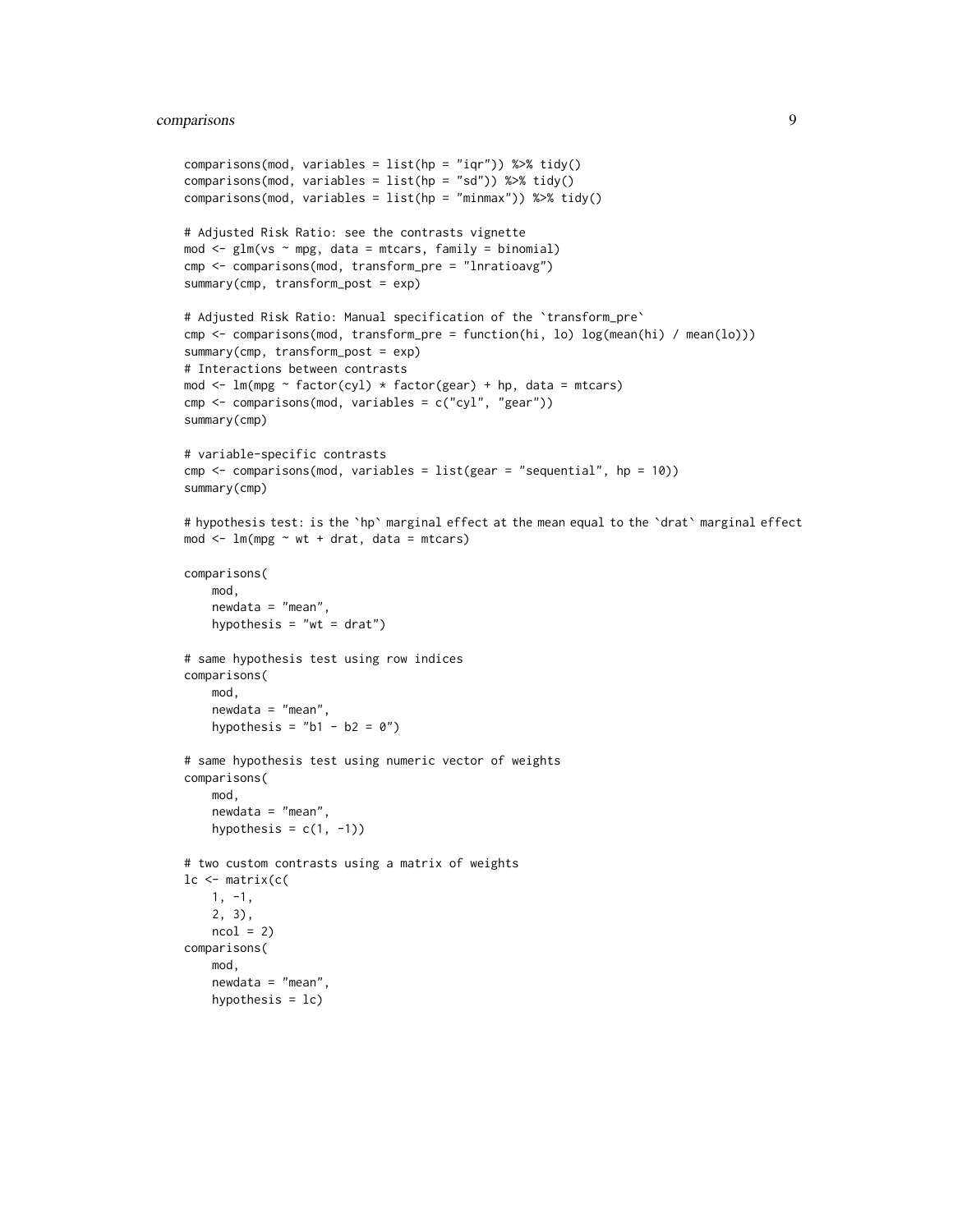<span id="page-9-1"></span><span id="page-9-0"></span>datagrid *Generate a data grid of "typical," "counterfactual," or user-specified values for use in the* newdata *argument of the* marginaleffects *or* predictions *functions.*

# Description

Generate a data grid of "typical," "counterfactual," or user-specified values for use in the newdata argument of the marginaleffects or predictions functions.

# Usage

```
datagrid(
  ...,
  model = NULL,newdata = NULL,
  grid_type = "typical",
  FUN_character = Mode,
  FUN_factor = Mode,
  FUN_logical = Mode,
  FUN_numeric = function(x) mean(x, na.rm = TRUE),
  FUN_other = function(x) mean(x, na.rm = TRUE)\mathcal{L}
```

|               | named arguments with vectors of values for user-specified variables. The output<br>will include all combinations of these variables (see Examples below.)                                                                               |
|---------------|-----------------------------------------------------------------------------------------------------------------------------------------------------------------------------------------------------------------------------------------|
| model         | Model object                                                                                                                                                                                                                            |
| newdata       | data.frame (one and only one of the model and newdata arguments                                                                                                                                                                         |
| grid_type     | character                                                                                                                                                                                                                               |
|               | • "typical": variables whose values are not explicitly specified by the user in<br>are set to their mean or mode, or to the output of the functions supplied<br>to FUN_type arguments.                                                  |
|               | • "counterfactual": the entire dataset is duplicated for each combination of<br>the variable values specified in $\dots$ . Variables not explicitly supplied to<br>datagrid() are set to their observed values in the original dataset. |
| FUN_character | the function to be applied to character variables.                                                                                                                                                                                      |
| FUN_factor    | the function to be applied to factor variables.                                                                                                                                                                                         |
| FUN_logical   | the function to be applied to factor variables.                                                                                                                                                                                         |
| FUN_numeric   | the function to be applied to numeric variables.                                                                                                                                                                                        |
| FUN_other     | the function to be applied to other variable types.                                                                                                                                                                                     |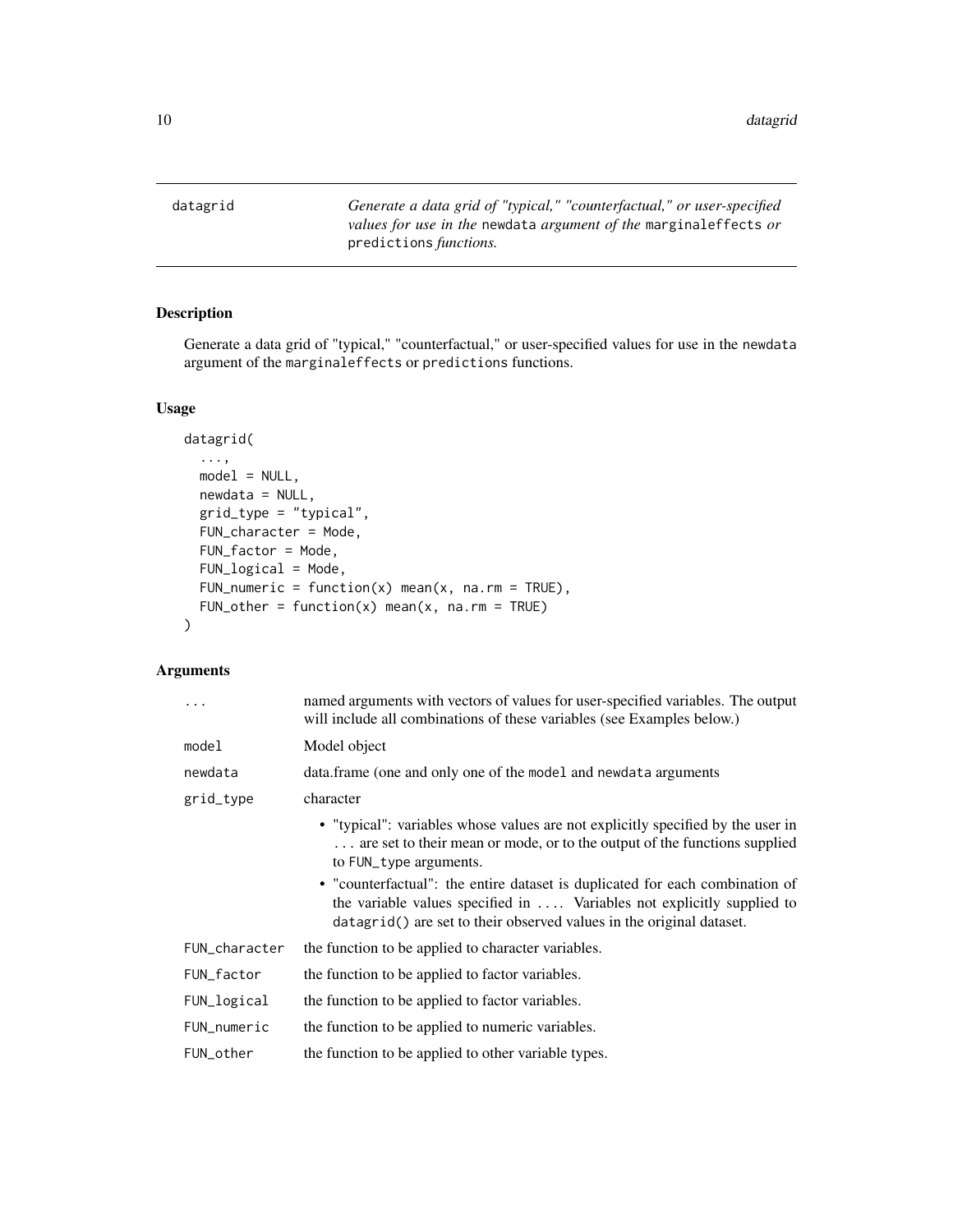#### <span id="page-10-0"></span>deltamethod 11

# Details

If datagrid is used in a marginaleffects or predictions call as the newdata argument, the model is automatically inserted in the function call, and users do not need to specify either the model or newdata arguments. Note that only the variables used to fit the models will be attached to the results. If a user wants to attach other variables as well (e.g., weights or grouping variables), they can supply a data.frame explicitly to the newdata argument inside datagrid().

If users supply a model, the data used to fit that model is retrieved using the insight::get\_data function.

# Value

A data.frame in which each row corresponds to one combination of the named predictors supplied by the user via the ... dots. Variables which are not explicitly defined are held at their mean or mode.

#### Examples

```
# The output only has 2 rows, and all the variables except `hp` are at their
# mean or mode.
datagrid(newdata = mtcars, hp = c(100, 110))
# We get the same result by feeding a model instead of a data.frame
mod < -1m(mpg ~ hp, mtcars)
datagrid(model = mod, hp = c(100, 110))
# Use in `marginaleffects` to compute "Typical Marginal Effects". When used
# in `marginaleffects()` or `predictions()` we do not need to specify the
#`model` or `newdata` arguments.
marginaleffects(mod, newdata = datagrid(hp = c(100, 110)))
# The full dataset is duplicated with each observation given counterfactual
# values of 100 and 110 for the `hp` variable. The original `mtcars` includes
# 32 rows, so the resulting dataset includes 64 rows.
dg <- datagrid(newdata = mtcars, hp = c(100, 110), grid_type = "counterfactual")
nrow(dg)
# We get the same result by feeding a model instead of a data.frame
mod <- lm(mpg ~ hp, mtcars)
dg \leq - datagrid(model = mod, hp = c(100, 110), grid_type = "counterfactual")
nrow(dg)
```
<span id="page-10-1"></span>deltamethod *Estimate and Standard Error of a Non-Linear Function of Estimated Model Parameters*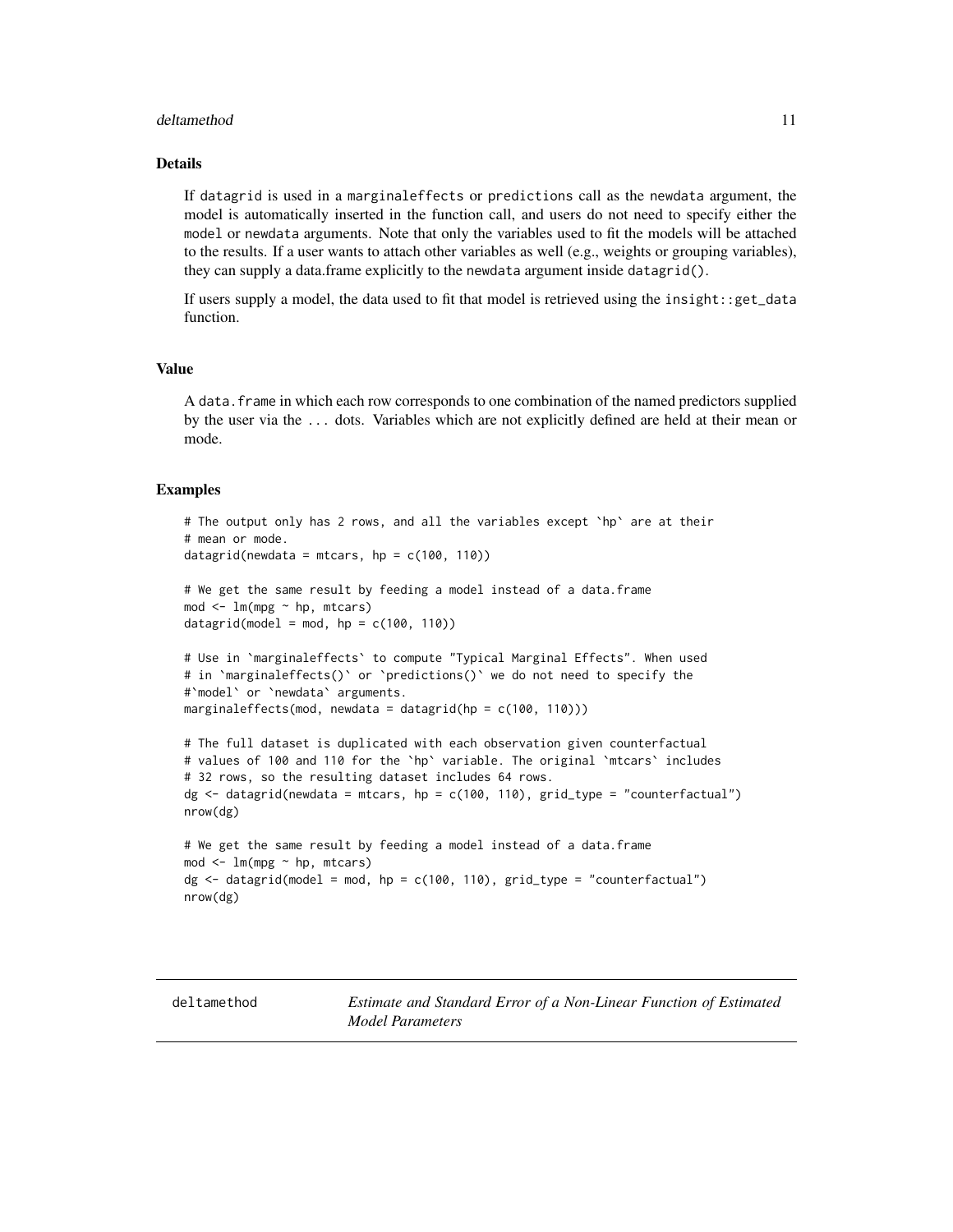#### <span id="page-11-0"></span>Description

deltamethod is a function to get a first-order approximate standard error for a nonlinear function of a vector of random variables with known or estimated covariance matrix. [deltamethod](#page-10-1) emulates the behavior of the excellent and well-established [car::deltaMethod](#page-0-0) and [car::linearHypothesis](#page-0-0) functions, but it supports more models, requires fewer dependencies, and offers some convenience features like shortcuts for robust standard errors.

# Usage

```
deltamethod(
  model,
  hypothesis = NULL,
  FUN = NULL,vcov = NULL,conf\_level = 0.95,
  ...
)
```
#### Arguments

| model      | Model object                                                                                       |
|------------|----------------------------------------------------------------------------------------------------|
| hypothesis | specify a hypothesis test or custom contrast using a vector, matrix, string, or<br>string formula. |
|            | • String:                                                                                          |

- "pairwise": pairwise differences between estimates in each row.
- "reference": differences between the estimates in each row and the estimate in the first row.
- String formula to specify linear or non-linear hypothesis tests. If the term column uniquely identifies rows, terms can be used in the formula. Otherwise, use b1, b2, etc. to identify the position of each parameter. Examples:
	- $-$  hp = drat
	- $-$  hp + drat = 12
	- $b1 + b2 + b3 = 0$
- Numeric vector: Weights to compute a linear combination of (custom contrast between) estimates. Length equal to the number of rows generated by the same function call, but without the hypothesis argument.
- Numeric matrix: Each column is a vector of weights, as describe above, used to compute a distinct linear combination of (contrast between) estimates.
- See the Examples section below and the vignette: https://vincentarelbundock.github.io/marginaleffec

FUN a function which accepts a model object and returns a numeric vector or a data.frame with two columns called term and estimate.

vcov Type of uncertainty estimates to report (e.g., for robust standard errors). Acceptable values:

> • FALSE: Do not compute standard errors. This can speed up computation considerably.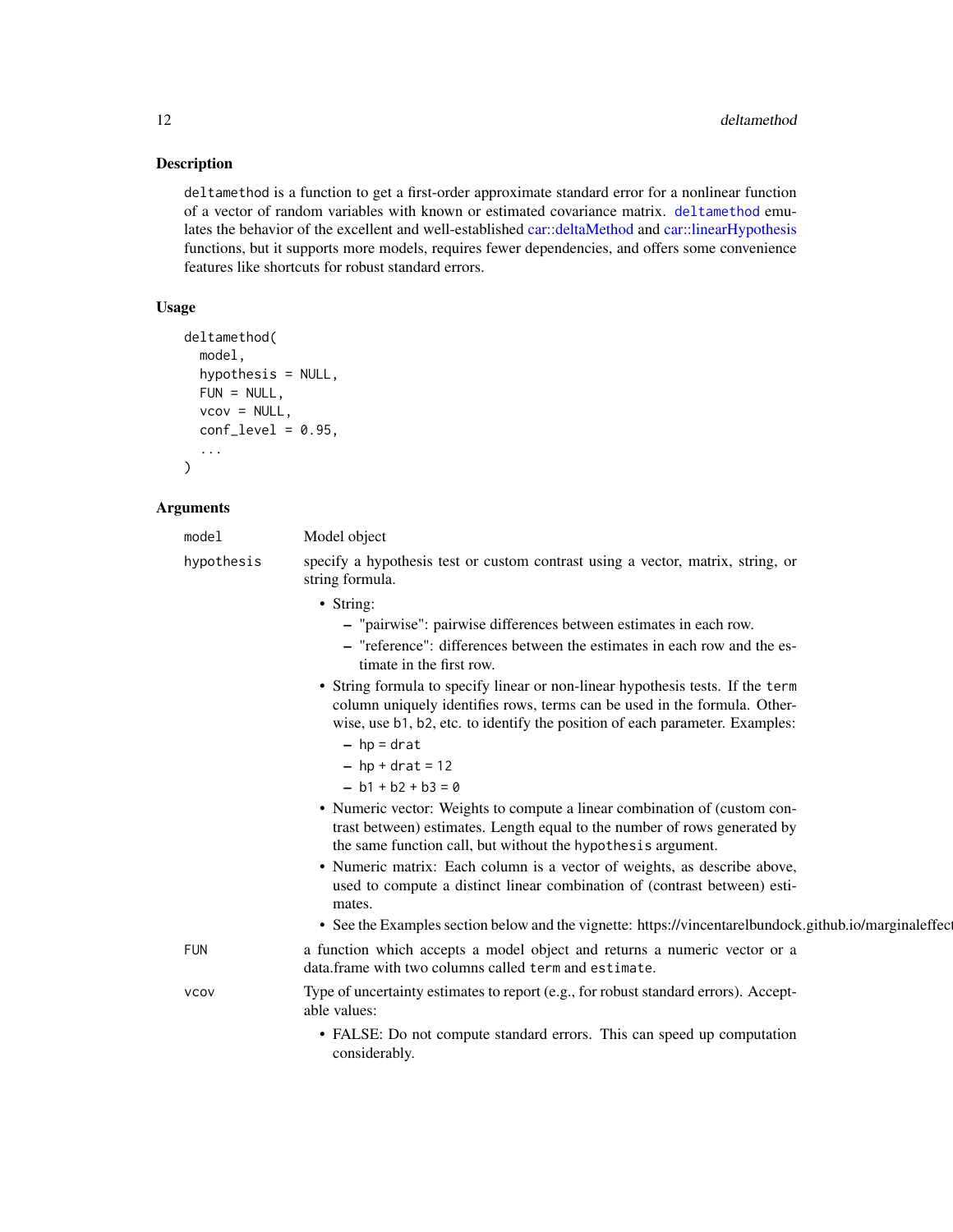- TRUE: Unit-level standard errors using the default vcov(model) variancecovariance matrix.
- String which indicates the kind of uncertainty estimates to return.
	- Heteroskedasticity-consistent: "HC", "HC0", "HC1", "HC2", "HC3", "HC4", "HC4m", "HC5". See ?sandwich::vcovHC
	- Heteroskedasticity and autocorrelation consistent: "HAC"
	- Other: "NeweyWest", "KernHAC", "OPG". See the sandwich package documentation.
- One-sided formula which indicates the name of cluster variables (e.g.,  $\sim$ unit\_id). This formula is passed to the cluster argument of the sandwich:: vcovCL function.
- Square covariance matrix
- Function which returns a covariance matrix (e.g., stats::vcov(model))
- conf\_level numeric value between 0 and 1. Confidence level to use to build a confidence interval.
- ... Additional arguments are passed to the predict() method supplied by the modeling package.These arguments are particularly useful for mixed-effects or bayesian models (see the online vignettes on the marginaleffects website). Available arguments can vary from model to model, depending on the range of supported arguments by each modeling package. See the "Model-Specific Arguments" section of the ?marginaleffects documentation for a non-exhaustive list of available arguments.

# Examples

```
library(marginaleffects)
mod \leq lm(mpg \sim hp + wt + factor(cyl), data = mtcars)
```

```
# When `FUN` and `hypothesis` are `NULL`, `deltamethod()` returns a data.frame of parameters
deltamethod(mod)
```

```
# Test of equality between coefficients
deltamethod(mod, "hp = wt")
```

```
# Non-linear function
deltamethod(mod, "exp(hp + wt) = 0.1")
```

```
# Robust standard errors
delta(mod, "hp = wt", vcov = "HC3")
```

```
# b1, b2, ... shortcuts can be used to identify the position of the
# parameters of interest in the output of FUN
deltamethod(mod, "b2 = b3")
```

```
# term names with special characters have to be enclosed in backticks
deltamethod(mod, "`factor(cyl)6` = `factor(cyl)8`")
```

```
# The `FUN` argument can be used to compute standard errors for fitted values
mod \leq glm(am \sim hp + mpg, data = mtcars, family = binomial)
```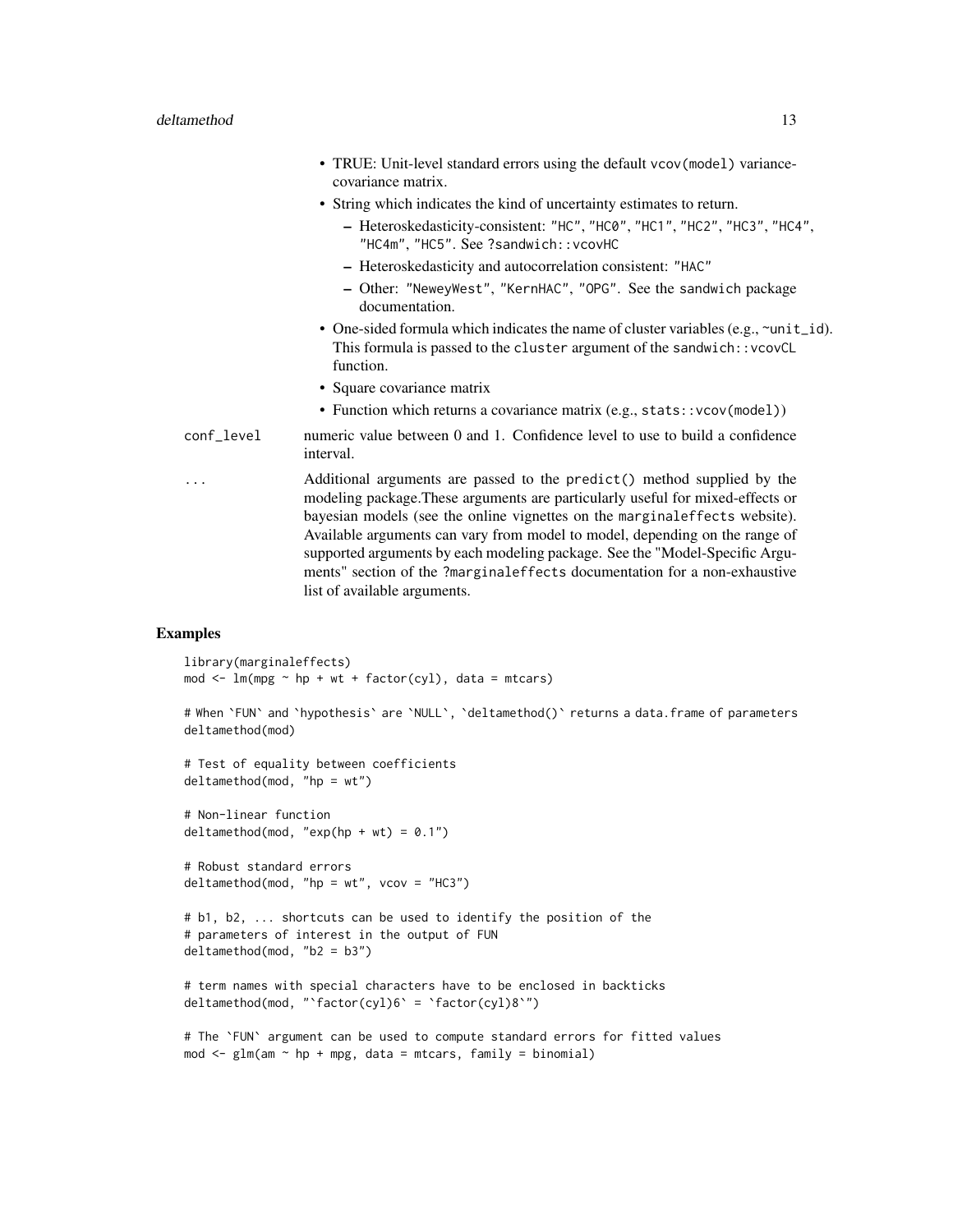```
f \leftarrow function(x) predict(x, type = "link", newdata = mtcars)
p <- deltamethod(mod, FUN = f)
head(p)
f \leftarrow function(x) predict(x, type = "response", newdata = mtcars)
p <- deltamethod(mod, FUN = f)
head(p)
```
glance.marginaleffects

*Glance at key characteristics of an object*

# **Description**

Glance at key characteristics of an object

#### Usage

```
## S3 method for class 'marginaleffects'
\text{glance}(x, \ldots)
```
# Arguments

x An object produced by the marginaleffects function.

... Additional arguments are passed to the predict() method supplied by the modeling package.These arguments are particularly useful for mixed-effects or bayesian models (see the online vignettes on the marginaleffects website). Available arguments can vary from model to model, depending on the range of supported arguments by each modeling package. See the "Model-Specific Arguments" section of the ?marginaleffects documentation for a non-exhaustive list of available arguments.

marginaleffects *Marginal Effects (Slopes)*

# Description

Partial derivative (slope) of the regression equation with respect to a regressor of interest. The tidy() and summary() functions can be used to aggregate and summarize the output of marginaleffects(). To learn more, read the marginal effects vignette, visit the package website, or scroll down this page for a full list of vignettes:

- [https://vincentarelbundock.github.io/marginaleffects/articles/marginaleffec](https://vincentarelbundock.github.io/marginaleffects/articles/marginaleffects.html)ts. [html](https://vincentarelbundock.github.io/marginaleffects/articles/marginaleffects.html)
- <https://vincentarelbundock.github.io/marginaleffects/>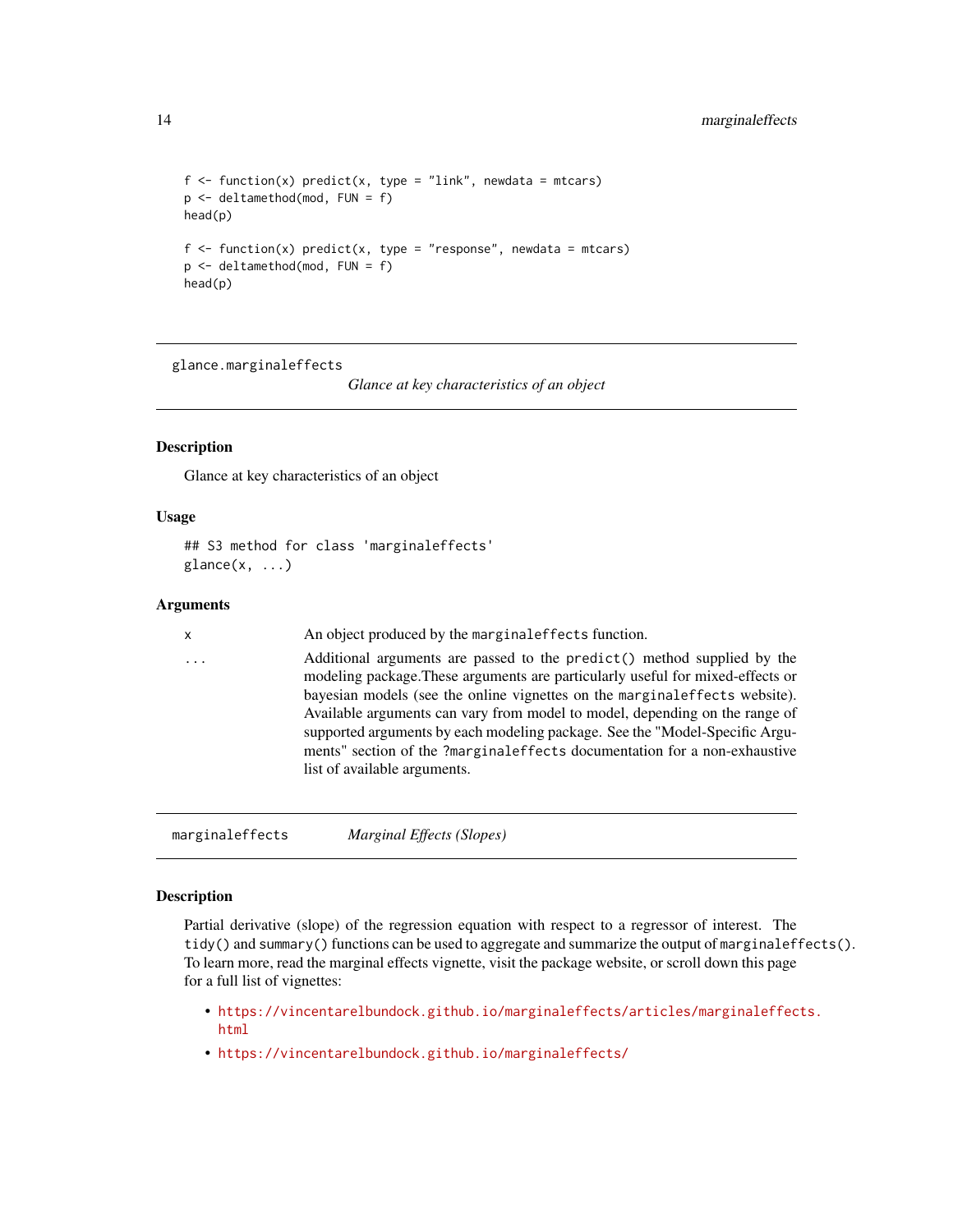# <span id="page-14-0"></span>marginaleffects 15

# Usage

```
marginaleffects(
  model,
  newdata = NULL,variables = NULL,
  vcov = TRUE,conf\_level = 0.95,
  type = "response",
  wts = NULL,hypothesis = NULL,
  eps = NULL,
  ...
\mathcal{L}
```

| model       | Model object                                                                                                                 |
|-------------|------------------------------------------------------------------------------------------------------------------------------|
| newdata     | NULL, data frame, string, or datagrid() call. Determines the predictor values<br>for which to compute marginal effects.      |
|             | • NULL (default): Unit-level marginal effects for each observed value in the<br>original dataset.                            |
|             | • data frame: Unit-level marginal effects for each row of the newdata data<br>frame.                                         |
|             | · string:                                                                                                                    |
|             | - "mean": Marginal Effects at the Mean. Marginal effects when each<br>predictor is held at its mean or mode.                 |
|             | - "median": Marginal Effects at the Median. Marginal effects when each<br>predictor is held at its median or mode.           |
|             | - "marginalmeans": Marginal Effects at Marginal Means. See Details<br>section below.                                         |
|             | • datagrid() call to specify a custom grid of regressors. For example:                                                       |
|             | - newdata = datagrid(cyl = $c(4, 6)$ ): cyl variable equal to 4 and 6<br>and other regressors fixed at their means or modes. |
|             | - See the Examples section and the datagrid() documentation.                                                                 |
| variables   | NULL or character vector. The subset of variables for which to compute marginal<br>effects.                                  |
|             | • NULL: compute contrasts for all the variables in the model object (can be<br>slow).                                        |
|             | • Character vector: subset of variables (usually faster).                                                                    |
| <b>VCOV</b> | Type of uncertainty estimates to report (e.g., for robust standard errors). Accept-<br>able values:                          |
|             | • FALSE: Do not compute standard errors. This can speed up computation<br>considerably.                                      |
|             | • TRUE: Unit-level standard errors using the default vcov(model) variance-<br>covariance matrix.                             |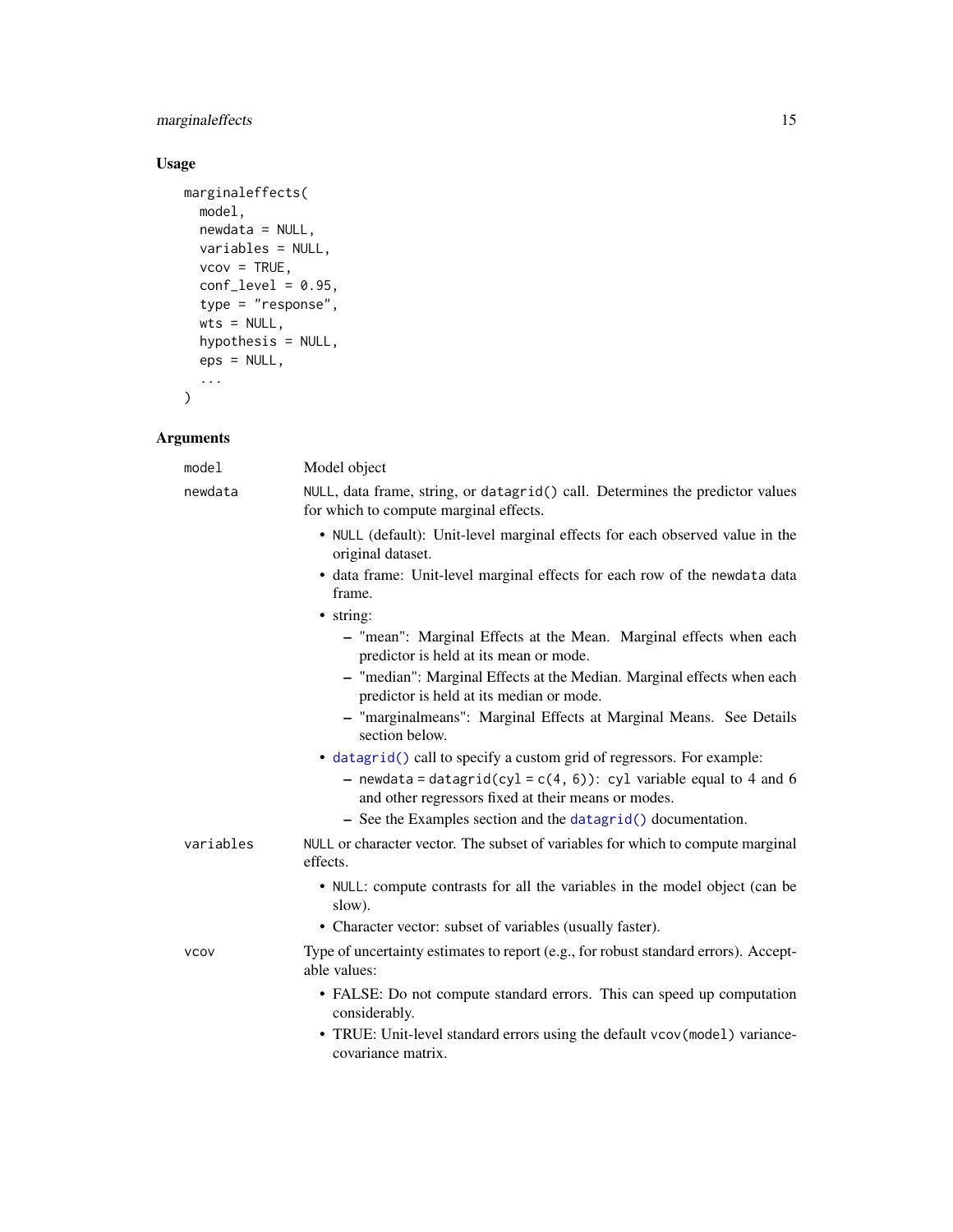|            | • String which indicates the kind of uncertainty estimates to return.<br>- Heteroskedasticity-consistent: "HC", "HC0", "HC1", "HC2", "HC3", "HC4",<br>"HC4m", "HC5". See ?sandwich:: vcovHC                                                                                                                                                                   |
|------------|---------------------------------------------------------------------------------------------------------------------------------------------------------------------------------------------------------------------------------------------------------------------------------------------------------------------------------------------------------------|
|            | - Heteroskedasticity and autocorrelation consistent: "HAC"<br>- Other: "NeweyWest", "KernHAC", "OPG". See the sandwich package<br>documentation.                                                                                                                                                                                                              |
|            | • One-sided formula which indicates the name of cluster variables (e.g., ~unit_id).<br>This formula is passed to the cluster argument of the sandwich:: vcovCL<br>function.                                                                                                                                                                                   |
|            | • Square covariance matrix                                                                                                                                                                                                                                                                                                                                    |
|            | • Function which returns a covariance matrix (e.g., stats:: vcov(model))                                                                                                                                                                                                                                                                                      |
| conf_level | numeric value between 0 and 1. Confidence level to use to build a confidence<br>interval.                                                                                                                                                                                                                                                                     |
| type       | string indicates the type (scale) of the predictions used to compute marginal<br>effects or contrasts. This can differ based on the model type, but will typically<br>be a string such as: "response", "link", "probs", or "zero". When an unsupported<br>string is entered, the model-specific list of acceptable values is returned in an<br>error message. |
| wts        | string or numeric: weights to use when computing average contrasts or marginal-<br>effects. These weights only affect the averaging in tidy() or summary(), and<br>not the unit-level estimates themselves.                                                                                                                                                   |
|            | • string: column name of the weights variable in newdata. When supply-<br>ing a column name to wts, it is recommended to supply the original data<br>(including the weights variable) explicitly to newdata.                                                                                                                                                  |
|            | • numeric: vector of length equal to the number of rows in the original data<br>or in newdata (if supplied).                                                                                                                                                                                                                                                  |
| hypothesis | specify a hypothesis test or custom contrast using a vector, matrix, string, or<br>string formula.                                                                                                                                                                                                                                                            |
|            | • String:                                                                                                                                                                                                                                                                                                                                                     |
|            | - "pairwise": pairwise differences between estimates in each row.<br>- "reference": differences between the estimates in each row and the es-<br>timate in the first row.                                                                                                                                                                                     |
|            | • String formula to specify linear or non-linear hypothesis tests. If the term<br>column uniquely identifies rows, terms can be used in the formula. Other-<br>wise, use b1, b2, etc. to identify the position of each parameter. Examples:                                                                                                                   |
|            | $-$ hp = drat                                                                                                                                                                                                                                                                                                                                                 |
|            | $-$ hp + drat = 12                                                                                                                                                                                                                                                                                                                                            |
|            | $- b1 + b2 + b3 = 0$                                                                                                                                                                                                                                                                                                                                          |
|            | • Numeric vector: Weights to compute a linear combination of (custom con-<br>trast between) estimates. Length equal to the number of rows generated by<br>the same function call, but without the hypothesis argument.                                                                                                                                        |
|            | • Numeric matrix: Each column is a vector of weights, as describe above,<br>used to compute a distinct linear combination of (contrast between) esti-<br>mates.                                                                                                                                                                                               |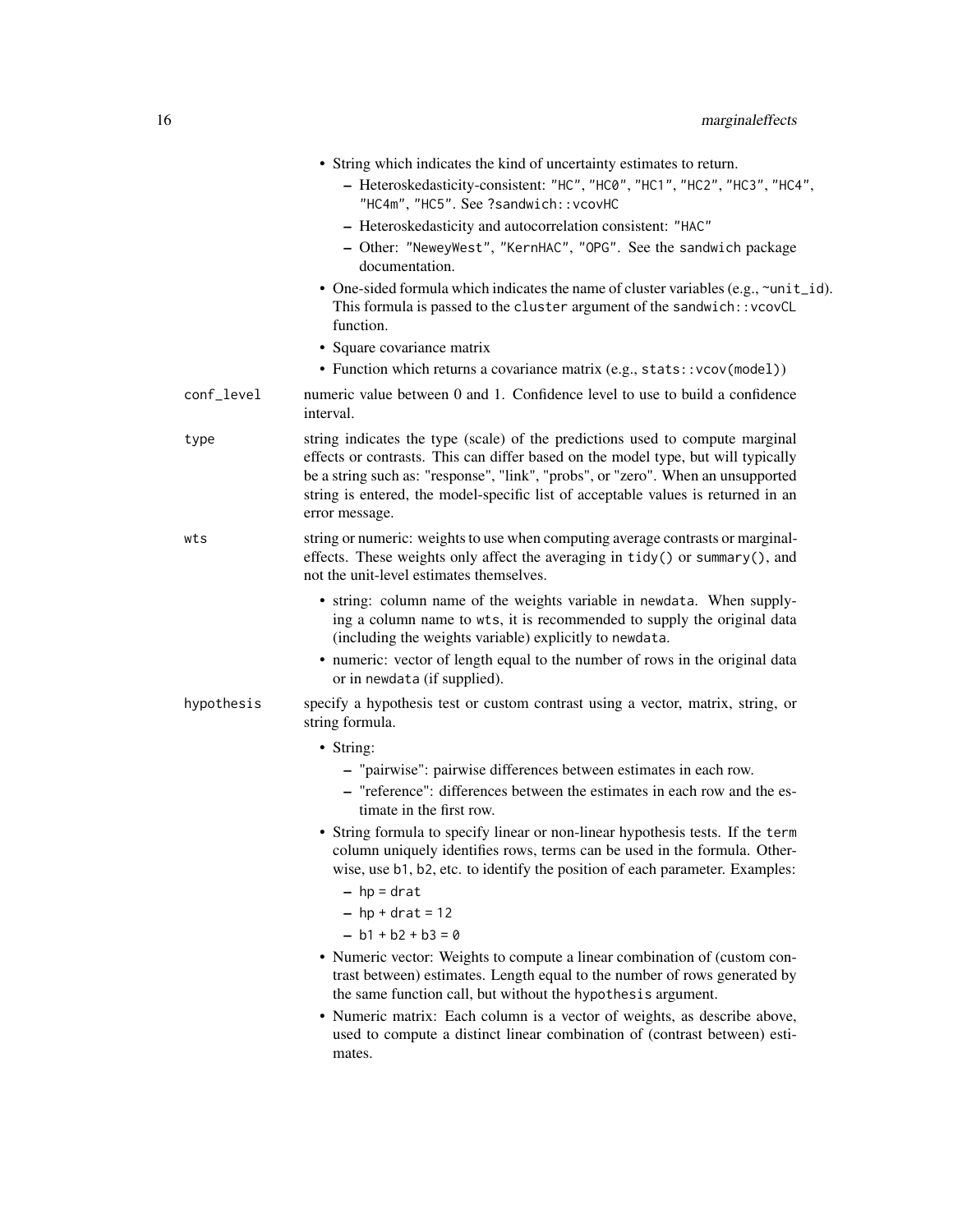• See the Examples section below and the vignette: https://vincentarelbundock.github.io/marginaleffec eps NULL or numeric value which determines the step size to use when calculating numerical derivatives:  $(f(x+eps)-f(x))/eps$ . When eps is NULL, the step size is step to 0.0001 multiplied by the range of the variable with respect to which we are taking the derivative. Changing this value may be necessary to avoid numerical problems in certain models. Additional arguments are passed to the predict() method supplied by the modeling package.These arguments are particularly useful for mixed-effects or bayesian models (see the online vignettes on the marginaleffects website). Available arguments can vary from model to model, depending on the range of supported arguments by each modeling package. See the "Model-Specific Arguments" section of the ?marginaleffects documentation for a non-exhaustive list of available arguments.

#### Details

A "marginal effect" is the partial derivative of the regression equation with respect to a variable in the model. This function uses automatic differentiation to compute marginal effects for a vast array of models, including non-linear models with transformations (e.g., polynomials). Uncertainty estimates are computed using the delta method.

The newdata argument can be used to control the kind of marginal effects to report:

- Average Marginal Effects (AME)
- Group-Average Marginal Effects (G-AME)
- Marginal Effects at the Mean (MEM) or
- Marginal Effects at User-Specified values (aka Marginal Effects at Representative values, MER).

See the [marginaleffects vignette for worked-out examples of each kind of marginal effect.](https://vincentarelbundock.github.io/marginaleffects/articles/marginaleffects.html)

Numerical derivatives for the marginaleffects function are calculated using a simple epsilon difference approach:  $\frac{\partial Y}{\partial X} = (f(X+\varepsilon)-f(X))/\varepsilon$ , where f is the predict() method associated with the model class, and  $\varepsilon$  is determined by the eps argument.

Warning: Some models are particularly sensitive to eps, so it is good practice to try different values of this argument.

Standard errors for the marginal effects are obtained using the Delta method. See the "Standard Errors" vignette on the package website for details (link above).

#### Value

A data.frame with one row per observation (per term/group) and several columns:

- rowid: row number of the newdata data frame
- type: prediction type, as defined by the type argument
- group: (optional) value of the grouped outcome (e.g., categorical outcome models)
- term: the variable whose marginal effect is computed
- dydx: marginal effect of the term on the outcome for a given combination of regressor values
- std.error: standard errors computed by via the delta method.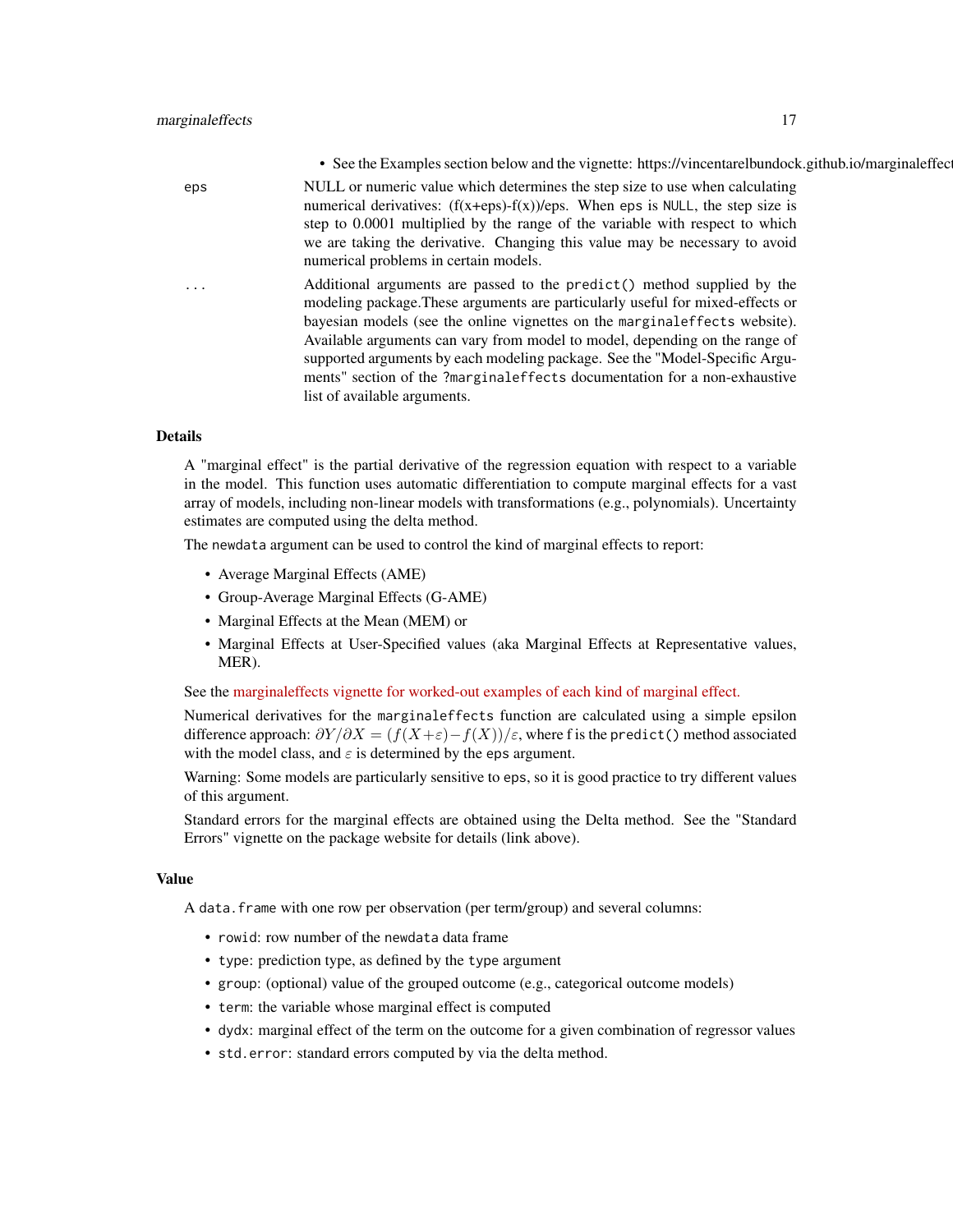# <span id="page-17-0"></span>Vignettes and documentation

Vignettes:

- [Adjusted Predictions](https://vincentarelbundock.github.io/marginaleffects/articles/predictions.html)
- [Contrasts](https://vincentarelbundock.github.io/marginaleffects/articles/contrasts.html)
- [Marginal Effects](https://vincentarelbundock.github.io/marginaleffects/articles/marginaleffects.html)
- [Marginal Means](https://vincentarelbundock.github.io/marginaleffects/articles/marginalmeans.html)
- [Hypothesis Tests and Custom Contrasts using the Delta Method](https://vincentarelbundock.github.io/marginaleffects/articles/hypothesis.html)

Case studies:

- [Bayesian Analyses with](https://vincentarelbundock.github.io/marginaleffects/articles/brms.html) brms
- [Causal Inference with the g-Formula](https://vincentarelbundock.github.io/marginaleffects/articles/gformula.html)
- [Generalized Additive Models](https://vincentarelbundock.github.io/marginaleffects/articles/gam.html)
- [Mixed effects models](https://vincentarelbundock.github.io/marginaleffects/articles/lme4.html)
- [Multinomial Logit and Discrete Choice Models](https://vincentarelbundock.github.io/marginaleffects/articles/mlogit.html)
- [Multiple Imputation](https://vincentarelbundock.github.io/marginaleffects/articles/multiple_imputation.html)

Tips and technical notes:

- [64 Supported Classes of Models](https://vincentarelbundock.github.io/marginaleffects/articles/supported_models.html)
- [Index of Functions and Documentation](https://vincentarelbundock.github.io/marginaleffects/reference/index.html)
- [Standard Errors](https://vincentarelbundock.github.io/marginaleffects/articles/sandwich.html)
- [Tables and Plots](https://vincentarelbundock.github.io/marginaleffects/articles/modelsummary.html)
- [Performance](https://vincentarelbundock.github.io/marginaleffects/articles/performance.html)
- [Alternative Software](https://vincentarelbundock.github.io/marginaleffects/articles/alternative_software.html)

# Model-Specific Arguments

Some model types allow model-specific arguments to modify the nature of marginal effects, predictions, marginal means, and contrasts.

| Package   | Class    | Argument         | Documentation               |
|-----------|----------|------------------|-----------------------------|
| brms      | brmsfit  | ndraws           | brms::posterior_predict     |
|           |          | re formula       |                             |
| 1me4      | merMod   | include_random   | insight::get_predicted      |
|           |          | re.form          | lme4::predict.merMod        |
|           |          | allow.new.levels | lme4::predict.merMod        |
| glmmTMB   | glmmTMB  | re.form          | glmmTMB::predict.glmmTMB    |
|           |          | allow.new.levels | glmmTMB::predict.glmmTMB    |
|           |          | zitype           | glmmTMB::predict.glmmTMB    |
| mgcv      | bam      | exclude          | mgcv::predict.bam           |
| robustlmm | rlmerMod | re.form          | robustlmm::predict.rlmerMod |
|           |          | allow.new.levels | robustlmm::predict.rlmerMod |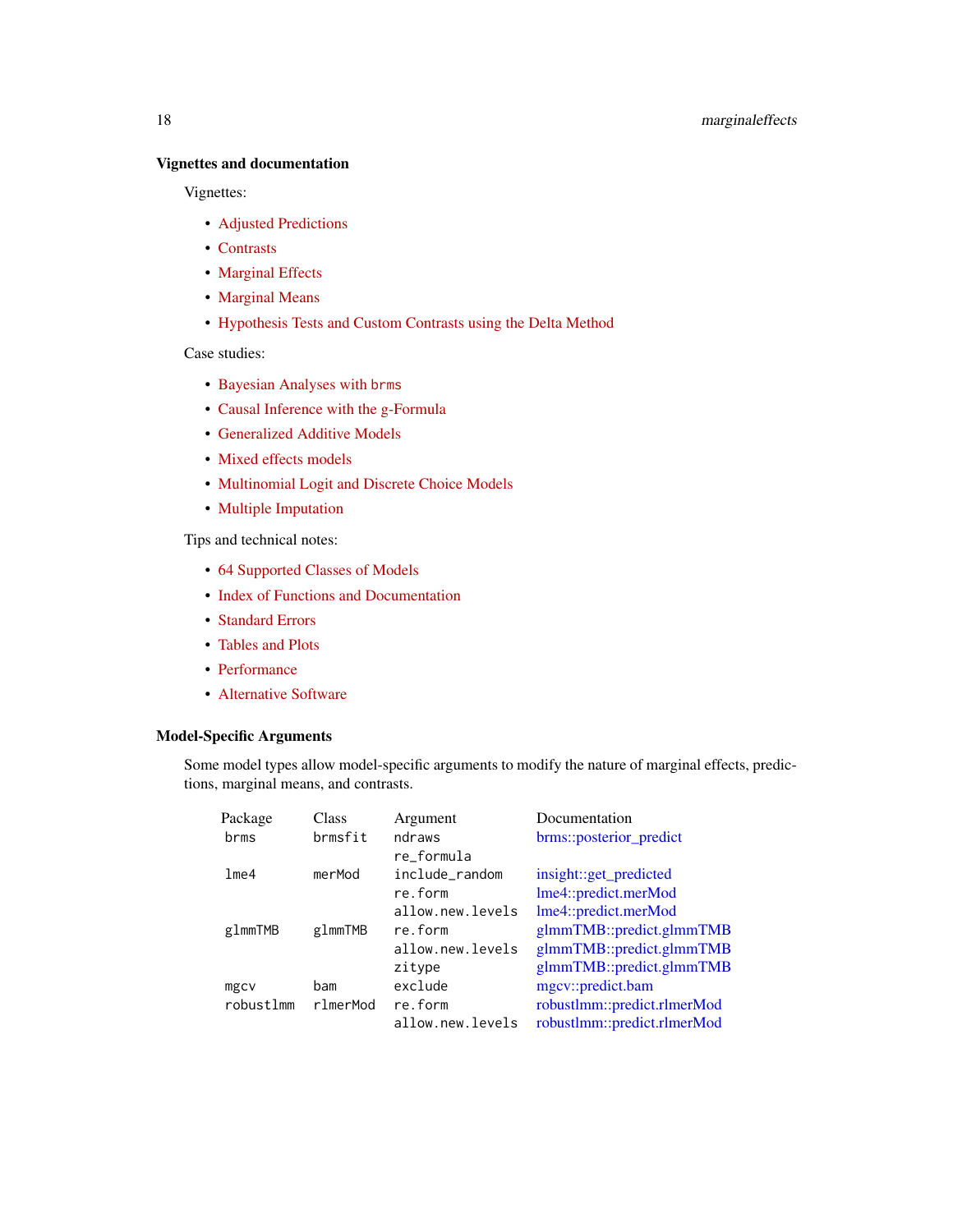# marginal effects 19

#### Examples

```
mod \leq glm(am \sim hp \star wt, data = mtcars, family = binomial)
mfx <- marginaleffects(mod)
head(mfx)
# Average Marginal Effect (AME)
summary(mfx)
tidy(mfx)
plot(mfx)
# Marginal Effect at the Mean (MEM)
marginaleffects(mod, newdata = datagrid())
# Marginal Effect at User-Specified Values
# Variables not explicitly included in `datagrid()` are held at their means
marginaleffects(mod,
                newdata = datagrid(hp = c(100, 110)))# Group-Average Marginal Effects (G-AME)
# Calculate marginal effects for each observation, and then take the average
# marginal effect within each subset of observations with different observed
# values for the `cyl` variable:
mod2 \leq 1m(mpg \sim hp \star cyl, data = mtcars)
mfx2 \leq maximaleffects(mod2, variables = "hp")summary(mfx2, by = "cyl")
# Marginal Effects at User-Specified Values (counterfactual)
# Variables not explicitly included in `datagrid()` are held at their
# original values, and the whole dataset is duplicated once for each
# combination of the values in 'datagrid()'
mfx <- marginaleffects(mod,
                       newdata = datagrid(hp = c(100, 110),
                                           grid_type = "counterfactual"))
head(mfx)
# Heteroskedasticity robust standard errors
marginaleffects(mod, vcov = sandwich::vcovHC(mod))
# hypothesis test: is the `hp` marginal effect at the mean equal to the `drat` marginal effect
mod < - \text{lm}(mpg \sim wt + drat, data = mtcars)marginaleffects(
    mod,
    newdata = "mean",
    hypothesis = "wt = drat")# same hypothesis test using row indices
marginaleffects(
```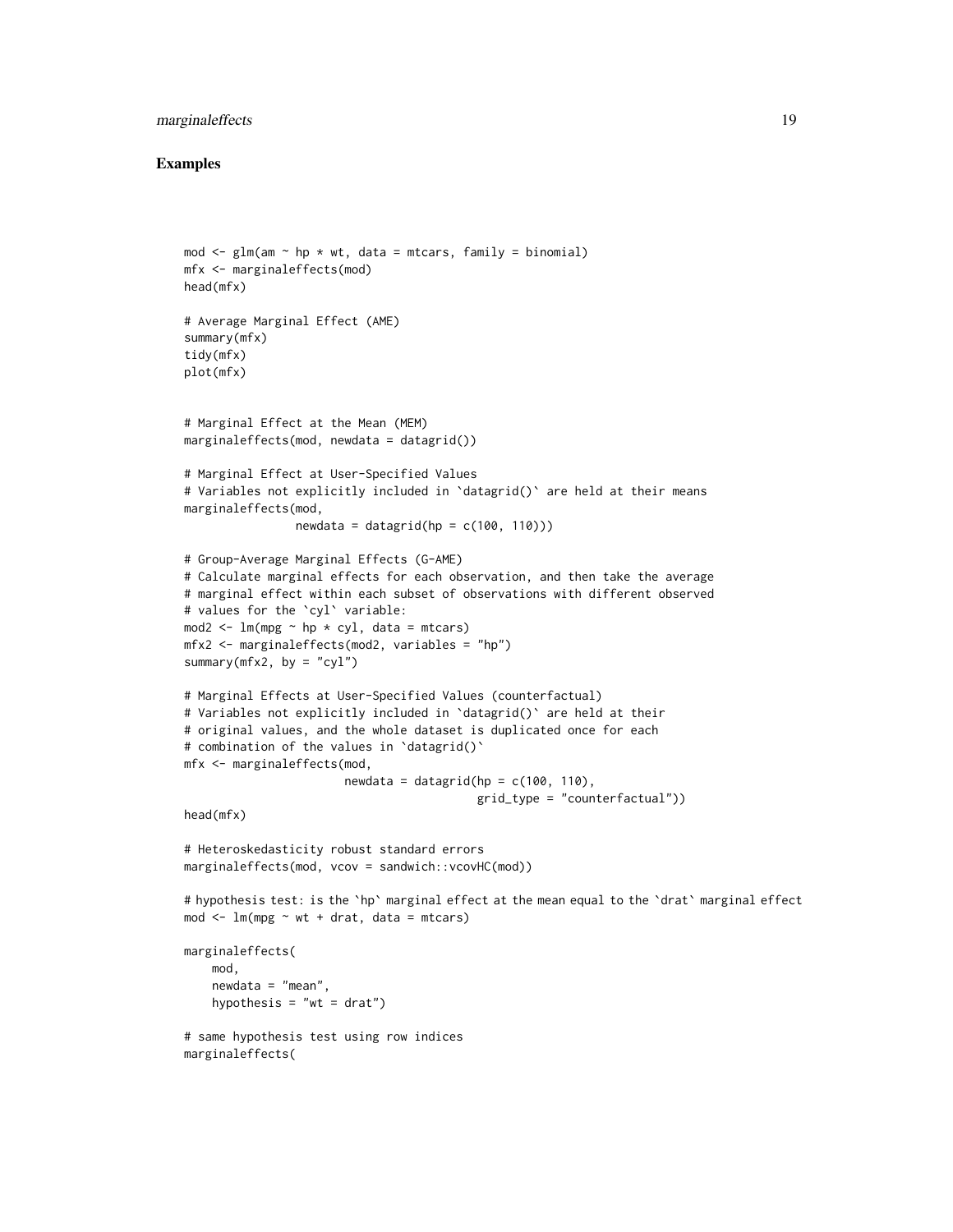```
mod,
    newdata = "mean",
   hypothesis = "b1 - b2 = 0")
# same hypothesis test using numeric vector of weights
marginaleffects(
   mod,
   newdata = "mean",
   hypothesis = c(1, -1))
# two custom contrasts using a matrix of weights
lc <- matrix(c(
    1, -1,2, 3),
   ncol = 2marginaleffects(
   mod,
   newdata = "mean",
   hypothesis = lc)
```
marginalmeans *Marginal Means*

#### Description

Marginal means are adjusted predictions, averaged across a grid of categorical predictors, holding other numeric predictors at their means. To learn more, read the marginal means vignette, visit the package website, or scroll down this page for a full list of vignettes:

- [https://vincentarelbundock.github.io/marginaleffects/articles/marginalmeans](https://vincentarelbundock.github.io/marginaleffects/articles/marginalmeans.html). [html](https://vincentarelbundock.github.io/marginaleffects/articles/marginalmeans.html)
- <https://vincentarelbundock.github.io/marginaleffects/>

#### Usage

```
marginalmeans(
  model,
  variables = NULL,
  variables_grid = NULL,
  vcov = TRUE,conf\_level = 0.95,
  type = "response",
  transform_post = NULL,
  interaction = NULL,
  hypothesis = NULL,
  by = NULL,
  ...
)
```
<span id="page-19-0"></span>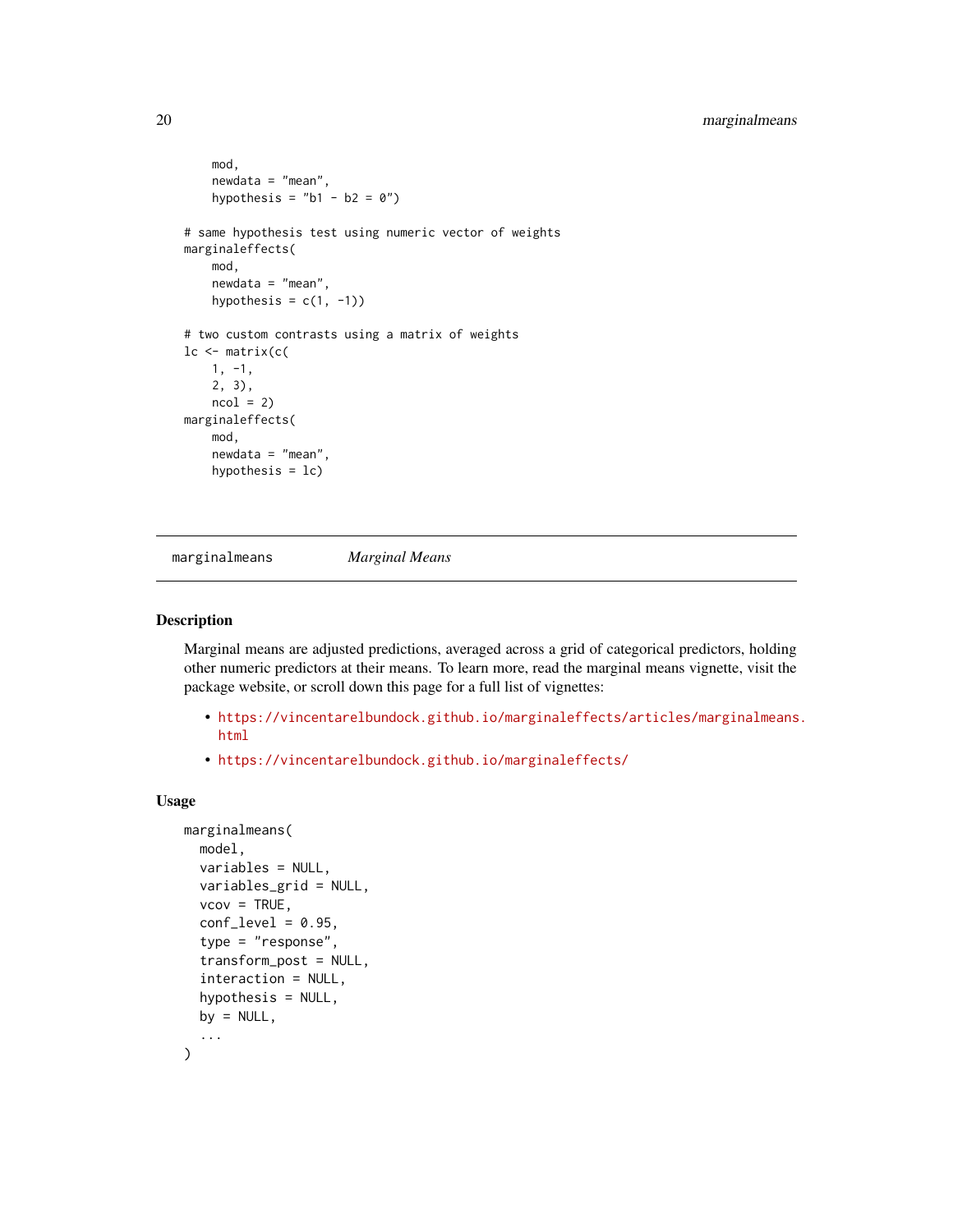| model       | Model object                                                                                                                                                                                                                                                                                                                                                                                                                                        |
|-------------|-----------------------------------------------------------------------------------------------------------------------------------------------------------------------------------------------------------------------------------------------------------------------------------------------------------------------------------------------------------------------------------------------------------------------------------------------------|
| variables   | character vector Categorical predictors over which to compute marginal means.<br>NULL calculates marginal means for all logical, character, or factor variables<br>in the dataset used to fit model. Set interaction=TRUE to compute marginal<br>means at combinations of the predictors specified in the variables argument.                                                                                                                       |
|             | variables_grid character vector Categorical predictors used to construct the prediction grid over<br>which adjusted predictions are averaged (character vector). NULL creates a grid<br>with all combinations of all categorical predictors. This grid can be very large<br>when there are many variables and many response levels, so it is advisable to<br>select a limited number of variables in the variables and variables_grid<br>arguments. |
| <b>VCOV</b> | Type of uncertainty estimates to report (e.g., for robust standard errors). Accept-<br>able values:                                                                                                                                                                                                                                                                                                                                                 |
|             | • FALSE: Do not compute standard errors. This can speed up computation<br>considerably.                                                                                                                                                                                                                                                                                                                                                             |
|             | • TRUE: Unit-level standard errors using the default vcov(model) variance-<br>covariance matrix.                                                                                                                                                                                                                                                                                                                                                    |
|             | • String which indicates the kind of uncertainty estimates to return.                                                                                                                                                                                                                                                                                                                                                                               |
|             | - Heteroskedasticity-consistent: "HC", "HC0", "HC1", "HC2", "HC3", "HC4",<br>"HC4m", "HC5". See ?sandwich:: vcovHC                                                                                                                                                                                                                                                                                                                                  |
|             | - Heteroskedasticity and autocorrelation consistent: "HAC"                                                                                                                                                                                                                                                                                                                                                                                          |
|             | - Other: "NeweyWest", "KernHAC", "OPG". See the sandwich package<br>documentation.                                                                                                                                                                                                                                                                                                                                                                  |
|             | • One-sided formula which indicates the name of cluster variables (e.g., ~unit_id).<br>This formula is passed to the cluster argument of the sandwich:: vcovCL<br>function.                                                                                                                                                                                                                                                                         |
|             | • Square covariance matrix                                                                                                                                                                                                                                                                                                                                                                                                                          |
|             | • Function which returns a covariance matrix (e.g., stats:: vcov(model))                                                                                                                                                                                                                                                                                                                                                                            |
| conf_level  | numeric value between 0 and 1. Confidence level to use to build a confidence<br>interval.                                                                                                                                                                                                                                                                                                                                                           |
| type        | string indicates the type (scale) of the predictions used to compute marginal<br>effects or contrasts. This can differ based on the model type, but will typically<br>be a string such as: "response", "link", "probs", or "zero". When an unsupported<br>string is entered, the model-specific list of acceptable values is returned in an<br>error message.                                                                                       |
|             | transform_post (experimental) A function applied to unit-level adjusted predictions and confi-<br>dence intervals just before the function returns results. For bayesian models,<br>this function is applied to individual draws from the posterior distribution, be-<br>fore computing summaries.                                                                                                                                                  |
| interaction | TRUE, FALSE, or NULL                                                                                                                                                                                                                                                                                                                                                                                                                                |
|             | • FALSE: Marginal means are computed for each predictor individually.<br>• TRUE: Marginal means are computed for each combination of predictors<br>specified in the variables argument.                                                                                                                                                                                                                                                             |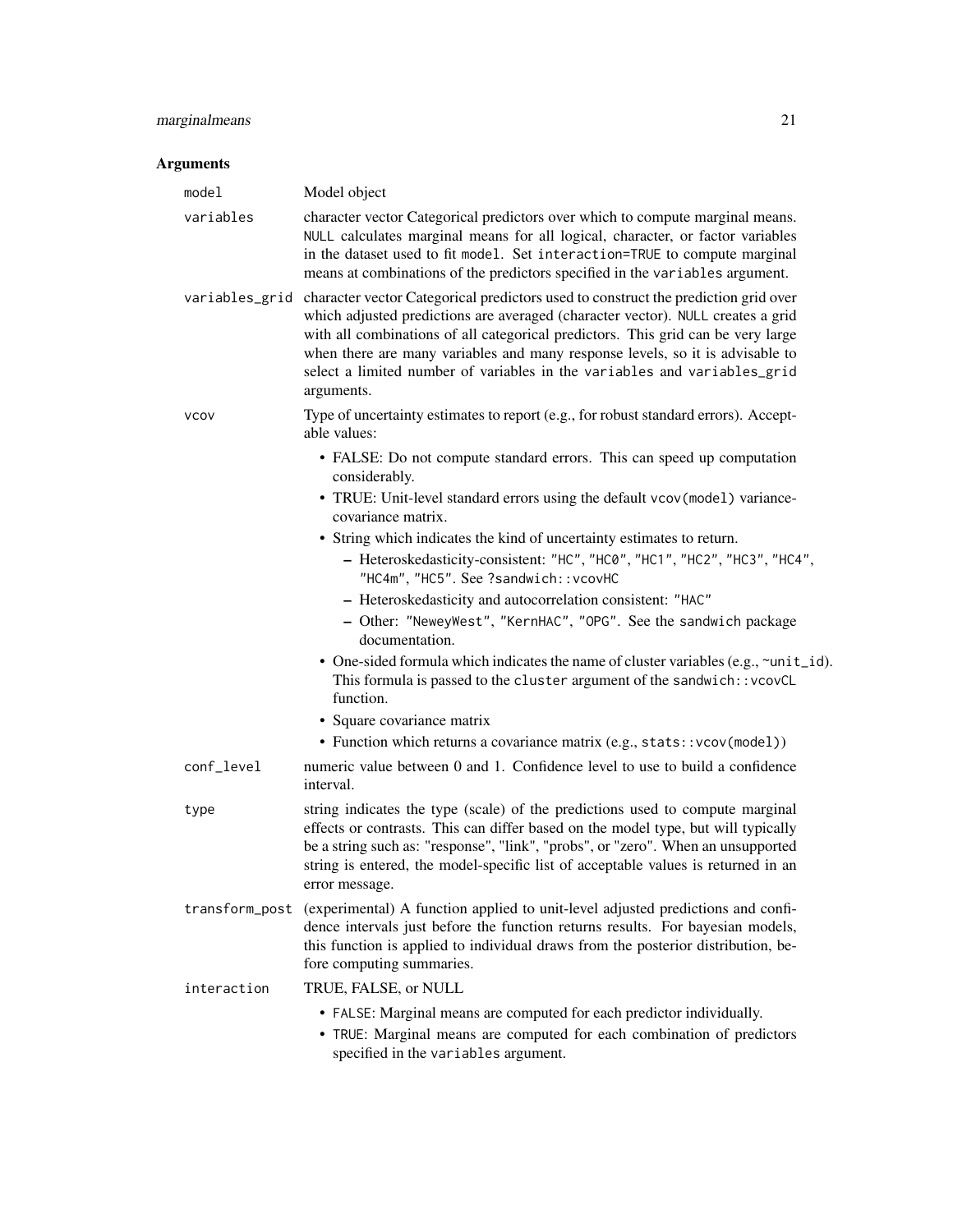- NULL (default): Behaves like TRUE when the variables argument is specified and the model formula includes interactions. Behaves like FALSE otherwise.
- hypothesis specify a hypothesis test or custom contrast using a vector, matrix, string, or string formula.
	- String:
		- "pairwise": pairwise differences between estimates in each row.
		- "reference": differences between the estimates in each row and the estimate in the first row.
	- String formula to specify linear or non-linear hypothesis tests. If the term column uniquely identifies rows, terms can be used in the formula. Otherwise, use b1, b2, etc. to identify the position of each parameter. Examples:
		- $-$  hp = drat
		- $-$  hp + drat = 12
		- $b1 + b2 + b3 = 0$
	- Numeric vector: Weights to compute a linear combination of (custom contrast between) estimates. Length equal to the number of rows generated by the same function call, but without the hypothesis argument.
	- Numeric matrix: Each column is a vector of weights, as describe above, used to compute a distinct linear combination of (contrast between) estimates.
	- See the Examples section below and the vignette: https://vincentarelbundock.github.io/marginaleffects.

by character vector of categorical variables included in the variables\_grid. Marginal means are computed within each subgroup corresponding to combinations of values in the by variables. Note that the by argument works differently for other functions in the package (predictions(), marginaleffects(), comparisons()), where by is used for post-processing in the tidy() or summary() functions.

> Additional arguments are passed to the  $predict()$  method supplied by the modeling package.These arguments are particularly useful for mixed-effects or bayesian models (see the online vignettes on the marginaleffects website). Available arguments can vary from model to model, depending on the range of supported arguments by each modeling package. See the "Model-Specific Arguments" section of the ?marginaleffects documentation for a non-exhaustive list of available arguments.

#### Details

This function begins by calling the predictions function to obtain a grid of predictors, and adjusted predictions for each cell. The grid includes all combinations of the categorical variables listed in the variables and variables\_grid arguments, or all combinations of the categorical variables used to fit the model if variables\_grid is NULL. In the prediction grid, numeric variables are held at their means.

After constructing the grid and filling the grid with adjusted predictions, marginalmeans computes marginal means for the variables listed in the variables argument, by average across all categories in the grid.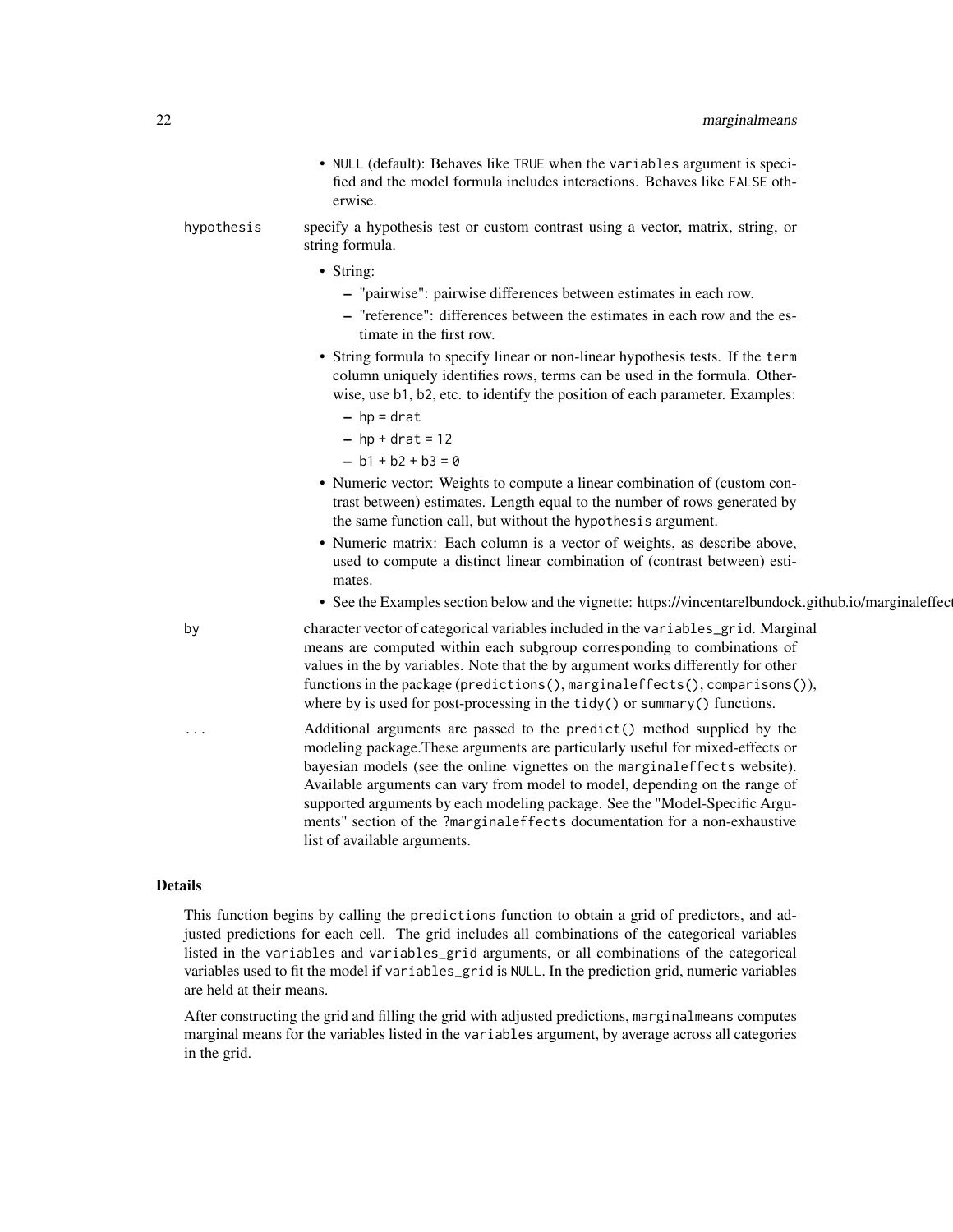# <span id="page-22-0"></span>marginalmeans 23

marginalmeans can only compute standard errors for linear models, or for predictions on the link scale, that is, with the type argument set to "link".

The marginaleffects website compares the output of this function to the popular emmeans package, which provides similar but more advanced functionality: https://vincentarelbundock.github.io/marginaleffects/

#### Value

Data frame of marginal means with one row per variable-value combination.

#### Vignettes and documentation

Vignettes:

- [Adjusted Predictions](https://vincentarelbundock.github.io/marginaleffects/articles/predictions.html)
- [Contrasts](https://vincentarelbundock.github.io/marginaleffects/articles/contrasts.html)
- [Marginal Effects](https://vincentarelbundock.github.io/marginaleffects/articles/marginaleffects.html)
- [Marginal Means](https://vincentarelbundock.github.io/marginaleffects/articles/marginalmeans.html)
- [Hypothesis Tests and Custom Contrasts using the Delta Method](https://vincentarelbundock.github.io/marginaleffects/articles/hypothesis.html)

# Case studies:

- [Bayesian Analyses with](https://vincentarelbundock.github.io/marginaleffects/articles/brms.html) brms
- [Causal Inference with the g-Formula](https://vincentarelbundock.github.io/marginaleffects/articles/gformula.html)
- [Generalized Additive Models](https://vincentarelbundock.github.io/marginaleffects/articles/gam.html)
- [Mixed effects models](https://vincentarelbundock.github.io/marginaleffects/articles/lme4.html)
- [Multinomial Logit and Discrete Choice Models](https://vincentarelbundock.github.io/marginaleffects/articles/mlogit.html)
- [Multiple Imputation](https://vincentarelbundock.github.io/marginaleffects/articles/multiple_imputation.html)

Tips and technical notes:

- [64 Supported Classes of Models](https://vincentarelbundock.github.io/marginaleffects/articles/supported_models.html)
- [Index of Functions and Documentation](https://vincentarelbundock.github.io/marginaleffects/reference/index.html)
- [Standard Errors](https://vincentarelbundock.github.io/marginaleffects/articles/sandwich.html)
- [Tables and Plots](https://vincentarelbundock.github.io/marginaleffects/articles/modelsummary.html)
- [Performance](https://vincentarelbundock.github.io/marginaleffects/articles/performance.html)
- [Alternative Software](https://vincentarelbundock.github.io/marginaleffects/articles/alternative_software.html)

#### Model-Specific Arguments

Some model types allow model-specific arguments to modify the nature of marginal effects, predictions, marginal means, and contrasts.

| Package | <b>Class</b> | Argument       | Documentation           |
|---------|--------------|----------------|-------------------------|
| brms    | brmsfit      | ndraws         | brms::posterior predict |
|         |              | re formula     |                         |
| lme4    | merMod       | include random | insight::get_predicted  |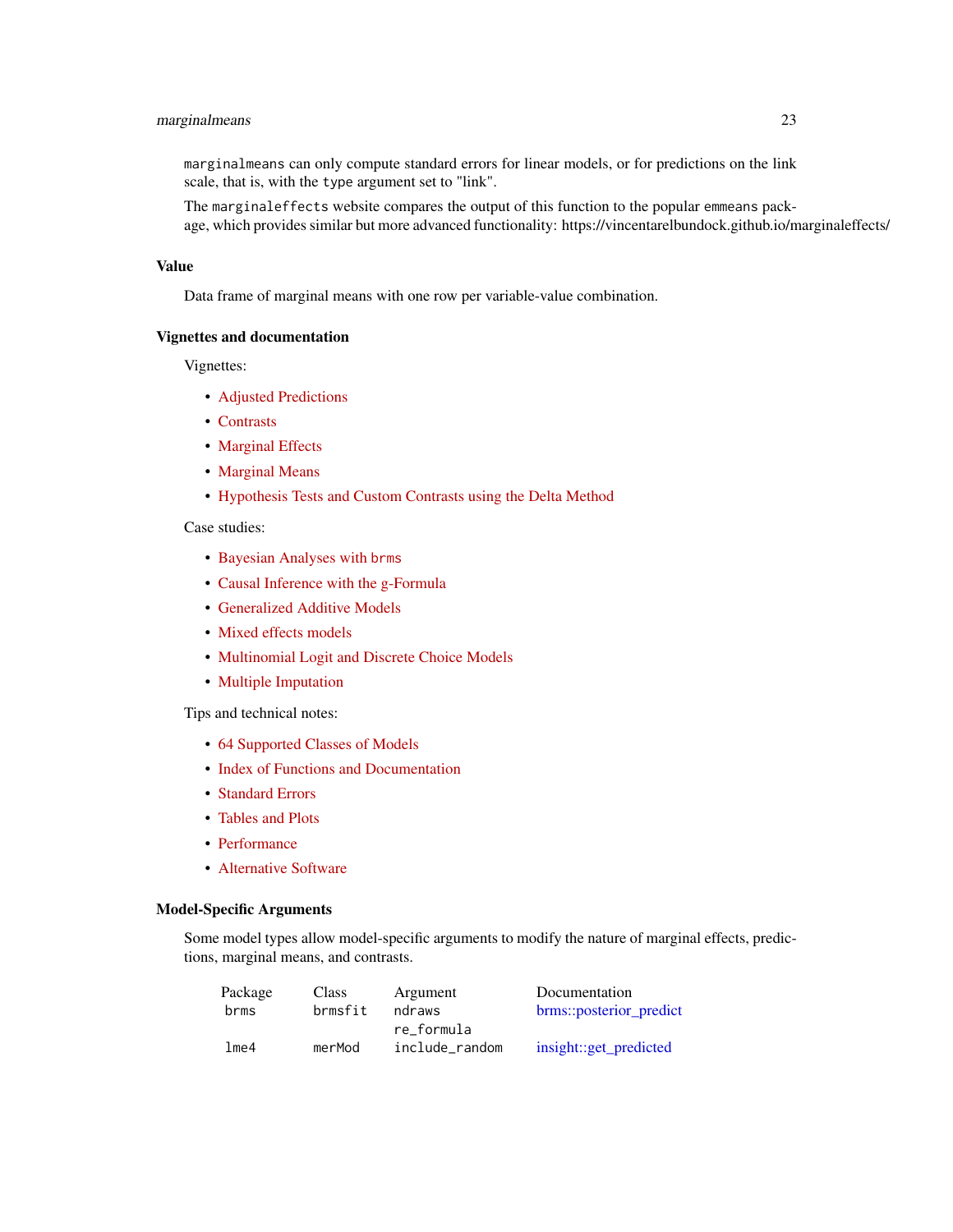<span id="page-23-0"></span>

|          | lme4::predict.merMod                                                                                           |
|----------|----------------------------------------------------------------------------------------------------------------|
|          | lme4::predict.merMod                                                                                           |
| glmmTMB  | glmmTMB::predict.glmmTMB                                                                                       |
|          | glmmTMB::predict.glmmTMB                                                                                       |
|          | glmmTMB::predict.glmmTMB                                                                                       |
| bam      | mgcv::predict.bam                                                                                              |
| rlmerMod | robustlmm::predict.rlmerMod                                                                                    |
|          | robustlmm::predict.rlmerMod                                                                                    |
|          | re.form<br>allow.new.levels<br>re.form<br>allow.new.levels<br>zitype<br>exclude<br>re.form<br>allow.new.levels |

# Examples

library(marginaleffects)

```
# Convert numeric variables to categorical before fitting the model
dat <- mtcars
dat$cyl <- as.factor(dat$cyl)
dat$am <- as.logical(dat$am)
mod \leq \ln(mpg \sim hp + cyl + am, data = dat)
```

```
# Compute and summarize marginal means
mm <- marginalmeans(mod)
summary(mm)
```

```
# Marginal means by subgroup
dat <- mtcars
dat$carb <- factor(dat$carb)
dat$cyl <- factor(dat$cyl)
dat$am <- as.logical(dat$am)
mod < -1m(mpg \sim carb + cyl + am, dat)
marginalmeans(mod, variables = "cyl", by = "am")
```

```
# Contrast between marginal means (carb2 - carb1), or "is the 1st marginal means equal to the 2nd?"
# see the vignette on "Hypothesis Tests and Custom Contrasts" on the `marginaleffects` website.
lc \leftarrow c(-1, 1, 0, 0, 0, 0)marginalmeans(mod, variables = "carb", hypothesis = "b2 = b1")
```

```
marginalmeans(mod, variables = "carb", hypothesis = lc)
```

```
# Multiple custom contrasts
lc <- matrix(c(
   -2, 1, 1, 0, -1, 1,
   -1, 1, 0, 0, 0, 0
   ), ncol = 2)
marginalmeans(mod, variables = "carb", hypothesis = lc)
```
plot.marginaleffects *Point-range plot of average marginal effects*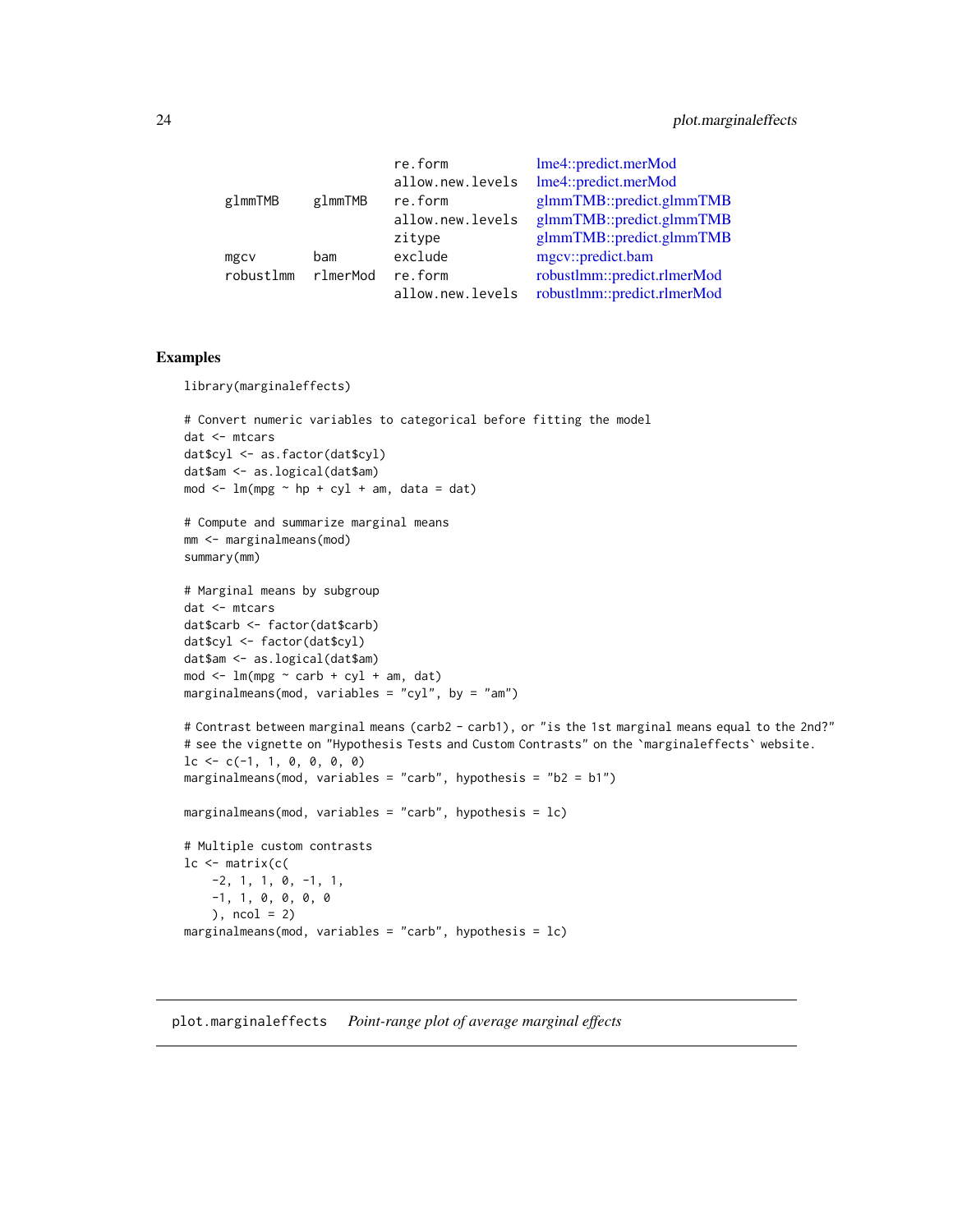# plot.marginaleffects 25

#### Description

Uses the ggplot2 package to draw a point-range plot of the average marginal effects computed by tidy.

#### Usage

## S3 method for class 'marginaleffects'  $plot(x, conf\_level = 0.95, ...)$ 

# Arguments

| X          | An object produced by the marginal effects function.                                                                                                                                                                                                                                                                                                                                                                                                                                                                |
|------------|---------------------------------------------------------------------------------------------------------------------------------------------------------------------------------------------------------------------------------------------------------------------------------------------------------------------------------------------------------------------------------------------------------------------------------------------------------------------------------------------------------------------|
| conf_level | numeric value between 0 and 1. Confidence level to use to build a confidence<br>interval.                                                                                                                                                                                                                                                                                                                                                                                                                           |
|            | Additional arguments are passed to the predict() method supplied by the<br>modeling package. These arguments are particularly useful for mixed-effects or<br>bayesian models (see the online vignettes on the marginal effects website).<br>Available arguments can vary from model to model, depending on the range of<br>supported arguments by each modeling package. See the "Model-Specific Argu-<br>ments" section of the ?marginaleffects documentation for a non-exhaustive<br>list of available arguments. |

#### Details

The tidy function calculates average marginal effects by taking the mean of all the unit-level marginal effects computed by the marginaleffects function.

The standard error of the average marginal effects is obtained by taking the mean of each column of the Jacobian. . Then, we use this "Jacobian at the mean" in the Delta method to obtained standard errors.

In Bayesian models (e.g., brms), we compute Average Marginal Effects by applying the mean function twice. First, we apply it to all marginal effects for each posterior draw, thereby estimating one Average (or Median) Marginal Effect per iteration of the MCMC chain. Second, we take the mean and quantile function to the results of Step 1 to obtain the Average (or Median) Marginal Effect and its associated interval.

# Value

A ggplot2 object

#### Examples

```
mod \leq glm(am \sim hp + wt, data = mtcars)
mfx <- marginaleffects(mod)
plot(mfx)
```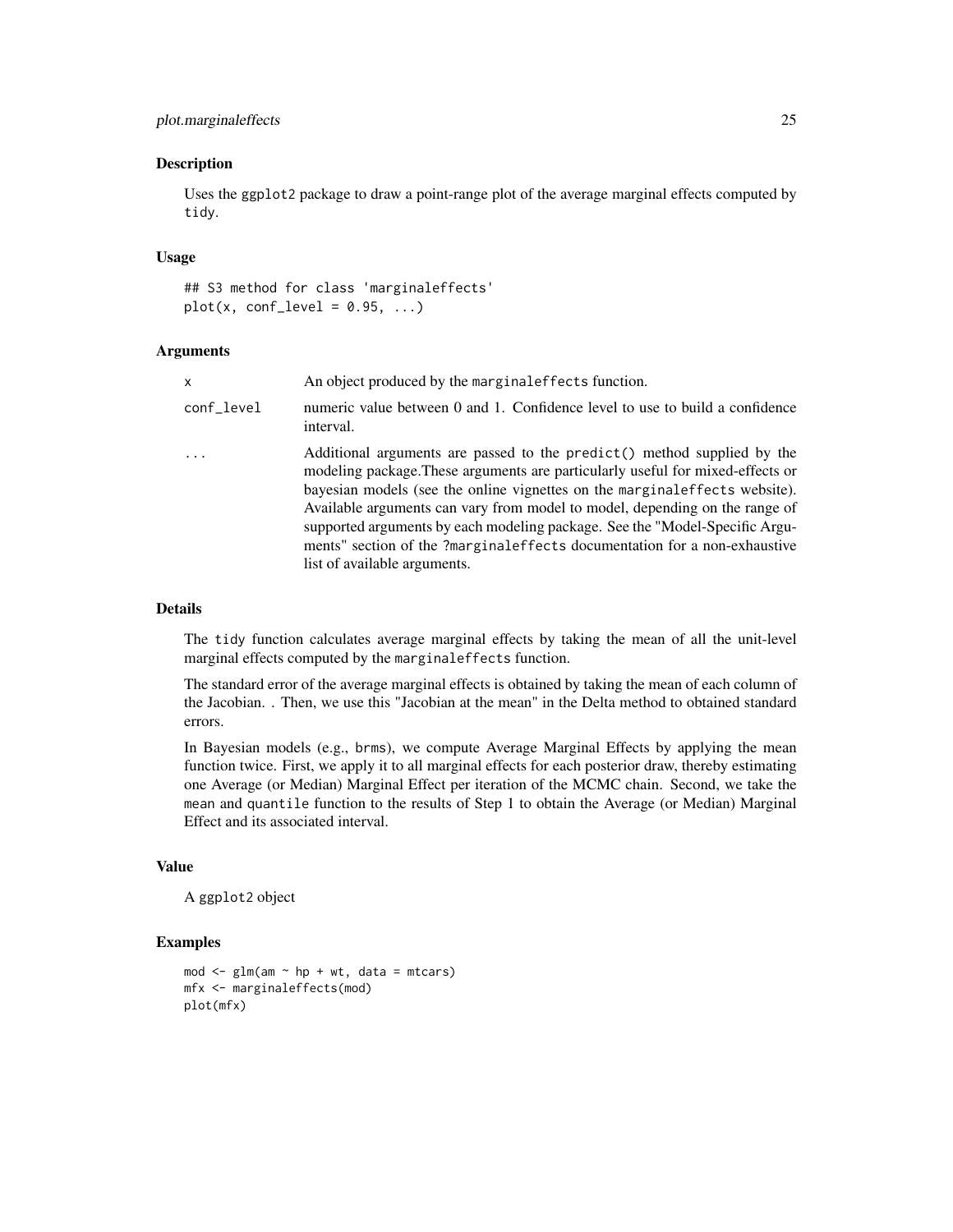# Description

This function plots adjusted predictions (y-axis) against values of one or more predictors (x-axis and colors).

# Usage

```
plot_cap(
 model,
 condition = NULL,
  type = "response",
  vcov = NULL,conf\_level = 0.95,
  transform_post = NULL,
 draw = TRUE,...
)
```

| model       | Model object                                                                                                                                                                                                                                                                                                                                                  |
|-------------|---------------------------------------------------------------------------------------------------------------------------------------------------------------------------------------------------------------------------------------------------------------------------------------------------------------------------------------------------------------|
| condition   | String or vector of two strings. The first is a variable name to be displayed on<br>the x-axis. The second is a variable whose values will be displayed in different<br>colors.                                                                                                                                                                               |
| type        | string indicates the type (scale) of the predictions used to compute marginal<br>effects or contrasts. This can differ based on the model type, but will typically<br>be a string such as: "response", "link", "probs", or "zero". When an unsupported<br>string is entered, the model-specific list of acceptable values is returned in an<br>error message. |
| <b>VCOV</b> | Type of uncertainty estimates to report (e.g., for robust standard errors). Accept-<br>able values:                                                                                                                                                                                                                                                           |
|             | • FALSE: Do not compute standard errors. This can speed up computation<br>considerably.                                                                                                                                                                                                                                                                       |
|             | • TRUE: Unit-level standard errors using the default vcov(model) variance-<br>covariance matrix.                                                                                                                                                                                                                                                              |
|             | • String which indicates the kind of uncertainty estimates to return.                                                                                                                                                                                                                                                                                         |
|             | - Heteroskedasticity-consistent: "HC", "HC0", "HC1", "HC2", "HC3", "HC4",<br>"HC4m", "HC5". See ?sandwich:: vcovHC                                                                                                                                                                                                                                            |
|             | - Heteroskedasticity and autocorrelation consistent: "HAC"                                                                                                                                                                                                                                                                                                    |
|             | - Other: "NeweyWest", "KernHAC", "OPG". See the sandwich package<br>documentation.                                                                                                                                                                                                                                                                            |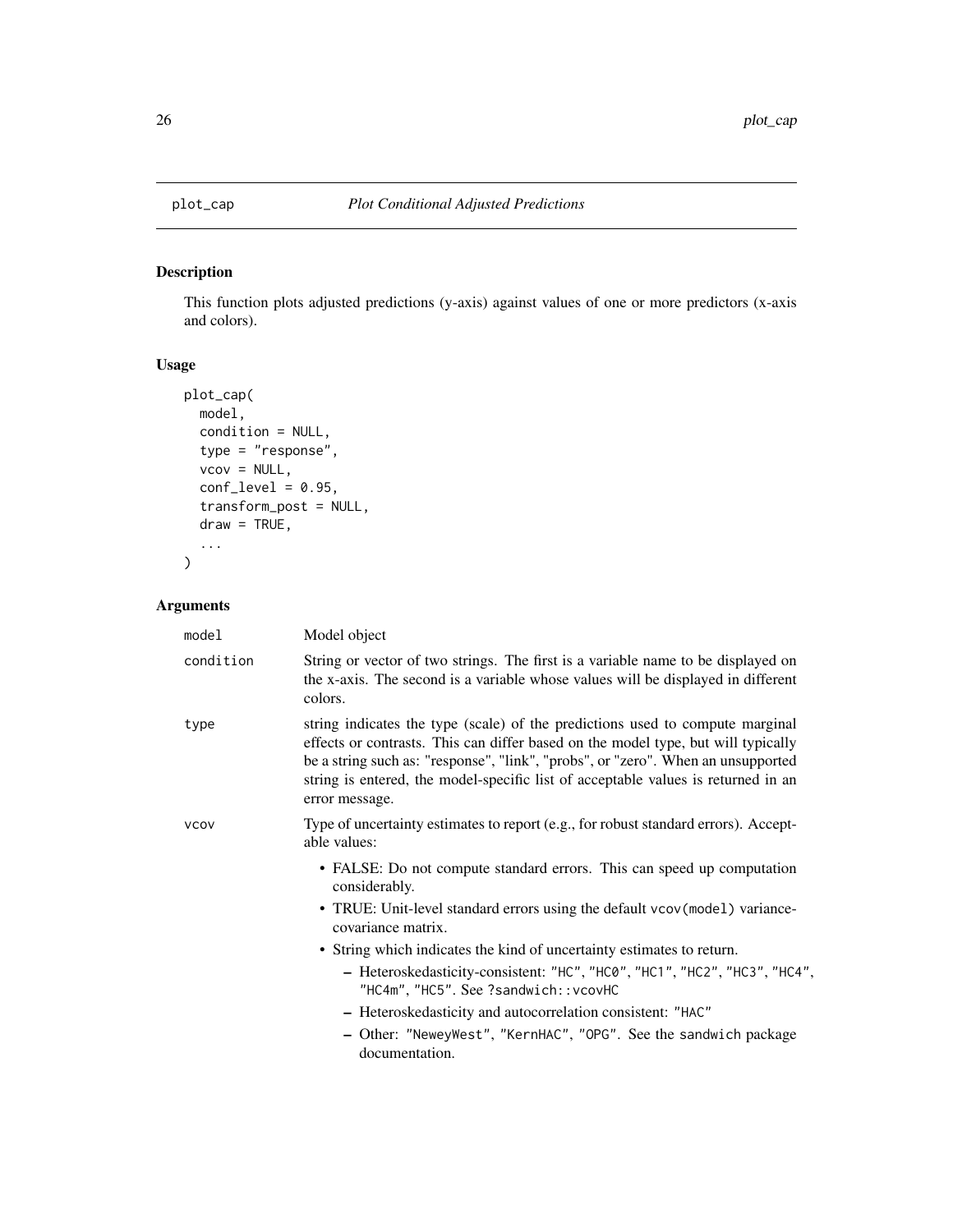<span id="page-26-0"></span>

|                | • One-sided formula which indicates the name of cluster variables (e.g., ~unit_id).<br>This formula is passed to the cluster argument of the sandwich:: vcovCL<br>function.                                                                                                                                                                                                                                                                                                                                          |
|----------------|----------------------------------------------------------------------------------------------------------------------------------------------------------------------------------------------------------------------------------------------------------------------------------------------------------------------------------------------------------------------------------------------------------------------------------------------------------------------------------------------------------------------|
|                | • Square covariance matrix                                                                                                                                                                                                                                                                                                                                                                                                                                                                                           |
|                | • Function which returns a covariance matrix (e.g., stats:: vcov(model))                                                                                                                                                                                                                                                                                                                                                                                                                                             |
| conf_level     | numeric value between 0 and 1. Confidence level to use to build a confidence<br>interval.                                                                                                                                                                                                                                                                                                                                                                                                                            |
| transform_post | (experimental) A function applied to unit-level adjusted predictions and confi-<br>dence intervals just before the function returns results. For bayesian models,<br>this function is applied to individual draws from the posterior distribution, be-<br>fore computing summaries.                                                                                                                                                                                                                                  |
| draw           | TRUE returns a ggplot2 plot. FALSE returns a data. frame of the underlying<br>data.                                                                                                                                                                                                                                                                                                                                                                                                                                  |
| .              | Additional arguments are passed to the predict () method supplied by the<br>modeling package. These arguments are particularly useful for mixed-effects or<br>bayesian models (see the online vignettes on the marginal effects website).<br>Available arguments can vary from model to model, depending on the range of<br>supported arguments by each modeling package. See the "Model-Specific Argu-<br>ments" section of the ?marginaleffects documentation for a non-exhaustive<br>list of available arguments. |

#### Value

A ggplot2 object

# Examples

```
mod < -1m(mpg ~ n + wt, data = mtcars)plot_cap(mod, condition = "wt")
mod \leq lm(mpg \sim hp \star wt \star am, data = mtcars)
plot_cap(mod, condition = c("hp", "wt"))
```
plot\_cco *Plot Conditional Contrasts*

# Description

This function plots contrasts (y-axis) against values of predictor(s) variable(s) (x-axis and colors). This is especially useful in models with interactions, where the values of contrasts depend on the values of "condition" variables.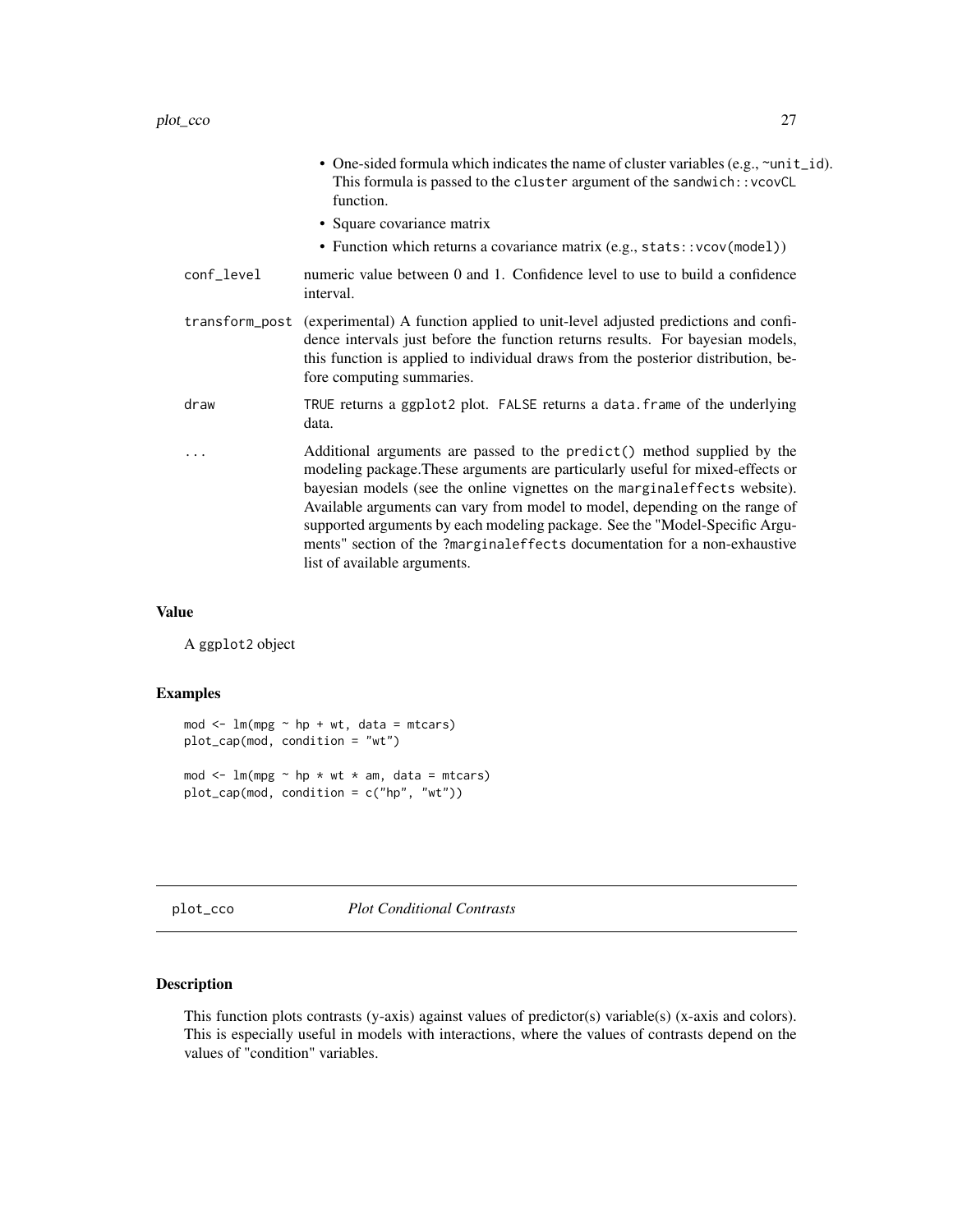# Usage

```
plot_cco(
  model,
 effect = NULL,condition = NULL,
  type = "response",
  vcov = NULL,conf\_level = 0.95,
  transform_pre = "difference",
  transform_post = NULL,
  draw = TRUE,...
\mathcal{L}
```

| model       | Model object                                                                                                                                                                                                                                                                                                                                                                                                                                                                                                                                                 |
|-------------|--------------------------------------------------------------------------------------------------------------------------------------------------------------------------------------------------------------------------------------------------------------------------------------------------------------------------------------------------------------------------------------------------------------------------------------------------------------------------------------------------------------------------------------------------------------|
| effect      | Name of the variable whose contrast we want to plot on the y-axis                                                                                                                                                                                                                                                                                                                                                                                                                                                                                            |
| condition   | String or vector of two strings. The first is a variable name to be displayed on<br>the x-axis. The second is a variable whose values will be displayed in different<br>colors.                                                                                                                                                                                                                                                                                                                                                                              |
| type        | string indicates the type (scale) of the predictions used to compute marginal<br>effects or contrasts. This can differ based on the model type, but will typically<br>be a string such as: "response", "link", "probs", or "zero". When an unsupported<br>string is entered, the model-specific list of acceptable values is returned in an<br>error message.                                                                                                                                                                                                |
| <b>VCOV</b> | Type of uncertainty estimates to report (e.g., for robust standard errors). Accept-<br>able values:                                                                                                                                                                                                                                                                                                                                                                                                                                                          |
|             | • FALSE: Do not compute standard errors. This can speed up computation<br>considerably.<br>• TRUE: Unit-level standard errors using the default vcov(model) variance-<br>covariance matrix.                                                                                                                                                                                                                                                                                                                                                                  |
|             | • String which indicates the kind of uncertainty estimates to return.<br>- Heteroskedasticity-consistent: "HC", "HC0", "HC1", "HC2", "HC3", "HC4",<br>"HC4m", "HC5". See ?sandwich:: vcovHC<br>- Heteroskedasticity and autocorrelation consistent: "HAC"<br>- Other: "NeweyWest", "KernHAC", "OPG". See the sandwich package<br>documentation.<br>• One-sided formula which indicates the name of cluster variables (e.g., ~unit_id).<br>This formula is passed to the cluster argument of the sandwich:: vcovCL<br>function.<br>• Square covariance matrix |
|             | • Function which returns a covariance matrix (e.g., stats:: vcov(model))                                                                                                                                                                                                                                                                                                                                                                                                                                                                                     |
| conf_level  | numeric value between 0 and 1. Confidence level to use to build a confidence<br>interval.                                                                                                                                                                                                                                                                                                                                                                                                                                                                    |
|             |                                                                                                                                                                                                                                                                                                                                                                                                                                                                                                                                                              |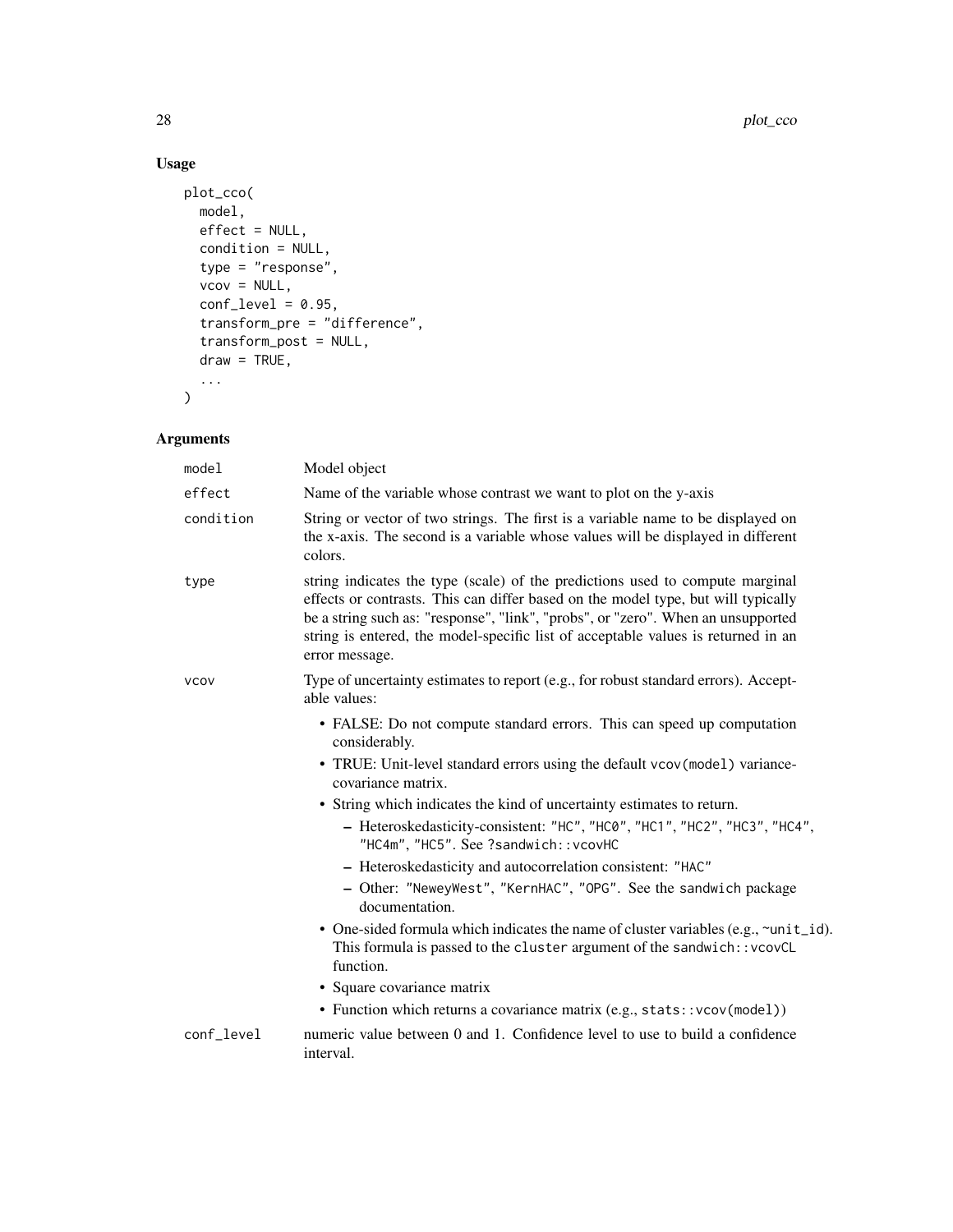| transform_pre | (experimental) string or function. How should pairs of adjusted predictions be<br>contrasted? |
|---------------|-----------------------------------------------------------------------------------------------|
|               | • string: shortcuts to common contrast functions.                                             |
|               | - "difference" (default): function(hi, lo) hi - lo                                            |

- "differenceavg": function(hi, lo) mean(hi) mean(lo)
- "ratio": function(hi, lo) hi / lo

- "lnratio": function(hi, lo) log(hi / lo)
- "ratioavg": function(hi, lo) mean(hi) / mean(lo)
- "lnratioavg": function(hi, lo) log(mean(hi) / mean(lo))
- "lnoravg": function(hi, lo) log((mean(hi)/(1 mean(hi))) / (mean(lo)/(1  $-$  mean $(lo))$ )
- "dydx": function(hi, lo) (hi lo) / eps
- "dydx": 'function(hi, lo) mean((hi lo) / eps)'
- "expdydx": function(hi, lo) ((exp(hi) exp(lo)) / exp(e)) / e
- function: accept two equal-length numeric vectors of adjusted predictions (hi and lo) and returns a vector of contrasts of the same length, or a unique numeric value.
- transform\_post (experimental) A function applied to unit-level estimates and confidence intervals just before the function returns results.
- draw TRUE returns a ggplot2 plot. FALSE returns a data.frame of the underlying data.
- ... Additional arguments are passed to the predict() method supplied by the modeling package.These arguments are particularly useful for mixed-effects or bayesian models (see the online vignettes on the marginaleffects website). Available arguments can vary from model to model, depending on the range of supported arguments by each modeling package. See the "Model-Specific Arguments" section of the ?marginaleffects documentation for a non-exhaustive list of available arguments.

#### Value

A ggplot2 object

#### Examples

```
mod \leq 1m(mpg \sim hp \star wt, data = mtcars)
plot_cco(mod, effect = "hp", condition = "wt")
mod \leq lm(mpg \sim hp \star wt \star am, data = mtcars)
plot_cco(mod, effect = "hp", condition = c("wt", "am"))
```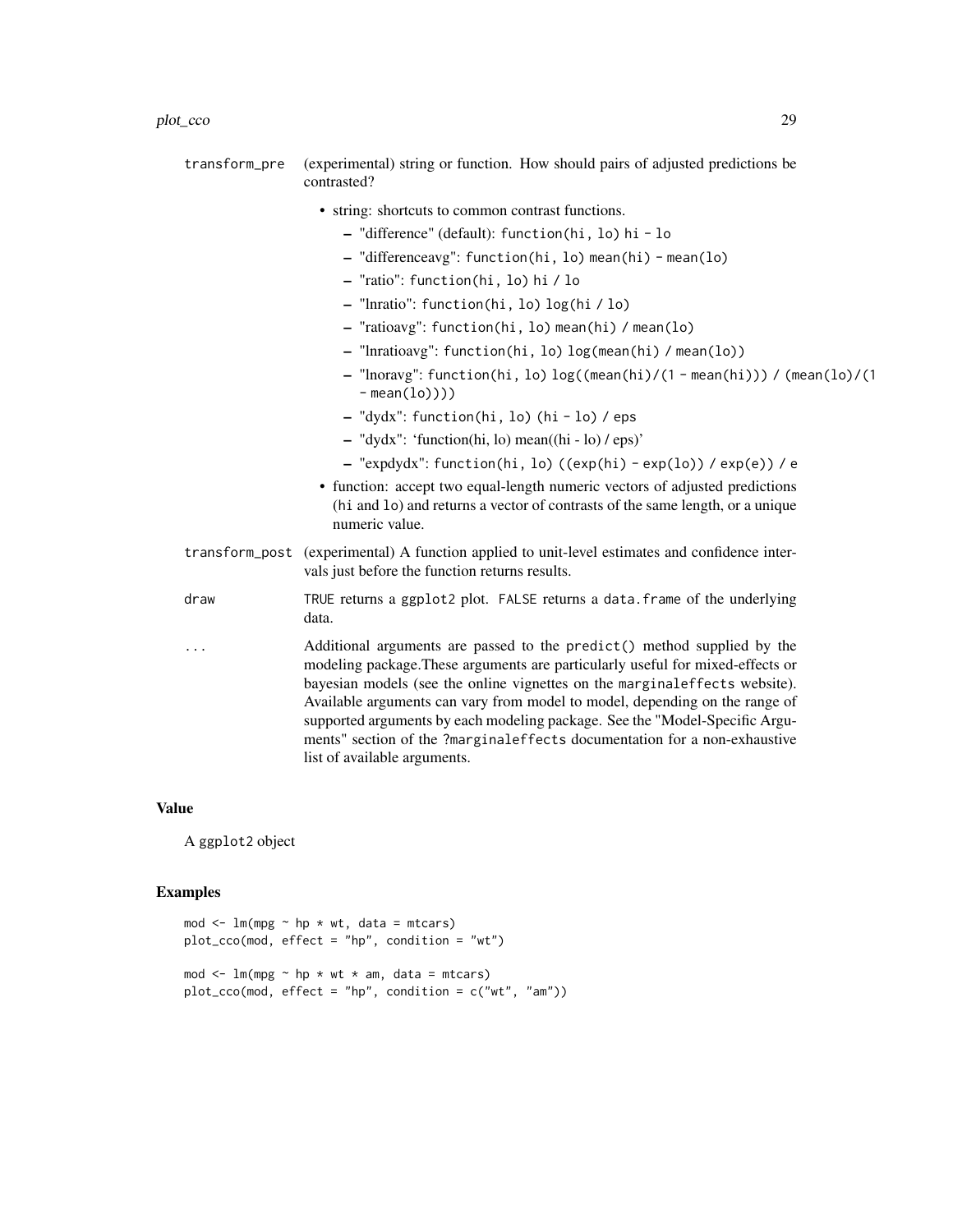<span id="page-29-0"></span>

# Description

This function plots marginal effects (y-axis) against values of predictor(s) variable(s) (x-axis and colors). This is especially useful in models with interactions, where the values of marginal effects depend on the values of "condition" variables.

# Usage

```
plot_cme(
 model,
 effect = NULL,
  condition = NULL,
  type = "response",
  vcov = NULL,
  conf\_level = 0.95,
  draw = TRUE,...
)
```

| model       | Model object                                                                                                                                                                                                                                                                                                                                                  |
|-------------|---------------------------------------------------------------------------------------------------------------------------------------------------------------------------------------------------------------------------------------------------------------------------------------------------------------------------------------------------------------|
| effect      | Name of the variable whose marginal effect we want to plot on the y-axis                                                                                                                                                                                                                                                                                      |
| condition   | String or vector of two strings. The first is a variable name to be displayed on<br>the x-axis. The second is a variable whose values will be displayed in different<br>colors.                                                                                                                                                                               |
| type        | string indicates the type (scale) of the predictions used to compute marginal<br>effects or contrasts. This can differ based on the model type, but will typically<br>be a string such as: "response", "link", "probs", or "zero". When an unsupported<br>string is entered, the model-specific list of acceptable values is returned in an<br>error message. |
| <b>VCOV</b> | Type of uncertainty estimates to report (e.g., for robust standard errors). Accept-<br>able values:                                                                                                                                                                                                                                                           |
|             | • FALSE: Do not compute standard errors. This can speed up computation<br>considerably.                                                                                                                                                                                                                                                                       |
|             | • TRUE: Unit-level standard errors using the default vcov(model) variance-<br>covariance matrix.                                                                                                                                                                                                                                                              |
|             | • String which indicates the kind of uncertainty estimates to return.<br>- Heteroskedasticity-consistent: "HC", "HC0", "HC1", "HC2", "HC3", "HC4",<br>"HC4m", "HC5". See ?sandwich:: vcovHC                                                                                                                                                                   |
|             | - Heteroskedasticity and autocorrelation consistent: "HAC"                                                                                                                                                                                                                                                                                                    |
|             |                                                                                                                                                                                                                                                                                                                                                               |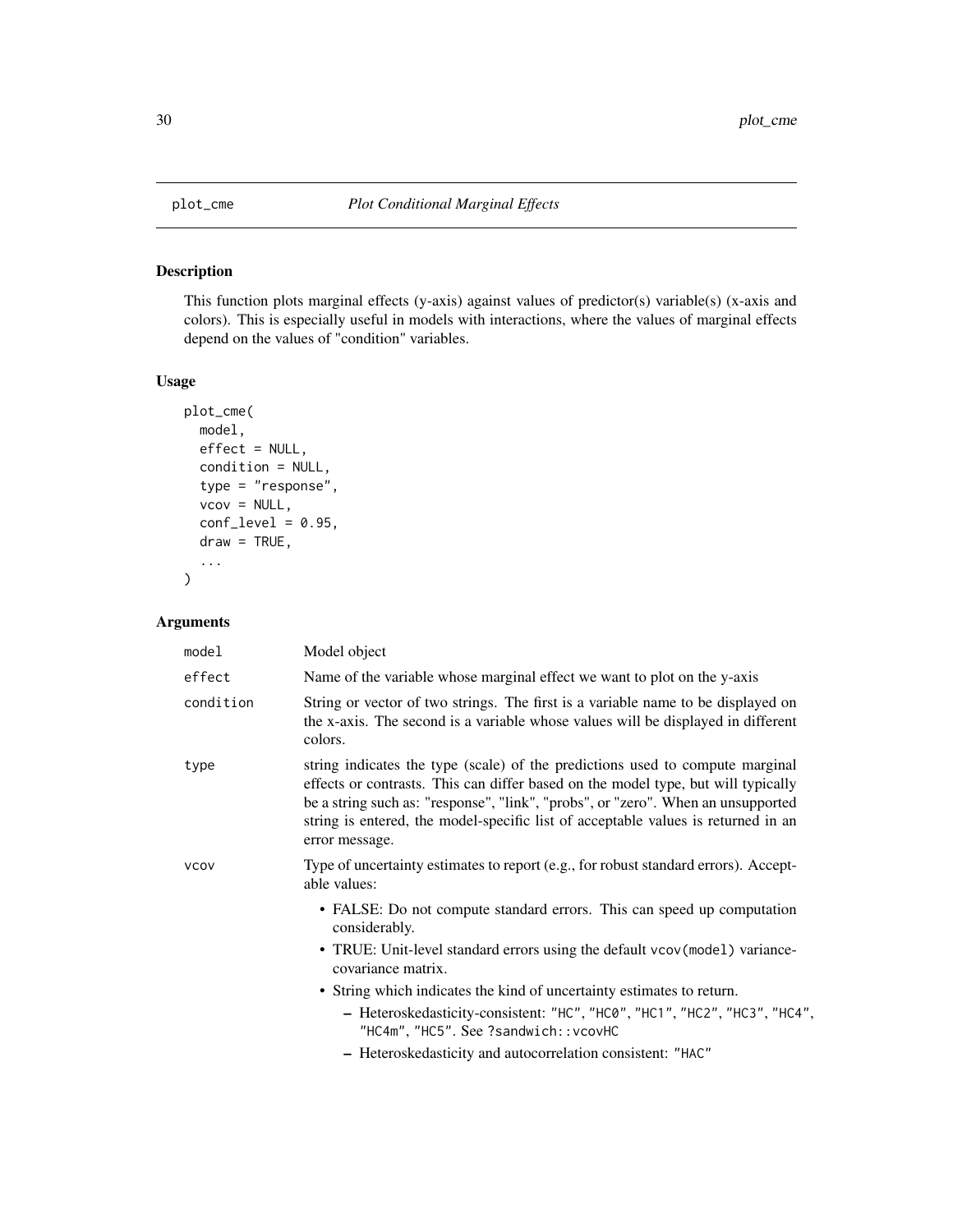<span id="page-30-0"></span>

|            | - Other: "NeweyWest", "KernHAC", "OPG". See the sandwich package<br>documentation.                                                                                                                                                                                                                                                                                                                                                                                                                                 |
|------------|--------------------------------------------------------------------------------------------------------------------------------------------------------------------------------------------------------------------------------------------------------------------------------------------------------------------------------------------------------------------------------------------------------------------------------------------------------------------------------------------------------------------|
|            | • One-sided formula which indicates the name of cluster variables (e.g., ~unit_id).<br>This formula is passed to the cluster argument of the sandwich:: vcovCL<br>function.                                                                                                                                                                                                                                                                                                                                        |
|            | • Square covariance matrix                                                                                                                                                                                                                                                                                                                                                                                                                                                                                         |
|            | • Function which returns a covariance matrix (e.g., stats:: vcov(model))                                                                                                                                                                                                                                                                                                                                                                                                                                           |
| conf_level | numeric value between 0 and 1. Confidence level to use to build a confidence<br>interval.                                                                                                                                                                                                                                                                                                                                                                                                                          |
| draw       | TRUE returns a ggplot2 plot. FALSE returns a data. frame of the underlying<br>data.                                                                                                                                                                                                                                                                                                                                                                                                                                |
| .          | Additional arguments are passed to the predict() method supplied by the<br>modeling package. These arguments are particularly useful for mixed-effects or<br>bayesian models (see the online vignettes on the marginaleffects website).<br>Available arguments can vary from model to model, depending on the range of<br>supported arguments by each modeling package. See the "Model-Specific Argu-<br>ments" section of the ?marginaleffects documentation for a non-exhaustive<br>list of available arguments. |

#### Value

A ggplot2 object

# Examples

```
mod < -1m(mpg ~ n p * wt, data = mtcars)plot_cme(mod, effect = "hp", condition = "wt")
mod \leq lm(mpg \sim hp \star wt \star am, data = mtcars)
plot_cme(mod, effect = "hp", condition = c("wt", "am"))
```

| posteriordraws |  |  |                                                      | <i>Extract posterior draws from a</i> predictions, comparisons, <i>or</i> |  |
|----------------|--|--|------------------------------------------------------|---------------------------------------------------------------------------|--|
|                |  |  | marginaleffects object derived from Bayesian models. |                                                                           |  |

# Description

Extract posterior draws from a predictions, comparisons, or marginaleffects object derived from Bayesian models.

# Usage

posteriordraws(x)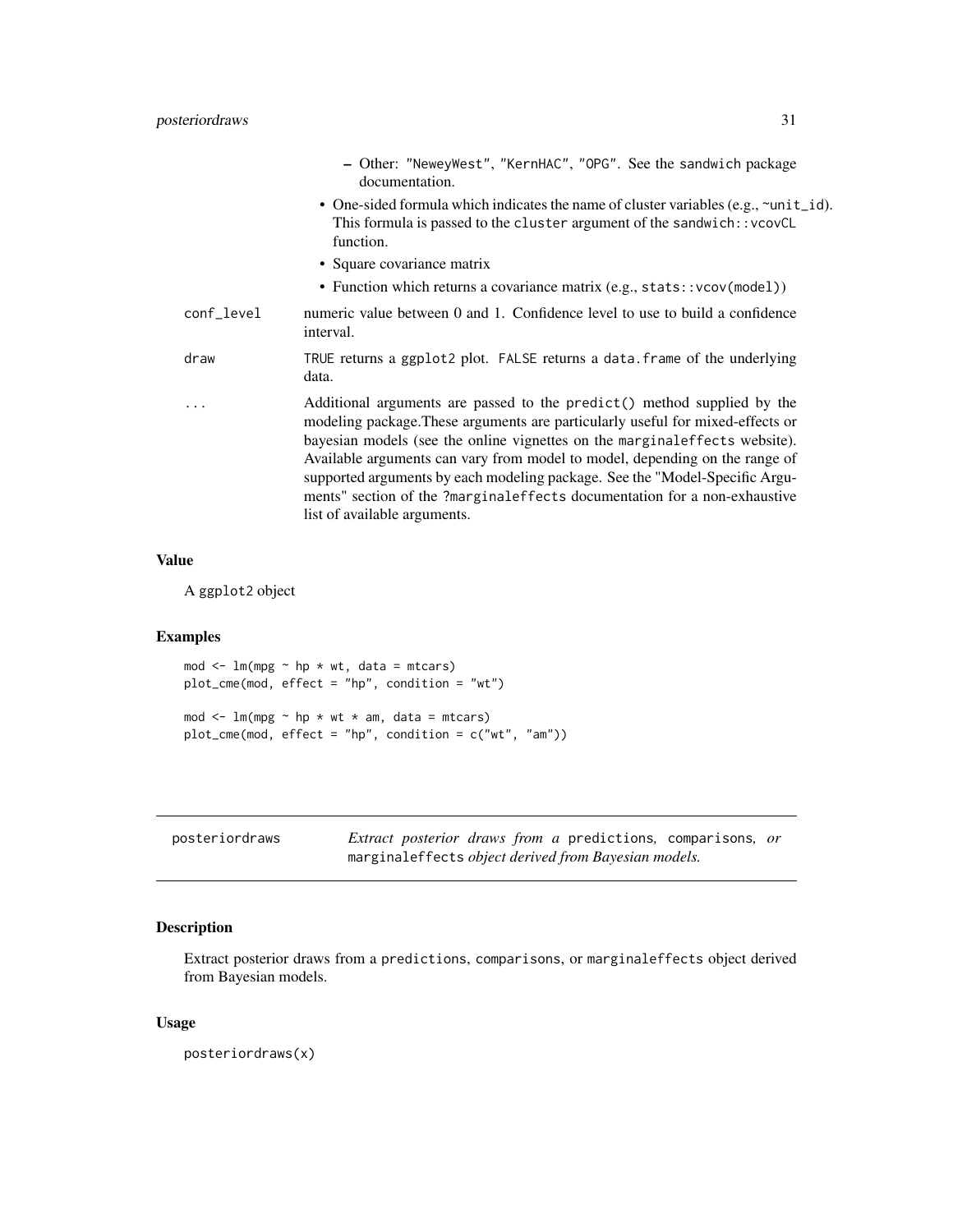#### <span id="page-31-0"></span>**Arguments**

x An object produced by the marginaleffects, comparisons, or predictions functions

#### Value

A data.frame with drawid and draw columns.

| predictions | Adjusted Predictions Outcome predicted by a fitted model on a speci-<br>fied scale for a given combination of values of the predictor variables,<br>such as their observed values, their means, or factor levels (a.k.a. "ref-<br>erence grid"). The $\text{tidy}()$ and summary $()$ functions can be used to<br>aggregate the output of predictions(). To learn more, read the pre-<br>dictions vignette, visit the package website, or scroll down this page<br>for a full list of vignettes: |  |  |  |  |
|-------------|--------------------------------------------------------------------------------------------------------------------------------------------------------------------------------------------------------------------------------------------------------------------------------------------------------------------------------------------------------------------------------------------------------------------------------------------------------------------------------------------------|--|--|--|--|
|             | • https://vincentarelbundock.github.io/<br>marginaleffects/articles/predictions.html                                                                                                                                                                                                                                                                                                                                                                                                             |  |  |  |  |
|             | • https://vincentarelbundock.github.io/<br>marginaleffects/                                                                                                                                                                                                                                                                                                                                                                                                                                      |  |  |  |  |

#### Description

Adjusted Predictions Outcome predicted by a fitted model on a specified scale for a given combination of values of the predictor variables, such as their observed values, their means, or factor levels (a.k.a. "reference grid"). The tidy() and summary() functions can be used to aggregate the output of predictions(). To learn more, read the predictions vignette, visit the package website, or scroll down this page for a full list of vignettes:

- <https://vincentarelbundock.github.io/marginaleffects/articles/predictions.html>
- <https://vincentarelbundock.github.io/marginaleffects/>

#### Usage

```
predictions(
 model,
  newdata = NULL,variables = NULL,
  vcov = TRUE,conf\_level = 0.95,
  type = "response".
  wts = NULL,transform_post = NULL,
  hypothesis = NULL,
  ...
)
```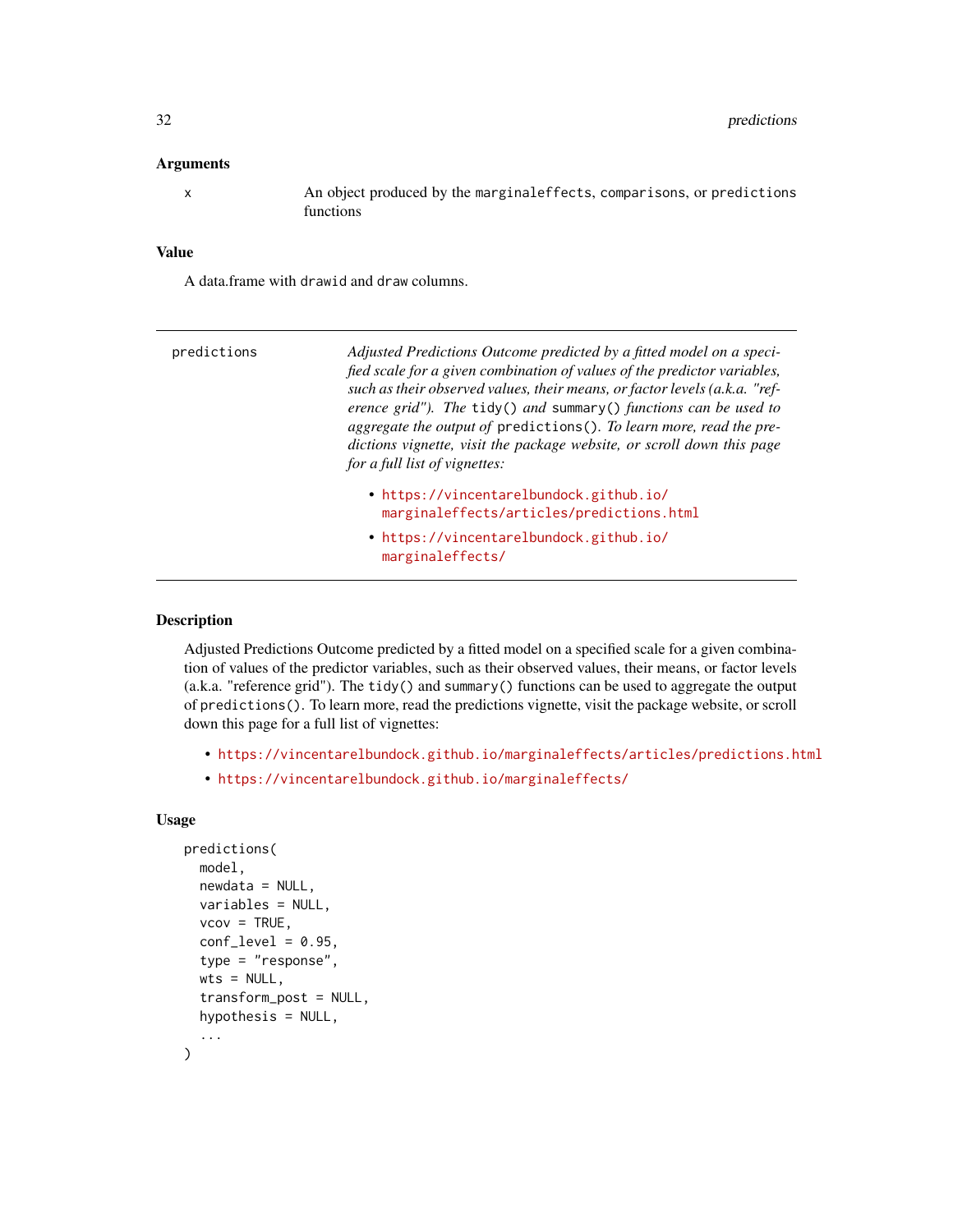# <span id="page-32-0"></span>predictions 33

| model       | Model object                                                                                                                                                                                                                                                                                                                                                  |
|-------------|---------------------------------------------------------------------------------------------------------------------------------------------------------------------------------------------------------------------------------------------------------------------------------------------------------------------------------------------------------------|
| newdata     | A data frame over which to compute quantities of interest.                                                                                                                                                                                                                                                                                                    |
|             | • NULL: adjusted predictions for each observed value in the original dataset.                                                                                                                                                                                                                                                                                 |
|             | • The datagrid() function can be used to specify a custom grid of regres-<br>sors. For example:                                                                                                                                                                                                                                                               |
|             | $-$ newdata = datagrid(): contrast at the mean                                                                                                                                                                                                                                                                                                                |
|             | - newdata = datagrid(cyl = $c(4, 6)$ ): cyl variable equal to 4 and 6<br>and other regressors fixed at their means or modes.                                                                                                                                                                                                                                  |
|             | - See the Examples section and the datagrid() documentation for more.                                                                                                                                                                                                                                                                                         |
| variables   | Character vector. Compute Adjusted Predictions for combinations of each of<br>these variables. Factor levels are considered at each of their levels. Numeric<br>variables variables are considered at Tukey's Five-Number Summaries. NULL<br>uses the original data used to fit the model.                                                                    |
| <b>VCOV</b> | Type of uncertainty estimates to report (e.g., for robust standard errors). Accept-<br>able values:                                                                                                                                                                                                                                                           |
|             | • FALSE: Do not compute standard errors. This can speed up computation<br>considerably.                                                                                                                                                                                                                                                                       |
|             | • TRUE: Unit-level standard errors using the default vcov(model) variance-<br>covariance matrix.                                                                                                                                                                                                                                                              |
|             | • String which indicates the kind of uncertainty estimates to return.                                                                                                                                                                                                                                                                                         |
|             | - Heteroskedasticity-consistent: "HC", "HC0", "HC1", "HC2", "HC3", "HC4",<br>"HC4m", "HC5". See ?sandwich:: vcovHC                                                                                                                                                                                                                                            |
|             | - Heteroskedasticity and autocorrelation consistent: "HAC"                                                                                                                                                                                                                                                                                                    |
|             | - Other: "NeweyWest", "KernHAC", "OPG". See the sandwich package<br>documentation.                                                                                                                                                                                                                                                                            |
|             | • One-sided formula which indicates the name of cluster variables (e.g., ~unit_id).<br>This formula is passed to the cluster argument of the sandwich:: vcovCL<br>function.                                                                                                                                                                                   |
|             | • Square covariance matrix                                                                                                                                                                                                                                                                                                                                    |
|             | • Function which returns a covariance matrix (e.g., stats:: vcov(model))                                                                                                                                                                                                                                                                                      |
| conf_level  | numeric value between 0 and 1. Confidence level to use to build a confidence<br>interval.                                                                                                                                                                                                                                                                     |
| type        | string indicates the type (scale) of the predictions used to compute marginal<br>effects or contrasts. This can differ based on the model type, but will typically<br>be a string such as: "response", "link", "probs", or "zero". When an unsupported<br>string is entered, the model-specific list of acceptable values is returned in an<br>error message. |
| wts         | string or numeric: weights to use when computing average contrasts or marginal-<br>effects. These weights only affect the averaging in tidy() or summary(), and<br>not the unit-level estimates themselves.                                                                                                                                                   |
|             | • string: column name of the weights variable in newdata. When supply-<br>ing a column name to wts, it is recommended to supply the original data<br>(including the weights variable) explicitly to newdata.                                                                                                                                                  |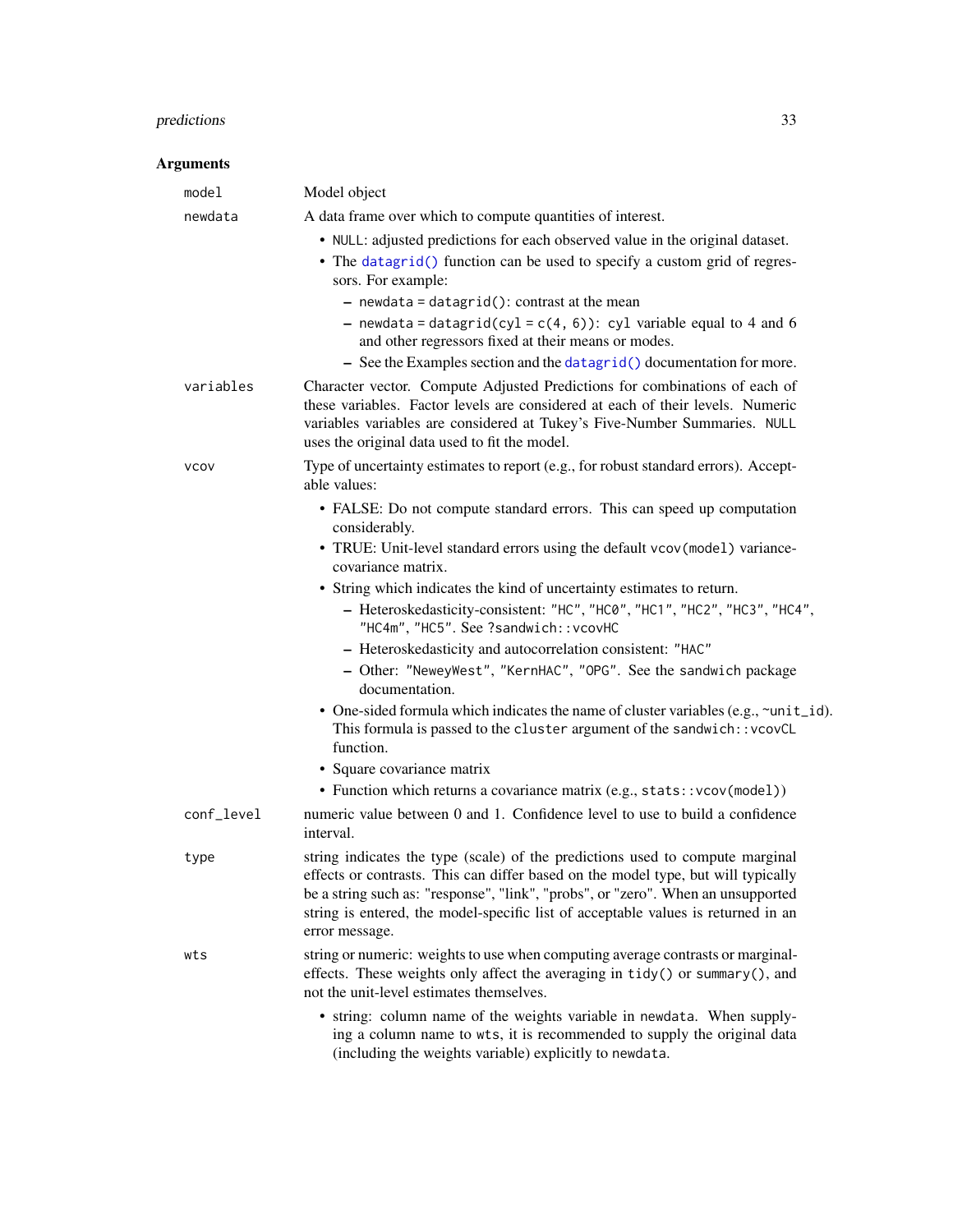- numeric: vector of length equal to the number of rows in the original data or in newdata (if supplied).
- transform\_post (experimental) A function applied to unit-level adjusted predictions and confidence intervals just before the function returns results. For bayesian models, this function is applied to individual draws from the posterior distribution, before computing summaries.
- hypothesis specify a hypothesis test or custom contrast using a vector, matrix, string, or string formula.
	- String:
		- "pairwise": pairwise differences between estimates in each row.
		- "reference": differences between the estimates in each row and the estimate in the first row.
	- String formula to specify linear or non-linear hypothesis tests. If the term column uniquely identifies rows, terms can be used in the formula. Otherwise, use b1, b2, etc. to identify the position of each parameter. Examples:
		- $-$  hp = drat
		- $-$  hp + drat = 12
		- $b1 + b2 + b3 = 0$
	- Numeric vector: Weights to compute a linear combination of (custom contrast between) estimates. Length equal to the number of rows generated by the same function call, but without the hypothesis argument.
	- Numeric matrix: Each column is a vector of weights, as describe above, used to compute a distinct linear combination of (contrast between) estimates.
	- See the Examples section below and the vignette: https://vincentarelbundock.github.io/marginaleffec

Additional arguments are passed to the predict() method supplied by the modeling package.These arguments are particularly useful for mixed-effects or bayesian models (see the online vignettes on the marginaleffects website). Available arguments can vary from model to model, depending on the range of supported arguments by each modeling package. See the "Model-Specific Arguments" section of the ?marginaleffects documentation for a non-exhaustive list of available arguments.

#### Details

The newdata argument, the tidy() function, and datagrid() function can be used to control the kind of predictions to report:

- Average Predictions
- Predictions at the Mean
- Predictions at User-Specified values (aka Predictions at Representative values).

When possible, predictions() delegates the computation of confidence intervals to the insight::get\_predicted() function, which uses back transformation to produce adequate confidence intervals on the scale specified by the type argument. When this is not possible, predictions() uses the Delta Method to compute standard errors around adjusted predictions.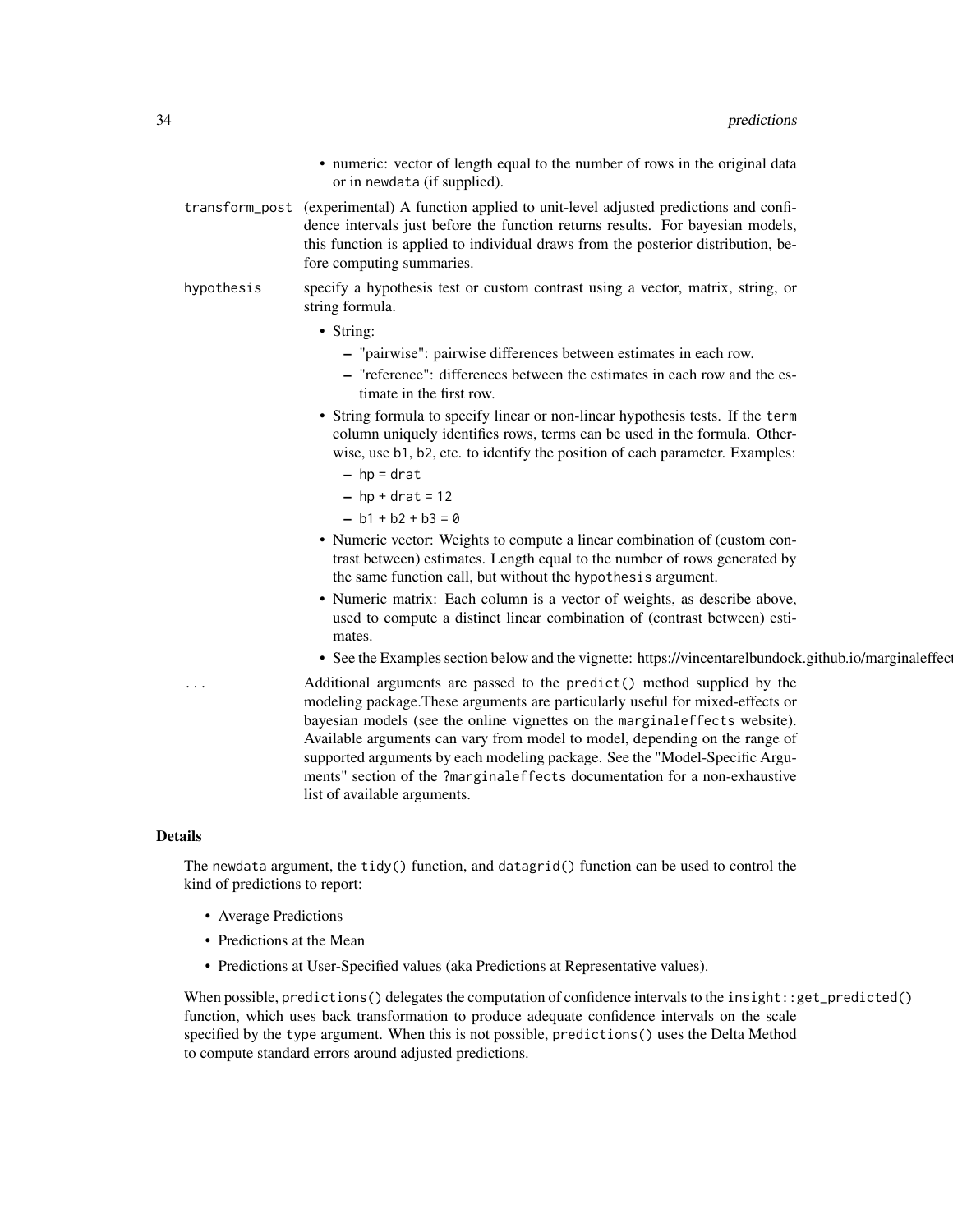#### predictions 35

# Value

A data.frame with one row per observation and several columns:

- rowid: row number of the newdata data frame
- type: prediction type, as defined by the type argument
- group: (optional) value of the grouped outcome (e.g., categorical outcome models)
- predicted: predicted outcome
- std.error: standard errors computed by the insight::get\_predicted function or, if unavailable, via marginaleffects delta method functionality.
- conf.low: lower bound of the confidence interval (or equal-tailed interval for bayesian models)
- conf.high: upper bound of the confidence interval (or equal-tailed interval for bayesian models)

# Vignettes and documentation

Vignettes:

- [Adjusted Predictions](https://vincentarelbundock.github.io/marginaleffects/articles/predictions.html)
- [Contrasts](https://vincentarelbundock.github.io/marginaleffects/articles/contrasts.html)
- [Marginal Effects](https://vincentarelbundock.github.io/marginaleffects/articles/marginaleffects.html)
- [Marginal Means](https://vincentarelbundock.github.io/marginaleffects/articles/marginalmeans.html)
- [Hypothesis Tests and Custom Contrasts using the Delta Method](https://vincentarelbundock.github.io/marginaleffects/articles/hypothesis.html)

Case studies:

- [Bayesian Analyses with](https://vincentarelbundock.github.io/marginaleffects/articles/brms.html) brms
- [Causal Inference with the g-Formula](https://vincentarelbundock.github.io/marginaleffects/articles/gformula.html)
- [Generalized Additive Models](https://vincentarelbundock.github.io/marginaleffects/articles/gam.html)
- [Mixed effects models](https://vincentarelbundock.github.io/marginaleffects/articles/lme4.html)
- [Multinomial Logit and Discrete Choice Models](https://vincentarelbundock.github.io/marginaleffects/articles/mlogit.html)
- [Multiple Imputation](https://vincentarelbundock.github.io/marginaleffects/articles/multiple_imputation.html)

Tips and technical notes:

- [64 Supported Classes of Models](https://vincentarelbundock.github.io/marginaleffects/articles/supported_models.html)
- [Index of Functions and Documentation](https://vincentarelbundock.github.io/marginaleffects/reference/index.html)
- [Standard Errors](https://vincentarelbundock.github.io/marginaleffects/articles/sandwich.html)
- [Tables and Plots](https://vincentarelbundock.github.io/marginaleffects/articles/modelsummary.html)
- [Performance](https://vincentarelbundock.github.io/marginaleffects/articles/performance.html)
- [Alternative Software](https://vincentarelbundock.github.io/marginaleffects/articles/alternative_software.html)

# Model-Specific Arguments

Some model types allow model-specific arguments to modify the nature of marginal effects, predictions, marginal means, and contrasts.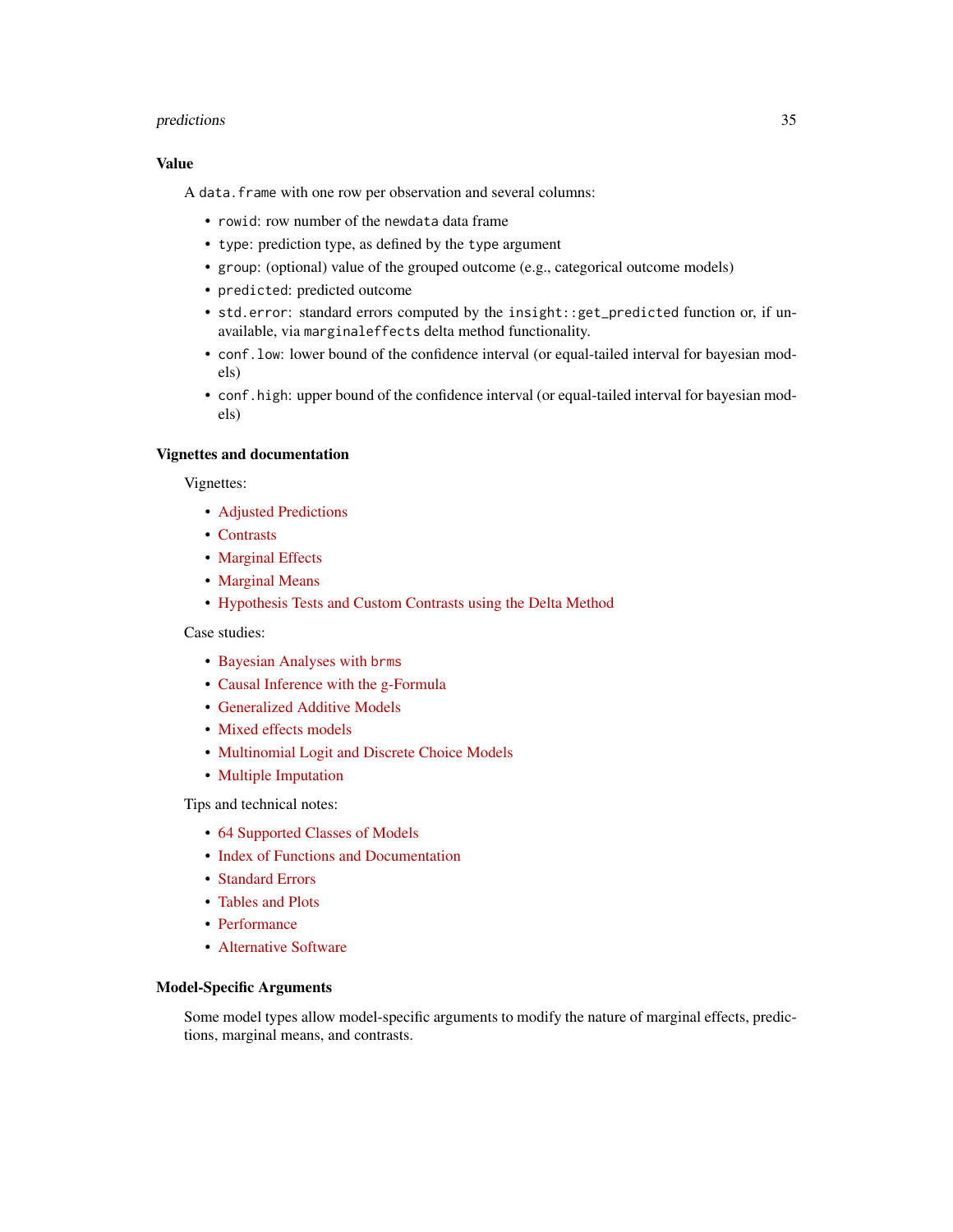<span id="page-35-0"></span>

| Class    | Argument         | Documentation               |
|----------|------------------|-----------------------------|
| brmsfit  | ndraws           | brms::posterior_predict     |
|          | re_formula       |                             |
| merMod   | include_random   | insight::get_predicted      |
|          | re.form          | lme4::predict.merMod        |
|          | allow.new.levels | lme4::predict.merMod        |
| glmmTMB  | re.form          | glmmTMB::predict.glmmTMB    |
|          | allow.new.levels | glmmTMB::predict.glmmTMB    |
|          | zitype           | glmmTMB::predict.glmmTMB    |
| bam      | exclude          | mgcv::predict.bam           |
| rlmerMod | re.form          | robustlmm::predict.rlmerMod |
|          | allow.new.levels | robustlmm::predict.rlmerMod |
|          |                  |                             |

# Examples

```
# Adjusted Prediction for every row of the original dataset
mod \leq lm(mpg \sim hp + factor(cyl), data = mtcars)
pred <- predictions(mod)
head(pred)
# Adjusted Predictions at User-Specified Values of the Regressors
predictions(mod, newdata = datagrid(hp = c(100, 120), cyl = 4))
# Average Adjusted Predictions (AAP)
library(dplyr)
mod \leq lm(mpg \sim hp \star am \star vs, mtcars)
pred <- predictions(mod, newdata = datagrid(am = 0, grid_type = "counterfactual")) %>%
    summarize(across(c(predicted, std.error), mean))
predictions(mod, newdata = datagrid(am = 0:1, grid_type = "counterfactual")) %>%
    group_by(am) %>%
    summarize(across(c(predicted, std.error), mean))
# Conditional Adjusted Predictions
plot_cap(mod, condition = "hp")
# hypothesis test: is the prediction in the 1st row equal to the prediction in the 2nd row
mod \le - \ln(mpg \sim wt + drat, data = mtcars)predictions(
   mod,
   newdata = datagrid(wt = 2:3),
   hypothesis = nb1 = b2")# same hypothesis test using row indices
predictions(
   mod,
    newdata = datagrid(wt = 2:3),
   hypothesis = "b1 - b2 = 0"
```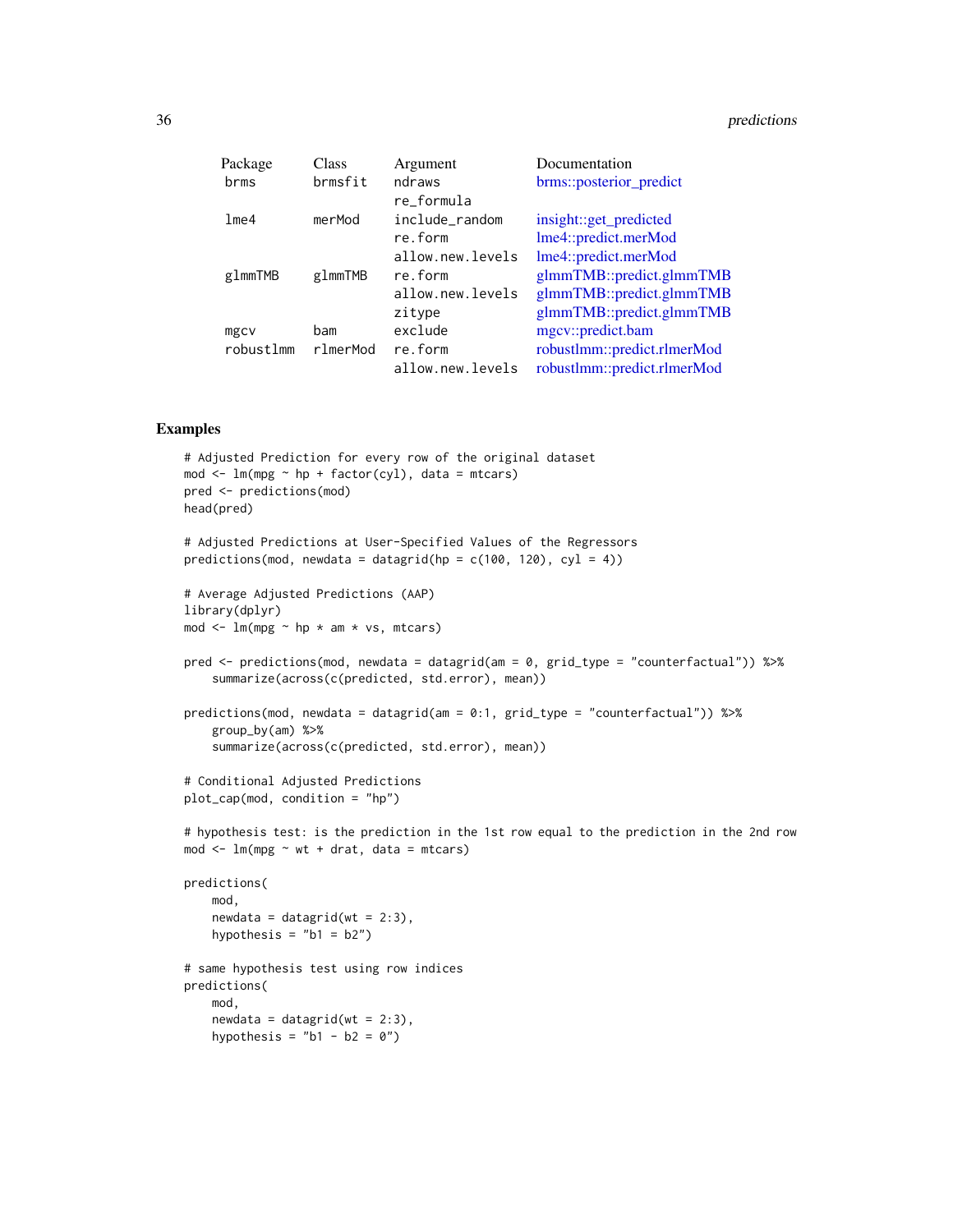# <span id="page-36-0"></span>summary.comparisons 37

```
# same hypothesis test using numeric vector of weights
predictions(
   mod,
   newdata = datagrid(wt = 2:3),
   hypothesis = c(1, -1))
# two custom contrasts using a matrix of weights
lc <- matrix(c(
   1, -1,
   2, 3),
   ncol = 2predictions(
   mod,
   newdata = datagrid(wt = 2:3),
   hypothesis = lc)
```
summary.comparisons *Summarize a* comparisons *object*

# Description

Summarize a comparisons object

# Usage

```
## S3 method for class 'comparisons'
summary(object, conf_level = 0.95, by = NULL, transform_avg = NULL, ...)
```

| object        | An object produced by the comparisons function                                                                                                                                                                                                                                                                                                                                                                                                                                                                      |
|---------------|---------------------------------------------------------------------------------------------------------------------------------------------------------------------------------------------------------------------------------------------------------------------------------------------------------------------------------------------------------------------------------------------------------------------------------------------------------------------------------------------------------------------|
| conf_level    | numeric value between 0 and 1. Confidence level to use to build a confidence<br>interval.                                                                                                                                                                                                                                                                                                                                                                                                                           |
| by            | Character vector of variable names over which to compute group-averaged con-<br>trasts.                                                                                                                                                                                                                                                                                                                                                                                                                             |
| transform_avg | (experimental) A function applied to the estimates and confidence intervals after<br>the unit-level estimates have been averaged.                                                                                                                                                                                                                                                                                                                                                                                   |
| $\ddots$      | Additional arguments are passed to the predict() method supplied by the<br>modeling package. These arguments are particularly useful for mixed-effects or<br>bayesian models (see the online vignettes on the marginal effects website).<br>Available arguments can vary from model to model, depending on the range of<br>supported arguments by each modeling package. See the "Model-Specific Argu-<br>ments" section of the ?marginaleffects documentation for a non-exhaustive<br>list of available arguments. |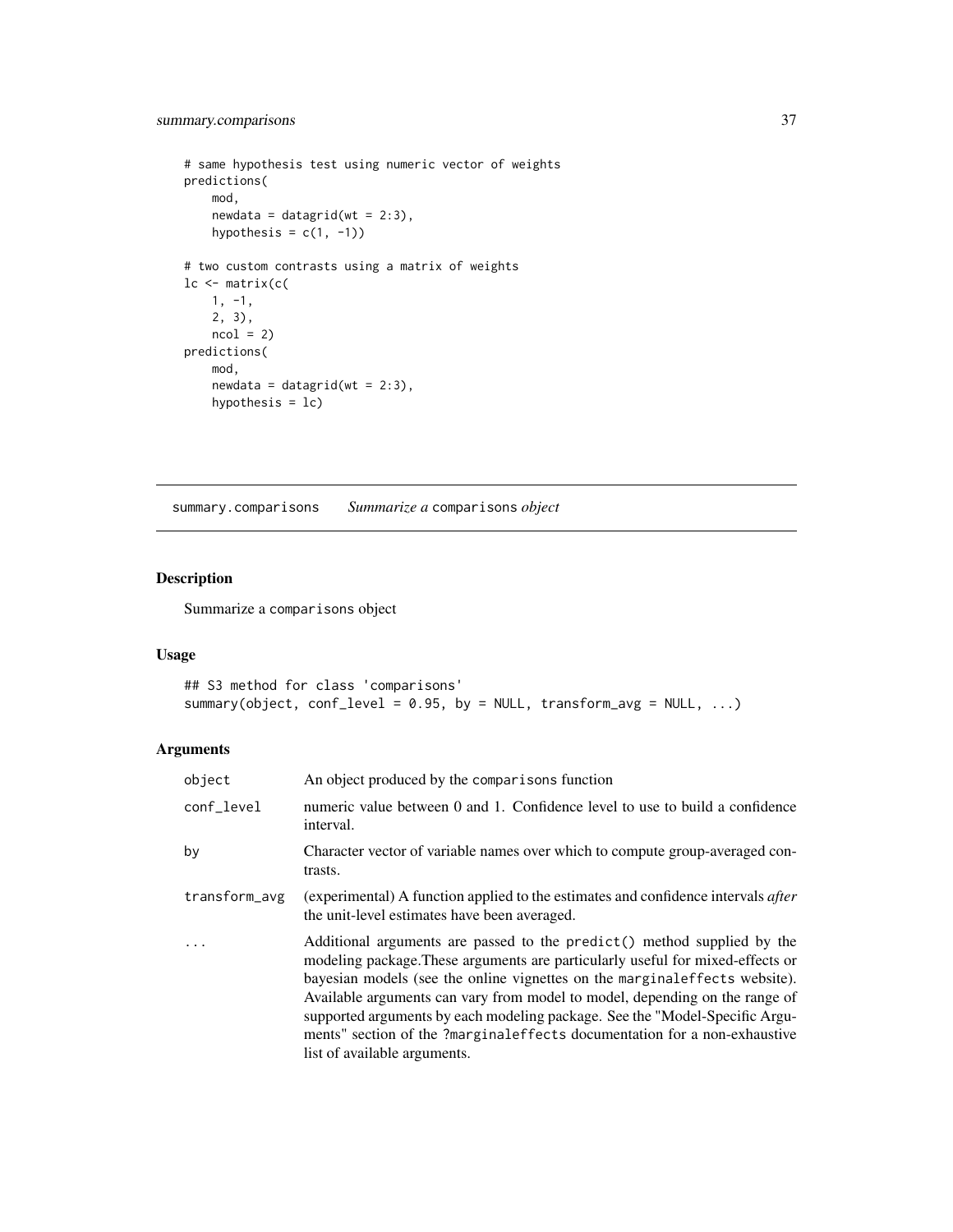#### <span id="page-37-0"></span>Value

Data frame of summary statistics for an object produced by the comparisons function

#### Examples

```
mod \leq lm(mpg \sim hp \star wt + factor(gear), data = mtcars)
con <- comparisons(mod)
# average marginal effects
summary(con)
# average marginal effects by group
summary(con, by = "gear")
```
summary.marginaleffects

*Summarize a* marginaleffects *object*

# Description

Summarize a marginaleffects object

#### Usage

```
## S3 method for class 'marginaleffects'
summary(object, conf_level = 0.95, by = NULL, ...)
```
# Arguments

| object     | An object produced by the marginal effects function                                                                                                                                                                                                                                                                                                                                                                                                                                                                  |
|------------|----------------------------------------------------------------------------------------------------------------------------------------------------------------------------------------------------------------------------------------------------------------------------------------------------------------------------------------------------------------------------------------------------------------------------------------------------------------------------------------------------------------------|
| conf level | numeric value between 0 and 1. Confidence level to use to build a confidence<br>interval.                                                                                                                                                                                                                                                                                                                                                                                                                            |
| by         | Character vector of variable names over which to compute group-averaged marginal<br>effects.                                                                                                                                                                                                                                                                                                                                                                                                                         |
|            | Additional arguments are passed to the predict () method supplied by the<br>modeling package. These arguments are particularly useful for mixed-effects or<br>bayesian models (see the online vignettes on the marginal effects website).<br>Available arguments can vary from model to model, depending on the range of<br>supported arguments by each modeling package. See the "Model-Specific Argu-<br>ments" section of the ?marginaleffects documentation for a non-exhaustive<br>list of available arguments. |

#### Value

Data frame of summary statistics for an object produced by the marginaleffects function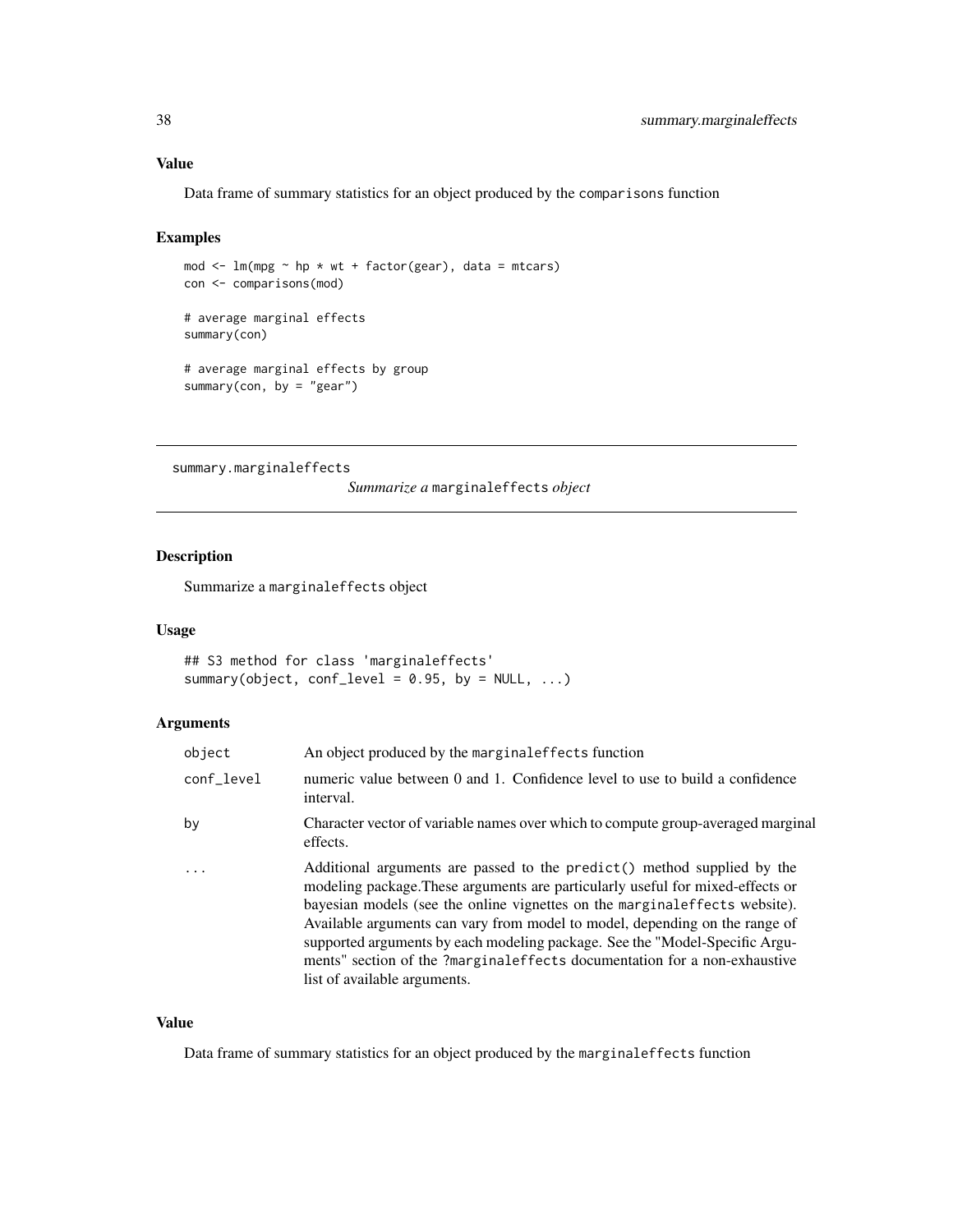# <span id="page-38-0"></span>summary.marginalmeans 39

# Examples

```
mod \leq lm(mpg \sim hp \star wt + factor(gear), data = mtcars)
mfx <- marginaleffects(mod)
# average marginal effects
summary(mfx)
# average marginal effects by group
summary(mfx, by = "gear")
```
summary.marginalmeans *Summarize a* marginalmeans *object*

# Description

Summarize a marginalmeans object

# Usage

```
## S3 method for class 'marginalmeans'
summary(object, conf_level = 0.95, ...)
```
# Arguments

| object     | An object produced by the marginal means function                                                                                                                                                                                                                                                                                                                                                                                                                                                                    |
|------------|----------------------------------------------------------------------------------------------------------------------------------------------------------------------------------------------------------------------------------------------------------------------------------------------------------------------------------------------------------------------------------------------------------------------------------------------------------------------------------------------------------------------|
| conf_level | numeric value between 0 and 1. Confidence level to use to build a confidence<br>interval.                                                                                                                                                                                                                                                                                                                                                                                                                            |
| .          | Additional arguments are passed to the predict () method supplied by the<br>modeling package. These arguments are particularly useful for mixed-effects or<br>bayesian models (see the online vignettes on the marginal effects website).<br>Available arguments can vary from model to model, depending on the range of<br>supported arguments by each modeling package. See the "Model-Specific Argu-<br>ments" section of the ?marginaleffects documentation for a non-exhaustive<br>list of available arguments. |

# Value

Data frame of summary statistics for an object produced by the marginalmeans function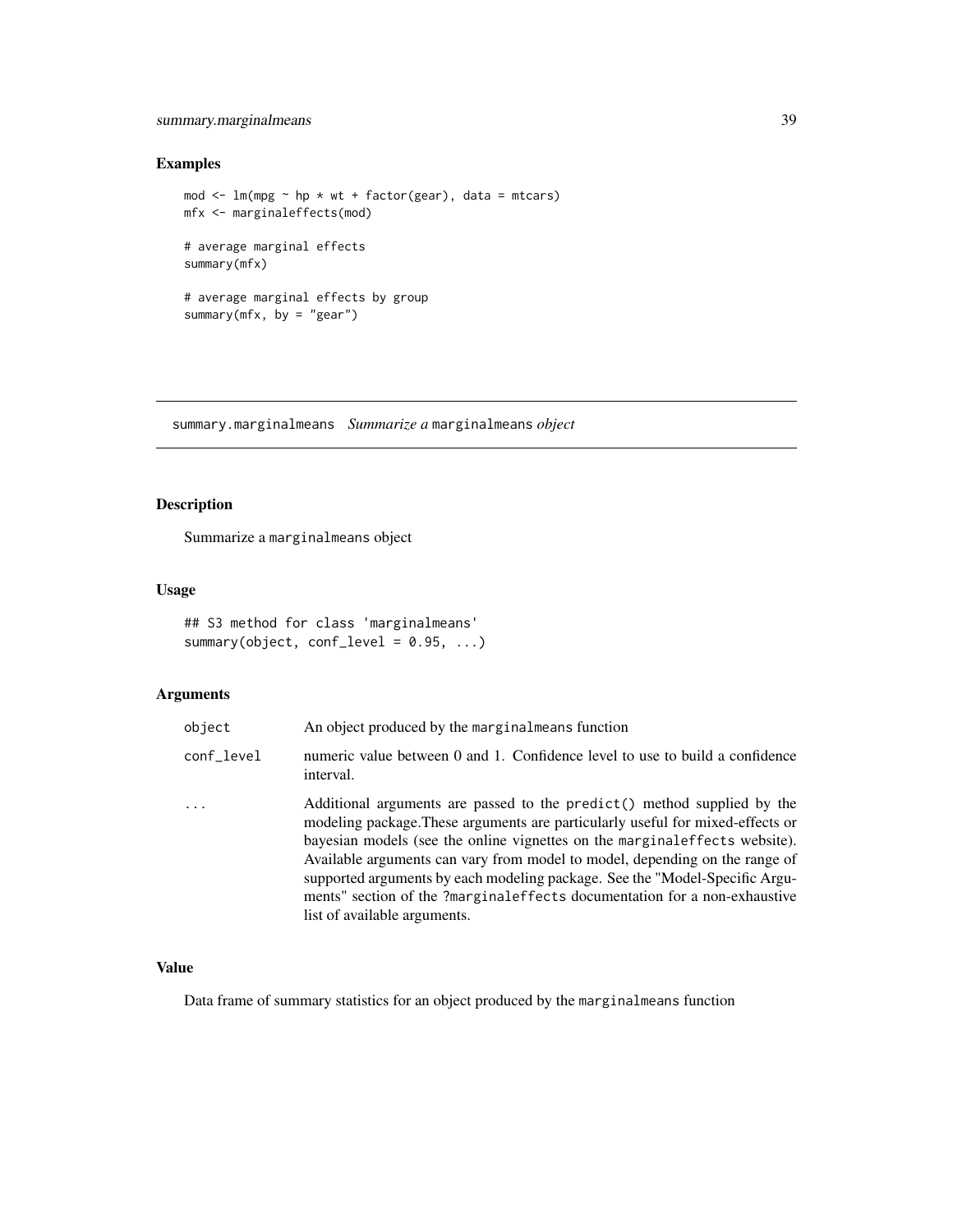<span id="page-39-0"></span>summary.predictions *Summarize a* predictions *object*

# Description

Summarize a predictions object

# Usage

```
## S3 method for class 'predictions'
summary(object, ...)
```
#### Arguments

| object | An object produced by the predictions function                                                                                                                                                                                                                                                                                                                                                                                                                                                                      |
|--------|---------------------------------------------------------------------------------------------------------------------------------------------------------------------------------------------------------------------------------------------------------------------------------------------------------------------------------------------------------------------------------------------------------------------------------------------------------------------------------------------------------------------|
| .      | Additional arguments are passed to the predict() method supplied by the<br>modeling package. These arguments are particularly useful for mixed-effects or<br>bayesian models (see the online vignettes on the marginal effects website).<br>Available arguments can vary from model to model, depending on the range of<br>supported arguments by each modeling package. See the "Model-Specific Argu-<br>ments" section of the ?marginaleffects documentation for a non-exhaustive<br>list of available arguments. |
|        |                                                                                                                                                                                                                                                                                                                                                                                                                                                                                                                     |

#### Value

Data frame of summary statistics for an object produced by the predictions function

tidy.comparisons *Tidy a* comparisons *object*

# Description

Calculate average contrasts by taking the mean of all the unit-level contrasts computed by the predictions function.

# Usage

```
## S3 method for class 'comparisons'
tidy(x, conf_level = 0.95, by = NULL, transform_avg = NULL, \dots)
```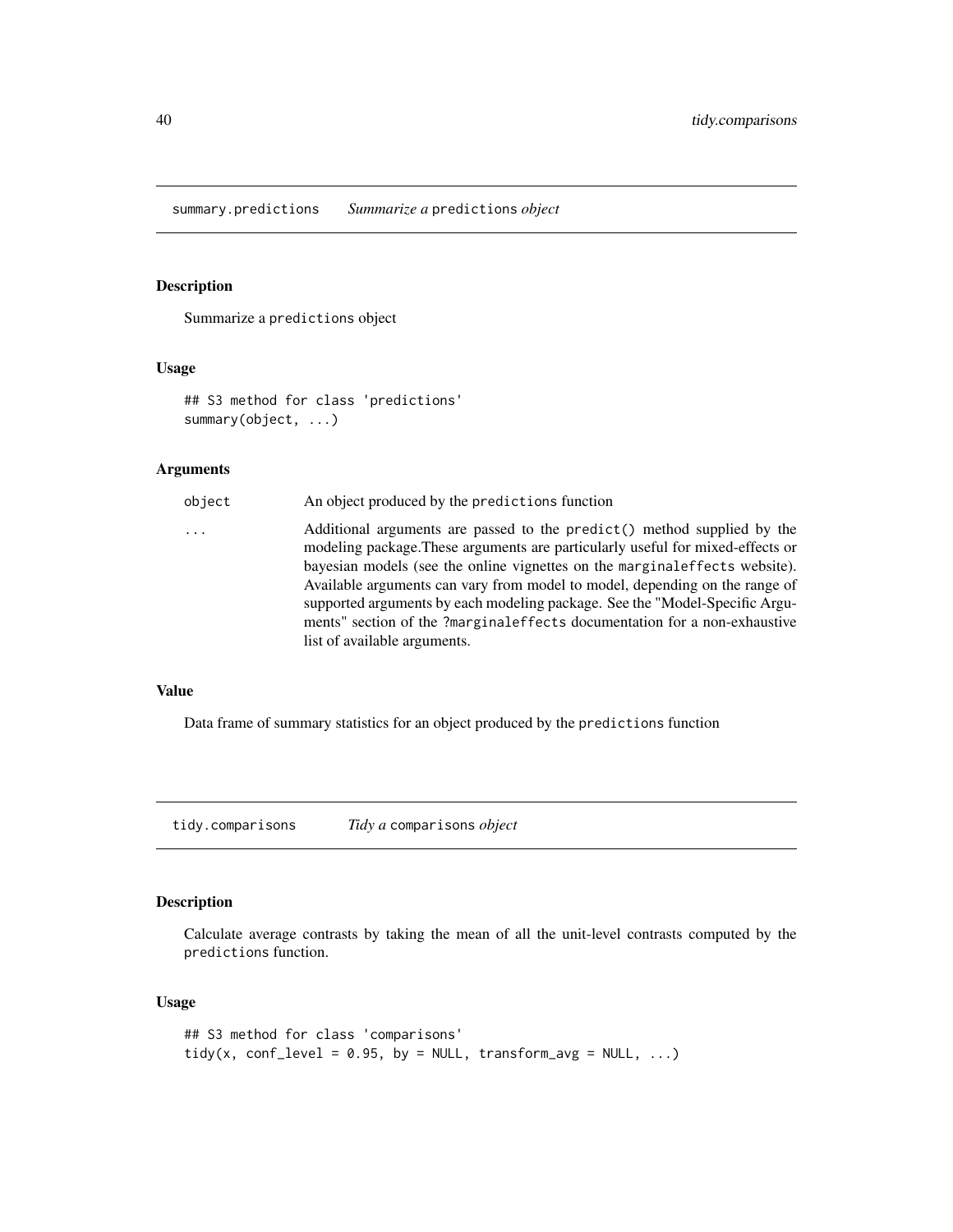#### <span id="page-40-0"></span>**Arguments**

| X             | An object produced by the comparisons function.                                                                                                                                                                                                                                                                                                                                                                                                                                                                     |
|---------------|---------------------------------------------------------------------------------------------------------------------------------------------------------------------------------------------------------------------------------------------------------------------------------------------------------------------------------------------------------------------------------------------------------------------------------------------------------------------------------------------------------------------|
| conf_level    | numeric value between 0 and 1. Confidence level to use to build a confidence<br>interval.                                                                                                                                                                                                                                                                                                                                                                                                                           |
| by            | Character vector of variable names over which to compute group-averaged con-<br>trasts.                                                                                                                                                                                                                                                                                                                                                                                                                             |
| transform_avg | (experimental) A function applied to the estimates and confidence intervals <i>after</i><br>the unit-level estimates have been averaged.                                                                                                                                                                                                                                                                                                                                                                            |
|               | Additional arguments are passed to the predict() method supplied by the<br>modeling package. These arguments are particularly useful for mixed-effects or<br>bayesian models (see the online vignettes on the marginal effects website).<br>Available arguments can vary from model to model, depending on the range of<br>supported arguments by each modeling package. See the "Model-Specific Argu-<br>ments" section of the ?marginaleffects documentation for a non-exhaustive<br>list of available arguments. |

#### Details

To compute standard errors around the average marginaleffects, we begin by applying the mean function to each column of the Jacobian. Then, we use this matrix in the Delta method to obtained standard errors.

In Bayesian models (e.g., brms), we compute Average Marginal Effects by applying the mean function twice. First, we apply it to all marginal effects for each posterior draw, thereby estimating one Average (or Median) Marginal Effect per iteration of the MCMC chain. Second, we calculate the mean and the quantile function to the results of Step 1 to obtain the Average Marginal Effect and its associated interval.

# Value

A "tidy" data.frame of summary statistics which conforms to the broom package specification.

#### Examples

```
mod <- lm(mpg ~ factor(gear), data = mtcars)
contr <- comparisons(mod, variables = list(gear = "sequential"))
tidy(contr)
```
tidy.deltamethod *Tidy a* deltamethod *object*

#### Description

Tidy a deltamethod object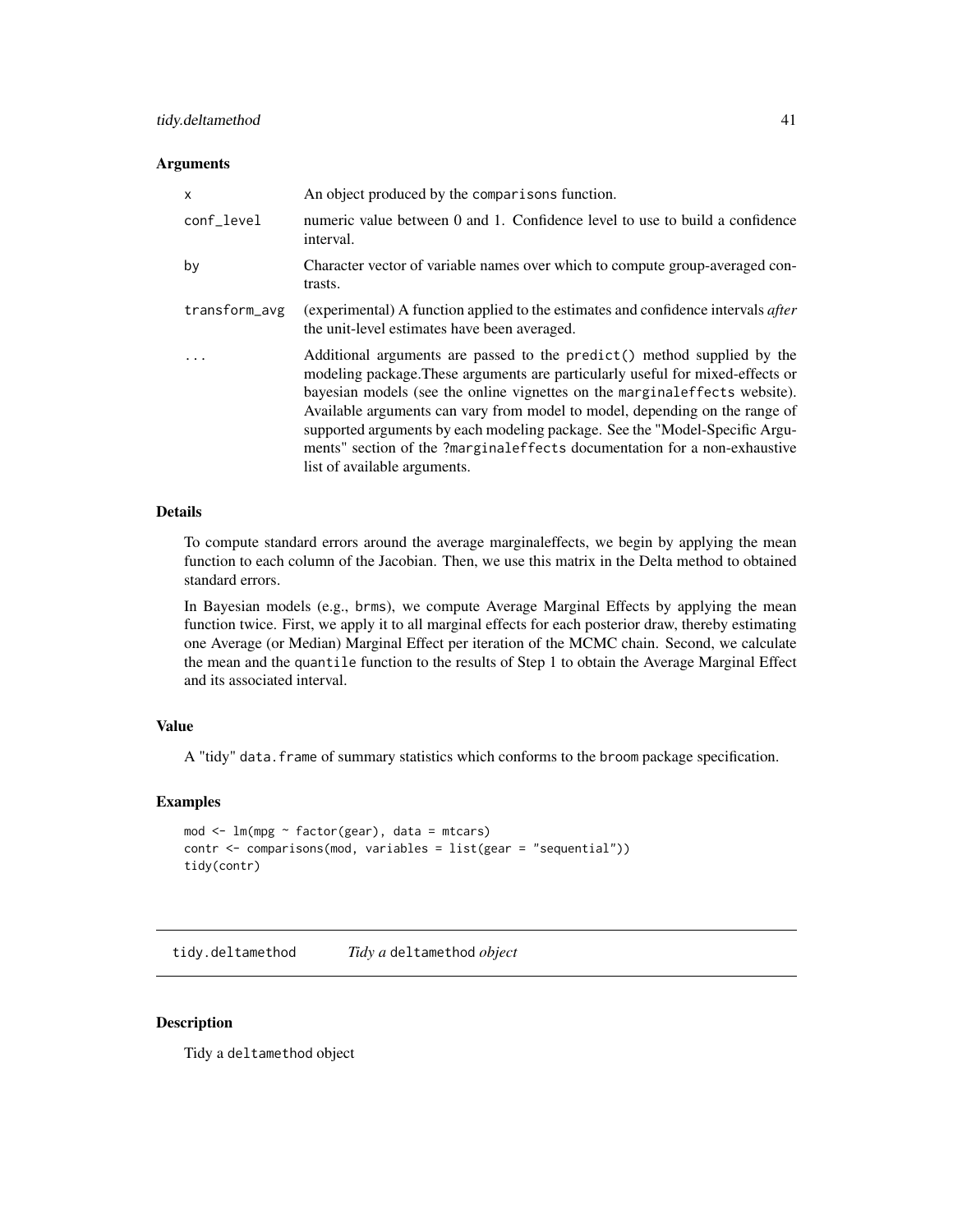# Usage

```
## S3 method for class 'deltamethod'
tidy(x, \ldots)
```
#### Arguments

x An object produced by the marginaleffects function.

... Additional arguments are passed to the predict() method supplied by the modeling package.These arguments are particularly useful for mixed-effects or bayesian models (see the online vignettes on the marginaleffects website). Available arguments can vary from model to model, depending on the range of supported arguments by each modeling package. See the "Model-Specific Arguments" section of the ?marginaleffects documentation for a non-exhaustive list of available arguments.

tidy.marginaleffects *Tidy a* marginaleffects *object*

# Description

Tidy a marginaleffects object

#### Usage

```
## S3 method for class 'marginaleffects'
tidy(x, conf_level = 0.95, by = NULL, ...)
```

| $\mathsf{x}$ | An object produced by the marginal effects function.                                                                                                                                                                                                                                                                                                                                                                                                                                                                 |
|--------------|----------------------------------------------------------------------------------------------------------------------------------------------------------------------------------------------------------------------------------------------------------------------------------------------------------------------------------------------------------------------------------------------------------------------------------------------------------------------------------------------------------------------|
| conf_level   | numeric value between 0 and 1. Confidence level to use to build a confidence<br>interval.                                                                                                                                                                                                                                                                                                                                                                                                                            |
| by           | Character vector of variable names over which to compute group-averaged marginal<br>effects.                                                                                                                                                                                                                                                                                                                                                                                                                         |
|              | Additional arguments are passed to the predict () method supplied by the<br>modeling package. These arguments are particularly useful for mixed-effects or<br>bayesian models (see the online vignettes on the marginal effects website).<br>Available arguments can vary from model to model, depending on the range of<br>supported arguments by each modeling package. See the "Model-Specific Argu-<br>ments" section of the ?marginaleffects documentation for a non-exhaustive<br>list of available arguments. |

<span id="page-41-0"></span>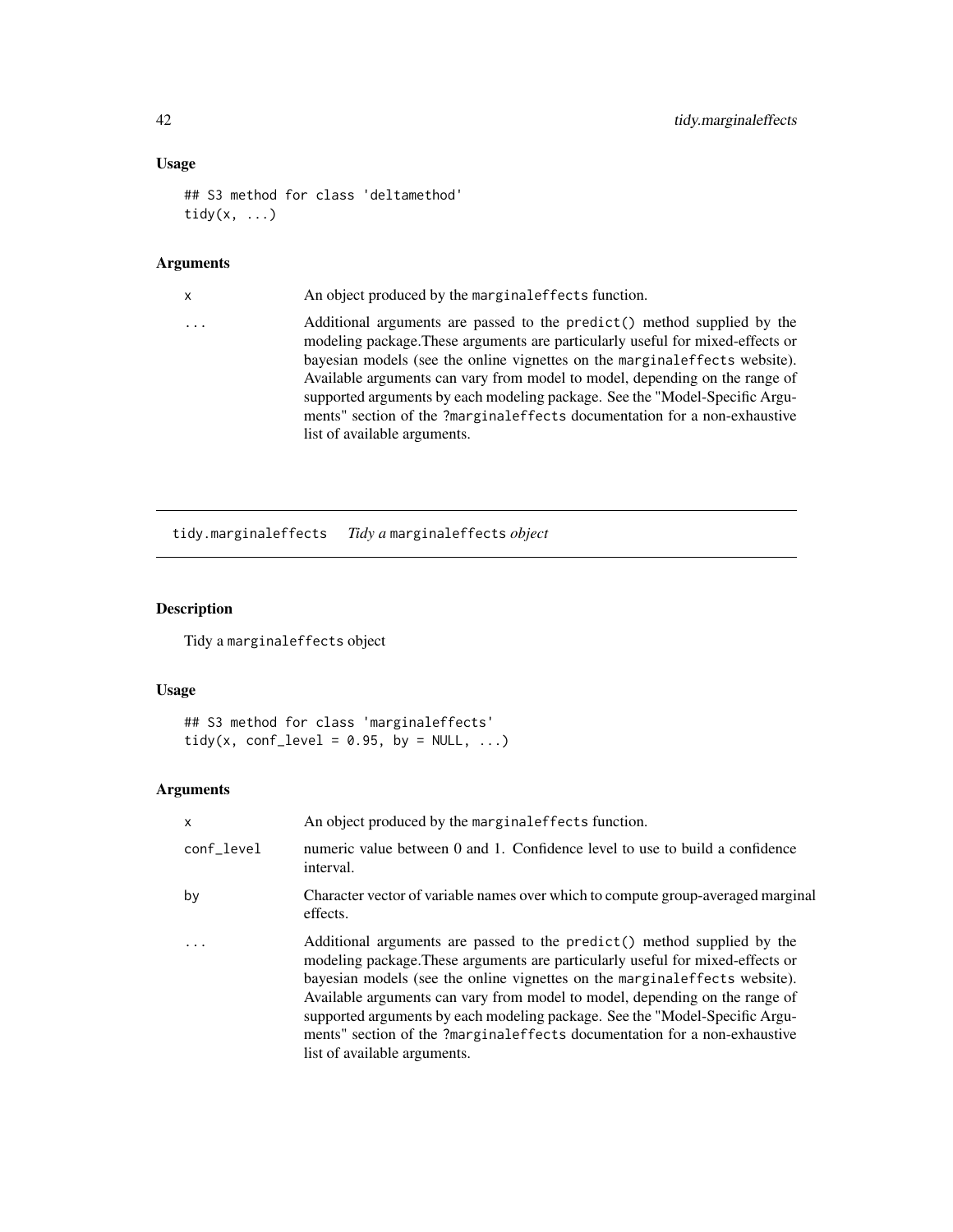# <span id="page-42-0"></span>Details

The tidy function calculates average marginal effects by taking the mean of all the unit-level marginal effects computed by the marginaleffects function.

The standard error of the average marginal effects is obtained by taking the mean of each column of the Jacobian. . Then, we use this "Jacobian at the mean" in the Delta method to obtained standard errors.

In Bayesian models (e.g., brms), we compute Average Marginal Effects by applying the mean function twice. First, we apply it to all marginal effects for each posterior draw, thereby estimating one Average (or Median) Marginal Effect per iteration of the MCMC chain. Second, we take the mean and quantile function to the results of Step 1 to obtain the Average (or Median) Marginal Effect and its associated interval.

#### Value

A "tidy" data.frame of summary statistics which conforms to the broom package specification.

# Examples

```
mod \leq lm(mpg \sim hp \star wt + factor(gear), data = mtcars)
mfx <- marginaleffects(mod)
# average marginal effects
tidy(mfx)
# average marginal effects by group
tidy(mfx, by = "gear")
```
tidy.marginalmeans *Tidy a* marginalmeans *object*

# Description

Tidy a marginalmeans object

#### Usage

## S3 method for class 'marginalmeans' tidy(x, conf\_level =  $0.95, ...$ )

| $\mathsf{x}$ | An object produced by the marginal means function.                                        |
|--------------|-------------------------------------------------------------------------------------------|
| conf level   | numeric value between 0 and 1. Confidence level to use to build a confidence<br>interval. |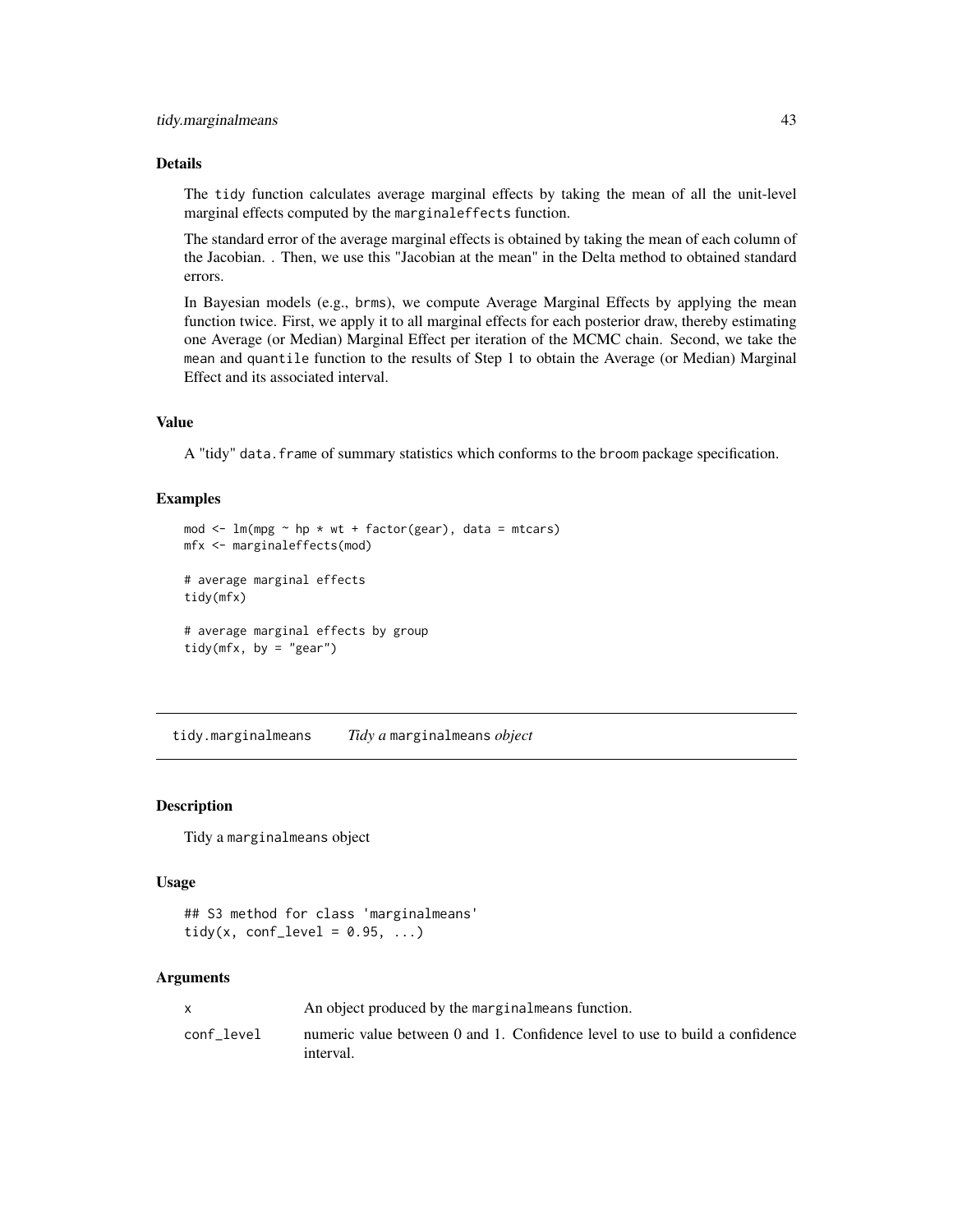<span id="page-43-0"></span>... Additional arguments are passed to the predict() method supplied by the modeling package.These arguments are particularly useful for mixed-effects or bayesian models (see the online vignettes on the marginaleffects website). Available arguments can vary from model to model, depending on the range of supported arguments by each modeling package. See the "Model-Specific Arguments" section of the ?marginaleffects documentation for a non-exhaustive list of available arguments.

# Value

A "tidy" data.frame of summary statistics which conforms to the broom package specification.

tidy.predictions *Tidy a* predictions *object*

#### Description

Calculate average adjusted predictions by taking the mean of all the unit-level adjusted predictions computed by the predictions function.

#### Usage

## S3 method for class 'predictions' tidy(x, conf\_level =  $0.95$ , by = NULL, ...)

#### Arguments

| $\mathsf{x}$ | An object produced by the predictions function.                                                                                                                                                                                                                                                                                                                                                                                                                                                                     |
|--------------|---------------------------------------------------------------------------------------------------------------------------------------------------------------------------------------------------------------------------------------------------------------------------------------------------------------------------------------------------------------------------------------------------------------------------------------------------------------------------------------------------------------------|
| conf_level   | numeric value between 0 and 1. Confidence level to use to build a confidence<br>interval.                                                                                                                                                                                                                                                                                                                                                                                                                           |
| by           | Character vector of variable names over which to compute group-averaged con-<br>trasts.                                                                                                                                                                                                                                                                                                                                                                                                                             |
|              | Additional arguments are passed to the predict() method supplied by the<br>modeling package. These arguments are particularly useful for mixed-effects or<br>bayesian models (see the online vignettes on the marginal effects website).<br>Available arguments can vary from model to model, depending on the range of<br>supported arguments by each modeling package. See the "Model-Specific Argu-<br>ments" section of the ?marginaleffects documentation for a non-exhaustive<br>list of available arguments. |

#### Value

A "tidy" data.frame of summary statistics which conforms to the broom package specification.

# Examples

```
mod \leq lm(mpg \sim hp \star wt + factor(gear), data = mtcars)
mfx <- predictions(mod)
tidy(mfx)
```